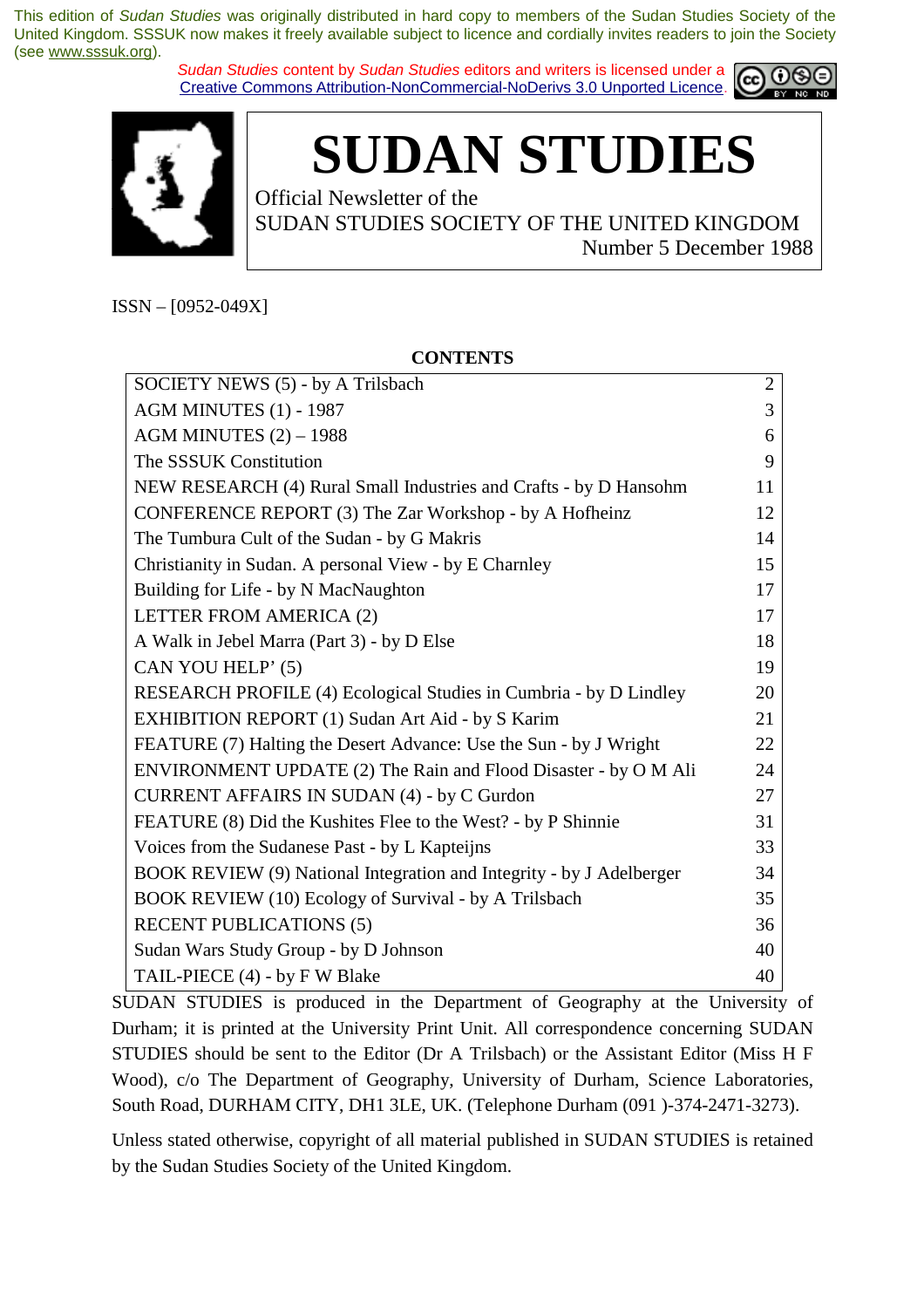*Sudan Studies content by Sudan Studies editors and writers is licensed under a* Creative Commons Attribution-NonCommercial-NoDerivs 3.0 Unported Licence.



### **SOCIETY NEWS**

#### *By Tony Trilsbach, Secretary of SSSUK and Editor of SUDAN STUDIES.*

This is the first newsletter of the Society's second year. This raises two points. Firstly, many members have not yet renewed their subscriptions. If you are one you should have received a reminder with this issue, in which case can I urge you to return the form with payment urgently. The Society operates on a shoestring budget and we estimate that we have about £1000 outstanding on unrenewed subscriptions. The second point is that the SSSUK committee agreed to combine the Summer and Autumn editions of the newsletter into a single December issue. This is not necessarily a precedent, but it reduces postage and was a necessary consequence of me spending much of the Summer on my own fieldwork in Sudan. Consequently I was unable to publish much sooner, especially as the visit threw up a number of 'interesting' diversions in the way of floods and heavy rainfalls.

Since the last newsletter, the main SSSUK event has been the September *AGM* and One Day Symposium. May I thank the 100 plus who turned up. Those who were present I'm sure enjoyed a fascinating day of talks, discussions and practical demonstrations. We were a little uncertain of how many would attend, due to the postal strike, but we guessed about right and the Sudan Cultural Centre and Embassy once again did us proud with the refreshments, which conformed with traditional Sudanese hospitality.

On a different note, I'm getting low on articles for the April edition of SUDAN STUDIES. Please send in anything you may think suitable as soon as possible please. I'm also keen to have suggestions for new themes which could be considered. Limited illustrations are acceptable, but please correspond with me first if necessary. I'm also keen to receive items of news about conferences, visitors, recent publications and the like.

I end this short editorial by thanking everyone who has contributed to this volume. One advantage in the delay has been the ability to include information on the floods. I myself was able to witness many of the devastated areas in Central Sudan and was delighted on my return to discover that the Chairman and Treasurer had authorised a donation of £100 from the Society's funds for the Appeal. The committee hopes that this meets with general approval from all our members.

All correspondence for SSSUK and contributions to Sudan Studies should be sent to me at the following address: Dr A Trilsbach (Secretary and Editor), Sudan Studies Society of the United Kingdom, c/o Department of Geography, University of Durham, Science Laboratories, South Road, DURHAM CITY, DHl 3LE, UK. I can contacted by telephone on (091) 374-2471 [Work] or (0911 373-1743 [home].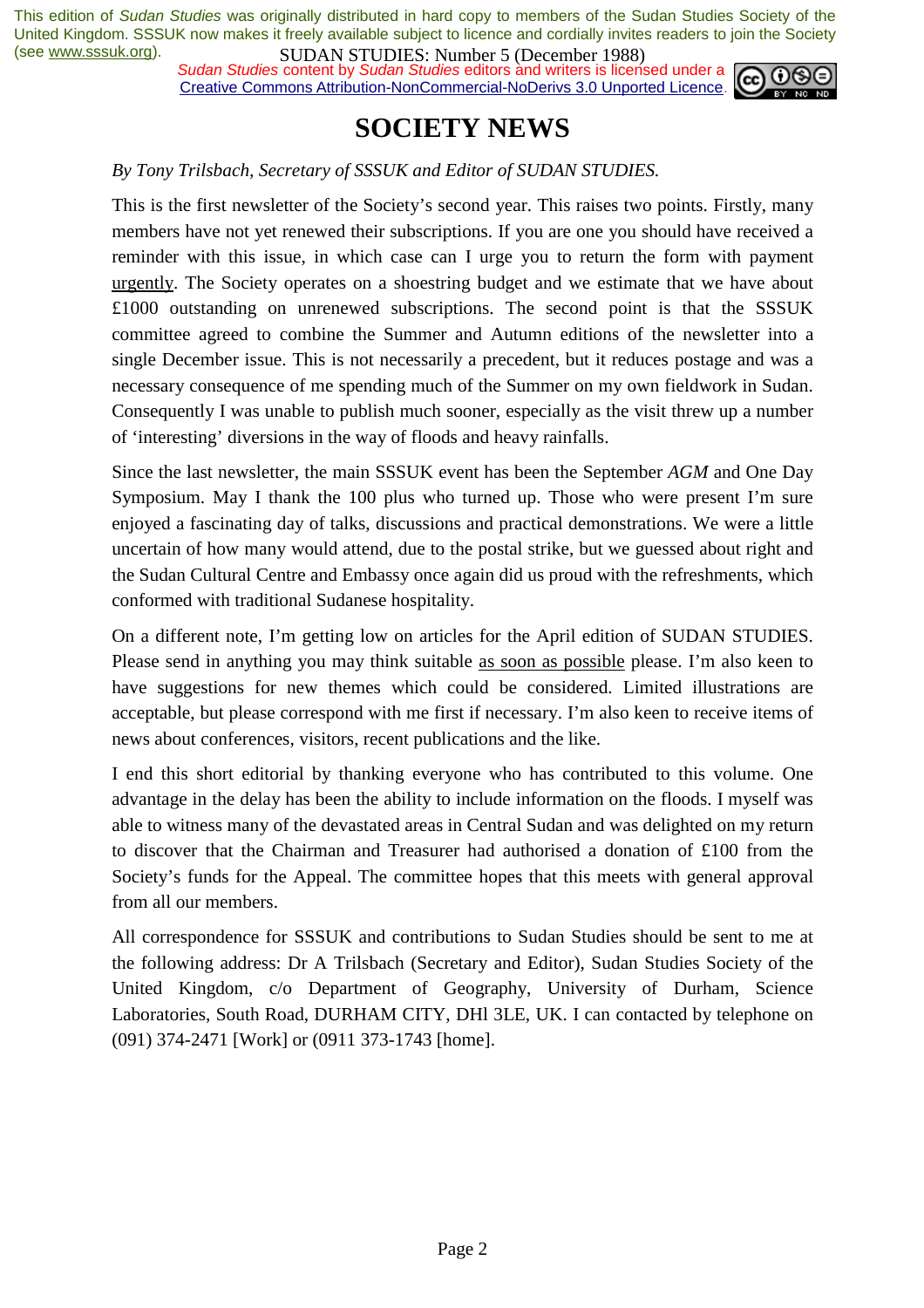*Sudan Studies* content by *Sudan Studies* editors and writers is licensed under a Creative Commons Attribution-NonCommercial-NoDerivs 3.0 Unported Licence.

## ငင

## **SUDAN STUDIES SOCIETY OF THE UNITED KINGDOM**

### **MINUTES OF THE FIRST ANNUAL GENERAL MEETING**

#### **Venue**

Sudan Cultural Centre - 31/2 Rutland Gate, London, SW7 lPG

#### **Date**

Saturday 26th September 1987, 12.15—13.00

#### **Introduction**

The meeting was chaired by the Chairman of the Steering Committee, Professor G N Sanderson.

#### **Report of the Secretary and Editor- Dr A Trilsbach**

The membership was announced to be 275, 19 of whom had joined on the morning of the symposium/AGM. Most of the subsequent report was concerned with the newsletter Sudan Studies.

#### **Sudan Studies**

The Secretary/Editor commented about the lack of feedback on the newsletter, both in terms of contents and presentation. This was assumed to reflect a general satisfaction in the general layout and the material contained within, although informal comments were invited during the remainder of the day (none were subsequently forthcoming). Volunteers were called for non-historical articles and for writing book reviews. The Secretary/Editor also reported a number of successful negotiations with publishers for the provision of discount copies of Sudanese related books. General approval was received for the principle of discounts on books in exchange for 'free' advertisements, rather than an outright advertisement fee. Members were also informed of some SSSUK owned publications which had been donated from individuals and organisations and were available for consultation. These included copies of the SSA newsletter and a geological bibliography.

Before concluding, the Secretary/Editor announced a Sudan Studies conference to be held in Khartoum between 5-8 January 1988, organised jointly by the SSA and the Institute of African Asian Studies. Members of SSSUK were invited to consider participating, although the amount of available funding was unclear.

The report was adopted.

#### **Report of the Treasurer - Miss L E Forbes**

The Treasurer reported that SSSUK had more than £1000 in the bank at the time of the symposium, but that a large amount of this sum was earmarked for future newsletters and publications. The initial £500 grant from the Gordon Memorial College Trust Fund had been spent on producing and posting nearly 1200 copies of the first edition of Sudan Studies plus the funding of an initial meeting of the steering group. At the time of the AGM SSSUK had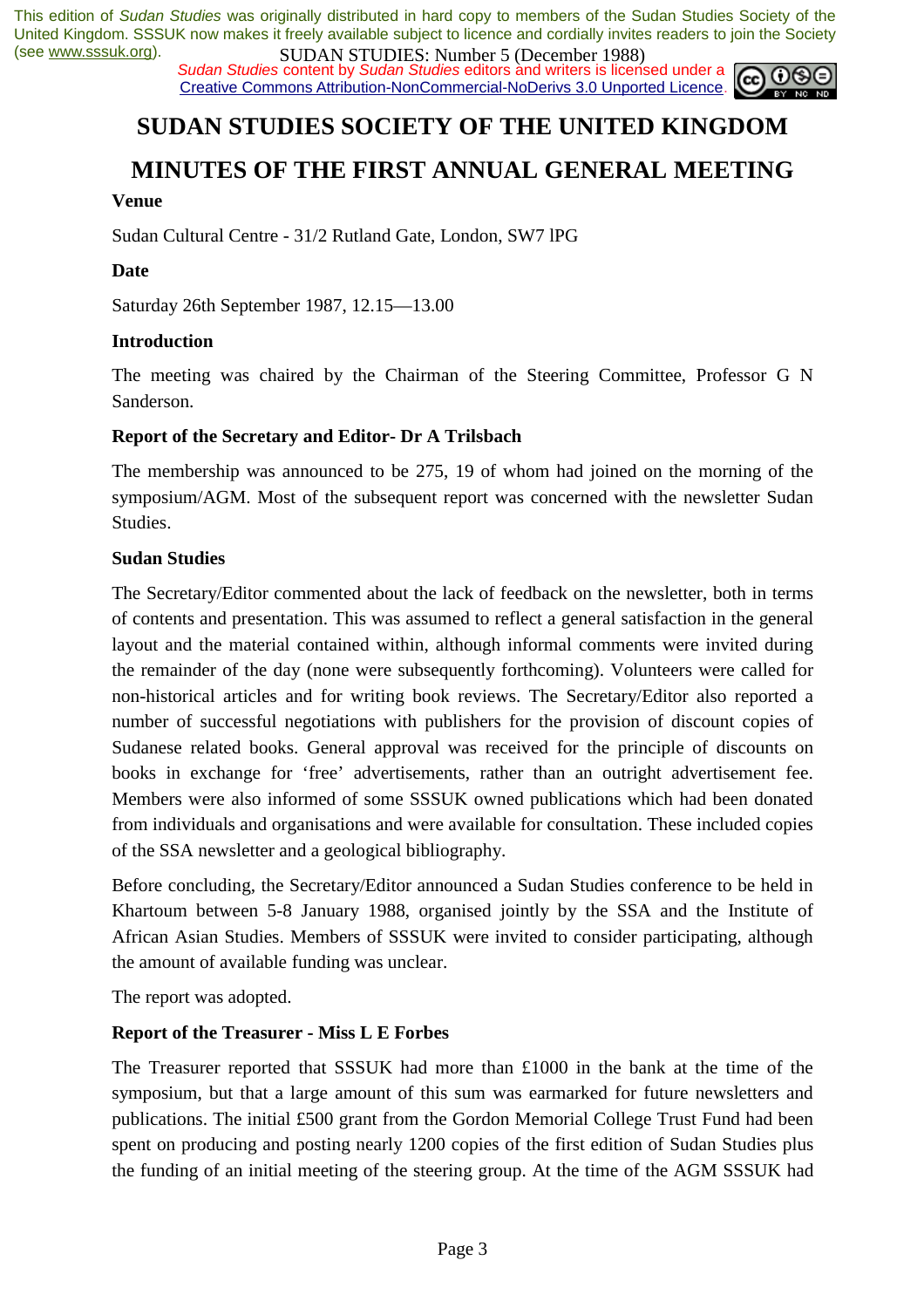*Sudan Studies content by Sudan Studies editors and writers is licensed under a* Creative Commons Attribution-NonCommercial-NoDerivs 3.0 Unported Licence.



23 institutional members who paid subscriptions at the 'higher' rate. It was also announced that an extra £30 had been received from extra donations and the sale of publications. The Treasurer also commented that no accounts could be effectively produced as the Society was only part way through the financial year. It was further added that the conclusion of the financial year would be an appropriate time to consider the Society's finances and budgets.

The report concluded by mentioning a dispute concerning the Society's status with the Charity Commissioners. It was added that this should be raised at the next meeting of the SSSUK committee.

The report was adopted.

#### **Constitution**

Some copies of the constitution were available for consultation. Most of the constitution was accepted without dispute, but there was some discussion about the appropriateness of having an Honorary President and also the details of 'terms of office' for committee members.

With respect to an Honorary President, the Chairman commented that it was the view of the steering group that it would be desirable to have a distinguished 'head'. After some debate the idea was accepted and it was agreed that the position would be filled for three years with a subsequent review. The Chairman proposed Sir Gawain Bell and this met with general approval. Sir Gawain Bell was present and thanked the members for their support and accepted the post willingly.

More lengthy discussion related to the length of office for committee members. Various ideas included the possibility of perpetual renewal, renewal after 'standing down' for a period of one year, and after an initial three years one third of the committee 'standing down' every year, principally to facilitate some continuity of committee membership. After some time it was agreed that the new elected committee would discuss the various options and place detailed proposals before the members at the 1988 AGM.

The constitution was then adopted with the above proviso.

#### **Election of officers and other committee members**

It was announced that there was the exact number of nominations for committee for the posts available, and that consequently there was no need for a ballot. The committee was then formally announced as follows.

> Professor G. N. Sanderson Dr P Woodward Dr A Trilsbach Miss L E Forbes Mr R Hodgkin Dr D Lindley Dr G Wickens

Chairman Deputy Chairman Secretary Treasurer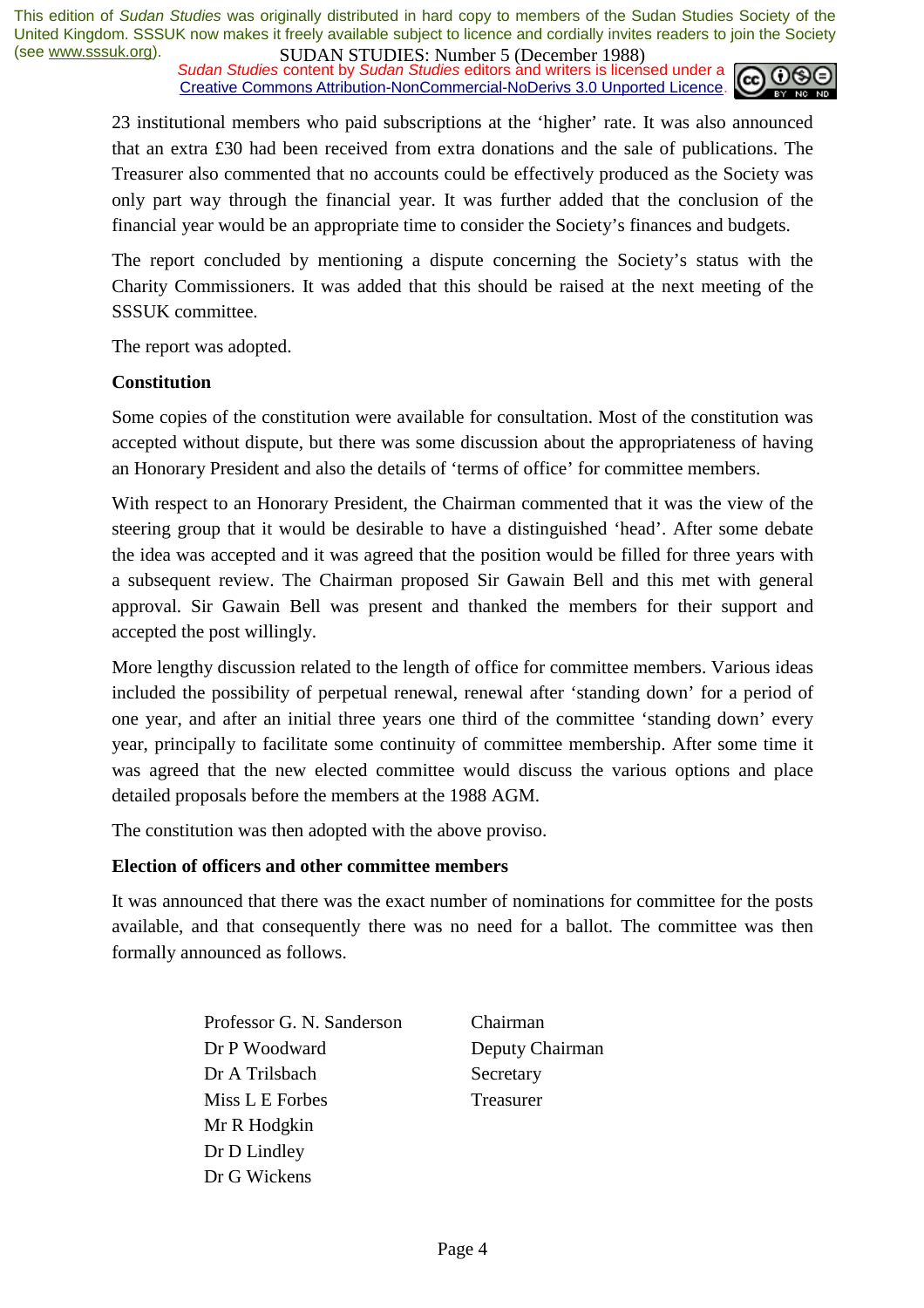*Sudan Studies content by Sudan Studies editors and writers is licensed under a* Creative Commons Attribution-NonCommercial-NoDerivs 3.0 Unported Licence.



Mr S Bush Mr J Wright Mr P Wilson Dr Sayyid Ahmad el-Bushra Ex Officio. The Sudan Cultural Counsellor

It was further announced that Dr Trilsbach would remain Editor of Sudan Studies and that Miss H Wood had agreed to be appointed as Editorial Assistant.

#### **Proposals for Honorary Sudanese and Overseas Corresponding Members**

The Chairman asked for comments on the proposal that there should be a number of Honorary Sudanese and Overseas Corresponding members. The main role of such members would be to receive documents and publications of SSSUK, to promote it and, where appropriate, to keep the Society informed of relevant developments on Sudanese studies in their place of residence. The idea was accepted although there was some discussion concerning the list of names proposed.

There was no objection to the list of Sudanese members, but it was felt that there should be some representation from the South. After some discussion Francis Deng and Bona Malwal were added to the list which finally read:

Sayyid Ahmad el-Bushra Hassan Ahmad Ibrahim Muddathir Abd al-Rahim Sayyid Muhammad Ibrahim Ahmad Abu Salim Muhammed Omer Beshir Sayyid Hurreiz Yusuf Bedri Yusuf Fadi Hassan Francis Deng Bona Malwal

The list of other overseas corresponding members generated some discussion. Following a vote the agreed list was:

R O Collins M W Daly A Kronenberg R S O'Fahey Al-Sayyid 'Ali Felafil P L Shinnie J Tubiana G Warburg K Wohlmuth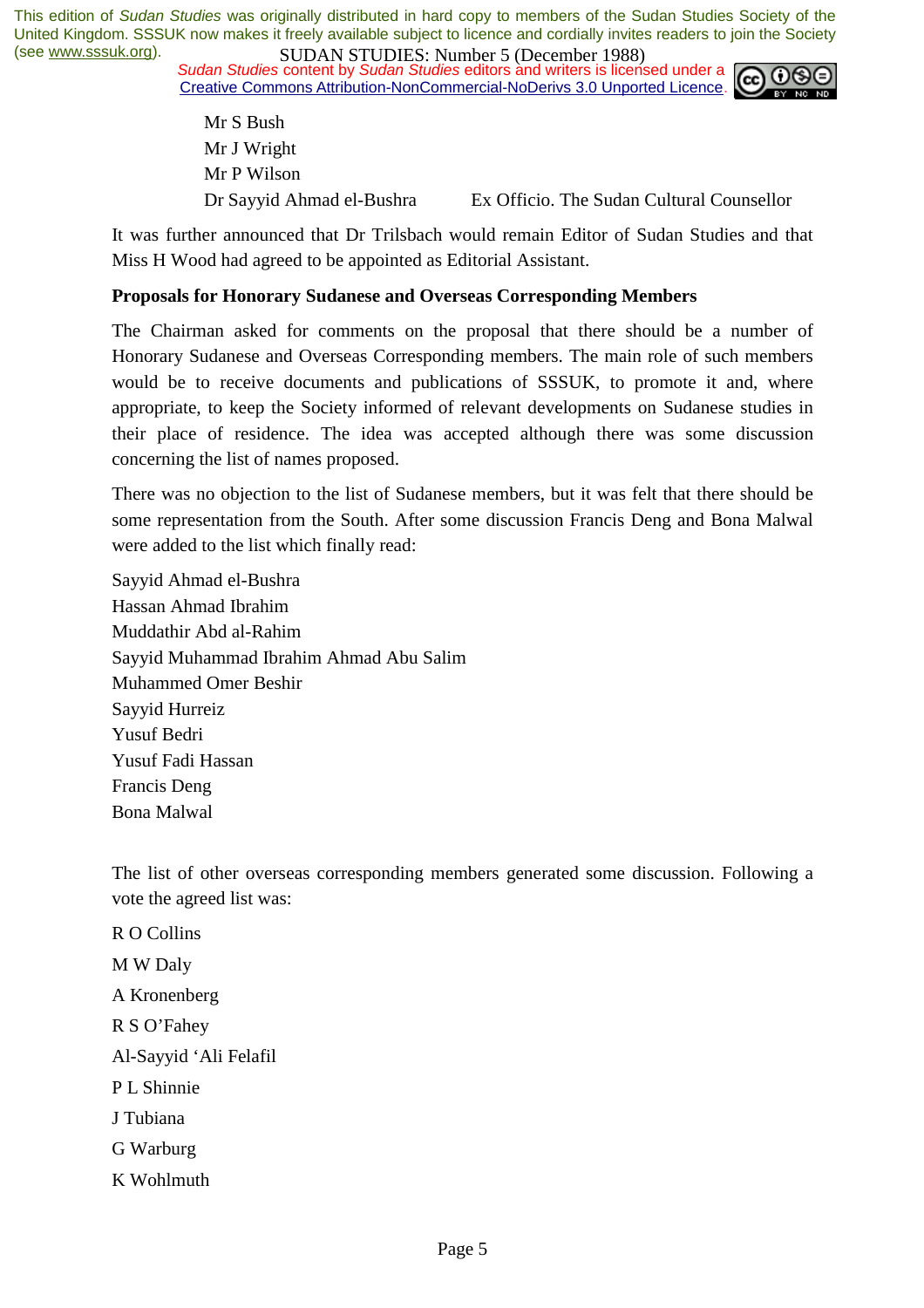*Sudan Studies content by Sudan Studies editors and writers is licensed under a* Creative Commons Attribution-NonCommercial-NoDerivs 3.0 Unported Licence.



#### **Other business**

There were few extra comments. One proposal put forward however was that the Society should produce some car stickers with the motto 'I Love Sudan', with the word love being replaced by a heart. This was received in a light-hearted manner, but subsequent comments to the Secretary suggested that there might be a 'market' for such stickers amongst SSSUK members. (It was subsequently discovered that such stickers already exist and so no further action was taken).

The meeting ended at 1.00 pm.

## **SUDAN STUDIES SOCIETY OF THE UNITED KINGDOM MINUTES OF THE SECOND ANNUAL GENERPA MEETING**

#### **Venue**

Sudan Cultural Centre - 31/2 Rutland Gate, London, SW7 lPG.

#### **Date**

Saturday 24th September 1988, 12.15-13.00

#### **Introduction**

The Chairman of SSSUK, Professor G N Sanderson, opened the proceedings with a formal welcome to participants.

#### **Report of the Secretary and Editor - Dr A Trilsbach**

The Secretary apologised to those in attendance for any possible discomfort, and commented that a post strike had made it difficult to judge the number of members likely to attend.

The Secretary went on to outline discussions held with the Sudan Studies Association and the Institute of African and Asian Studies in Khartoum in January. The details were identical to those outlined in the minutes for the committee meeting held on 18th April 1988. He also added that the questionnaire replies were now arriving regularly and that there had been a good response from members of the SSA. He also commented that the SSA had just completed a review of SSSUK's first Occasional Paper (by Richard Hill) and that this had generated a number of additional sales. The Secretary also gave advanced warning to members of the likelihood of a large international Sudan Studies Conference which was planned for Easter 1991 at Durham.

The Secretary made his apologies for a delay in the publication of Sudan Studies and explained that he was in Sudan for two months during the Summer and had not yet been able to catch up with the work involved. He promised to distribute number 5 during the Autumn.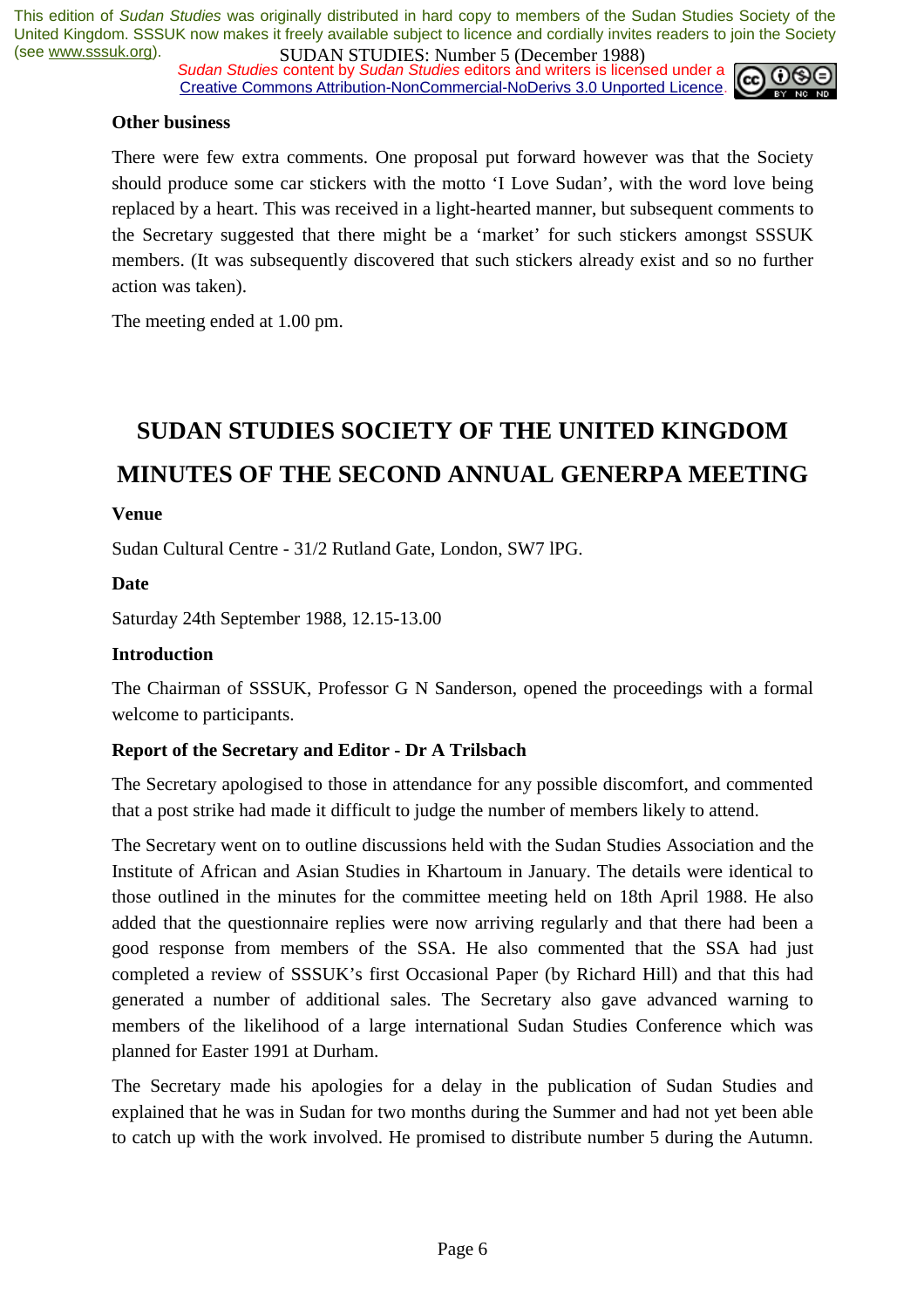*Sudan Studies content by Sudan Studies editors and writers is licensed under a* cc Creative Commons Attribution-NonCommercial-NoDerivs 3.0 Unported Licence.



He thanked members of the Society for their willingness to contribute to the newsletter and made a request that this should continue.

He concluded his report by stating that the Society had over 350 members, but that many had not renewed yet. This point was taken up by the Treasurer a few minutes later.

The report was adopted.

#### **Report of the Treasurer - Miss L E Forbes**

The Treasurer had distributed the accounts before the meeting and made some brief comments on them. She reminded members that the financing of SSSUK was based on an assumed membership of 250 and that this number had not yet renewed subscriptions. She made a plea for members who had not yet done this to do so immediately. She also added that the possibility of long-term membership and payments by covenant would be discussed at a future meeting of the committee. She also commented that the figures were interim and that the recent establishment of the Society made it difficult to see regular expenditure patterns. It was announced that the Society's financial year will run from June to June.

Miss Forbes also commented that the Society had donated £100 to the Sudan Emergency Appeal associated with the Khartoum floods of August 1988.

The Treasurer than announced that the main problems associated with the Charities Commission had been resolved by amendments to the Constitution and that Charitable Status for SSSUK was now expected to be a formality.

The report was adopted.

#### **Adoption of the Revised Constitution**

The committee had agreed to report to its members on two matters following the 1987 AGM. The first point, concerning an amendment of the Society's 'object', had already been discussed by Miss Forbes with respect to changes necessary for an approval of charitable status. The second point concerned the regulations for re-election of committee members and associated terms of office. The Committee had circulated some copies of the revised Constitution beforehand, and this was approved with one amendment. The original revised statement (Section 4) read,

"They shall be elected for an initial term of three years after which one third of the committee shall resign in each of the next three years and be ineligible for reelection."

The amendment inserted the word 'immediate' before 're-election'. The adopted revision now read,

"They shall be elected for an initial term of three years after which one third of the committee shall resign in each of the next three years and be ineligible for immediate re-election."

With these amendments completed, the revised Constitution was adopted.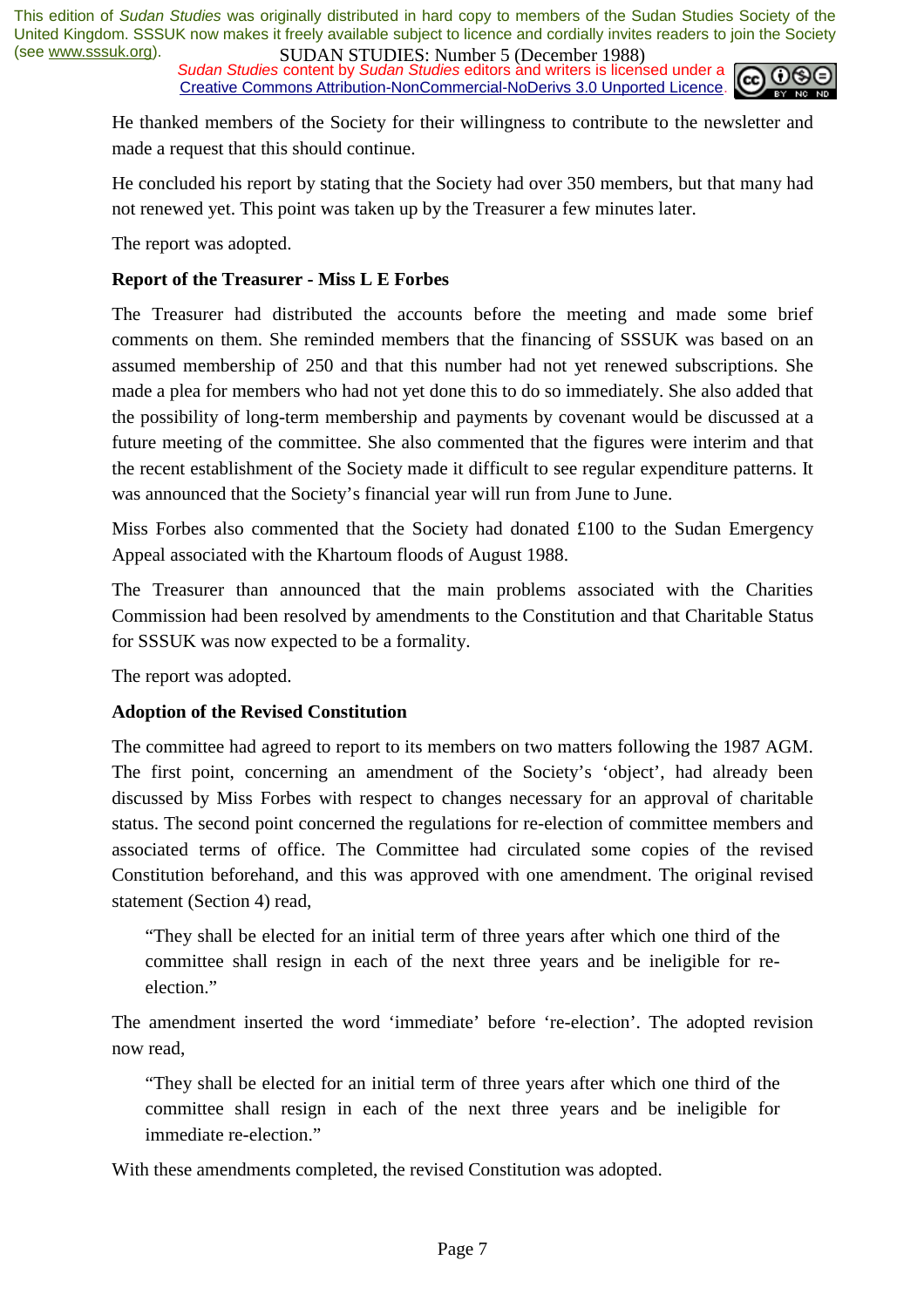*Sudan Studies content by Sudan Studies editors and writers is licensed under a* Creative Commons Attribution-NonCommercial-NoDerivs 3.0 Unported Licence.



#### **Proposals for Honorary and Corresponding Members**

Professor Sanderson commented that two respected persons in Sudanese Studies had not been invited originally to become Honorary or Corresponding members. He proposed Professor Abdullah El-Tayeb for the position of Honorary member and Professor H Törnebohm (Sweden) for the position of Corresponding member. He gave a brief outline of the contributions of both men to Sudanese Studies after which both proposals were formally seconded and approved unanimously by those present.

#### **Other business**

Three items were discussed as 'other business'.

The first concerned Sudan Notes and Records. A request was made for SSSUK to investigate the possibility of obtaining back issues and, if necessary, consider seeking funds for a number of reprints. It was agreed that the Committee would discuss this at their next meeting.

The second item concerned the financial problems facing the 'Sudan Archive' at Durham University. Miss Forbes commented that the position of the present archivist was about to be lost and that there was a serious lack of funds for the collection in general. She requested information from members of any possible sources of funding. She also requested further donations of material which could be added to the collection.

The final item was a plea for books for the library at Omdurman Ahlia University. Dr Trilsbach commented that the library there lacked textbooks in all disciplines and that Professor Beshir was requesting donations of any kind, to be coordinated in the UK by Miss Anne Riddell, a member of SSSUK.

The meeting ended at 12.55, after the Secretary announced that minutes of both the 1987 and 1988 AGMs and copies of the Constitution would be sent to members with the next issue of Sudan Studies.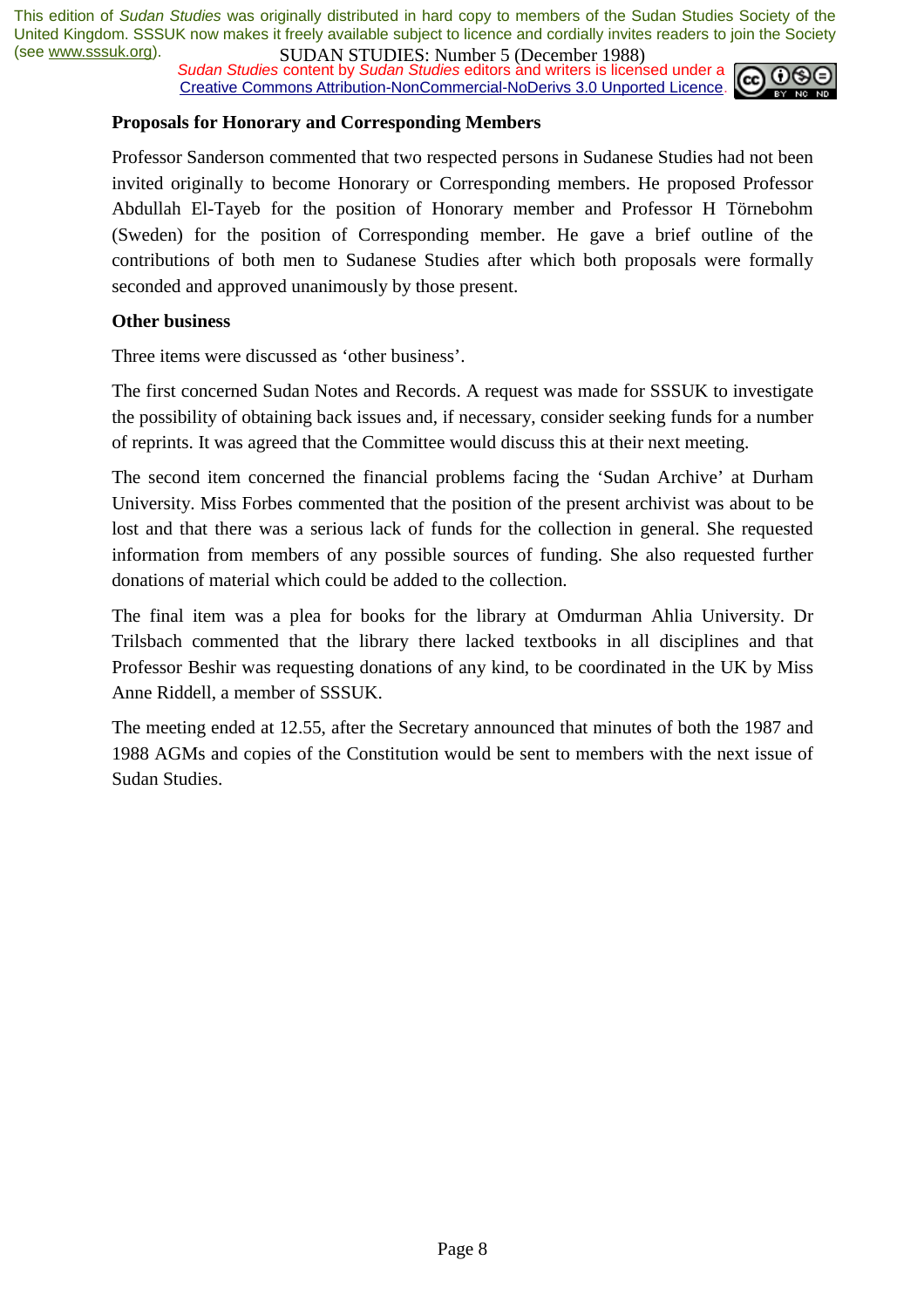*Sudan Studies content by Sudan Studies editors and writers is licensed under a* Creative Commons Attribution-NonCommercial-NoDerivs 3.0 Unported Licence.



### **THE SUDAN STUDIES SOCIETY OF THE UMITED KINGDOM**

### **CONSTITUTION**

#### **1: Name of the Society**:

The name of the Society shall be:

#### **Sudan Studies Society of the United Kingdom**

An abbreviation of **SSSUK** will be acceptable on all correspondence and minutes associated with the Society.

#### **2: Object:**

The object of the Society is to advance the education of the public in Sudanese Studies. In furtherance of this object, but not otherwise, the Society will:

- i) Provide a forum for discussion and co-operation between groups and individuals concerned with or interested in the Republic of the Sudan, henceforth referred to as the Sudan.
- ii) Hold at least annually a seminar open to the general public.
- iii) Establish and maintain contact with related bodies overseas.
- iv) Print, publish and distribute a newsletter under the title Sudan Studies.

The Society is a non-profit making body and has no power to make any distribution of profits, bonuses, gifts, etc to its members. Its assets will be used only to further its object.

#### **3: Membership:**

Membership shall be open to:

- i) Anyone with an interest in the Sudan, whether they have relevant expertise or not.
- ii) Institutions who have, or potentially have, an interest in the Sudan.
- iii) People and institutions of all nationalities.

#### **4: Executive Officers and committee:**

The executive committee shall consist of the following executive officers:

- i) A Chairman
- ii) A Deputy Chairman
- iii) A Secretary
- iv) A Treasurer

Plus:

i) Up to six other member.

ii) Ex-Officio The Sudan Cultural Counsellor

With the exception of the Sudan Cultural Counsellor, members of the committee shall be elected at an AGM by the system of a one ballot, 'first-past-the-post' system. They shall be elected for an initial term of three years after which one third of the committee shall resign in each of the next three years and be ineligible for immediate re-election. One of the executive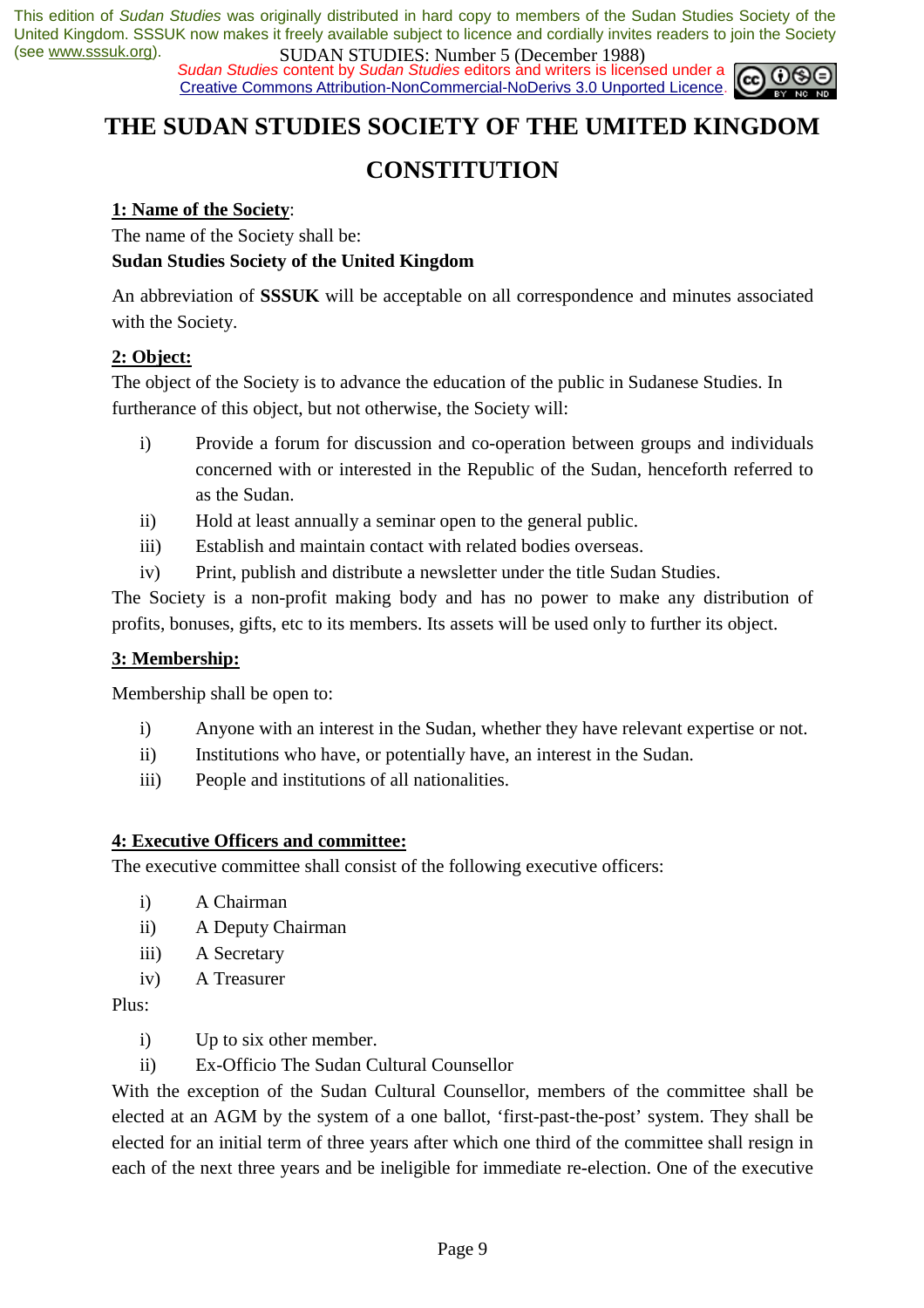*Sudan Studies content by Sudan Studies editors and writers is licensed under a* Creative Commons Attribution-NonCommercial-NoDerivs 3.0 Unported Licence.



officers should be appointed as Editor of Sudan Studies. The committee has the powers to coopt members as appropriate.

A quorum shall exist when at least four members are present, including at least two officers and one non-officer.

Nominations for the executive committee must be received by the Secretary in writing at least twenty eight days before the meeting at which the elections are to held.

In addition to the executive officers, other non-voting members may be appointed to the executive committee. These may include an Honorary President, Honorary (Sudanese) Members, and Honorary Corresponding Overseas Members, all of whom must be approved by a majority of members at an AGM. They shall be elected for a period of three years and be eligible for re-election.

#### **5: Subscriptions:**

Subscription rates shall be based on whether the member is:

- i) An individual subscriber
- ii) A non-profit makings<sup>\*</sup> institution
- iii) A profit makings<sup>\*</sup> institution

\* In the event of dispute, profit making institutions shall be defined as those paying Income and/or Corporation Tax.

Changes in subscription rates can be amended by a majority of members in attendance at an AGM. Subscription charges shall be due on the first day of June each year. Members joining during the Society's financial year may have their initial charges reduced at the discretion of the Treasurer.

#### **6: Meetings and Quorum:**

There shall be one general meeting in each calendar year and other extraordinary meetings as called by the officers or twelve members of the Society. The presence of fifteen members shall constitute a quorum.

#### **7: Amendment of the Constitution:**

Amendment of the constitution shall be by a two-thirds majority of members present at an AGM or at an extraordinary meeting called for the purpose of which twenty eight days notice shall be given.

No amendment shall be made to the object clause, the dissolution clause, or this clause without the approval of the Charity Commission, and no alteration shall be made which would cause the Society to cease to be a charity at law.

#### **8: Dissolution:**

In the event of the dissolution of the Society for any reason whatsoever, any assets or property shall pass to a charitable organisation with an object similar to that of the Society.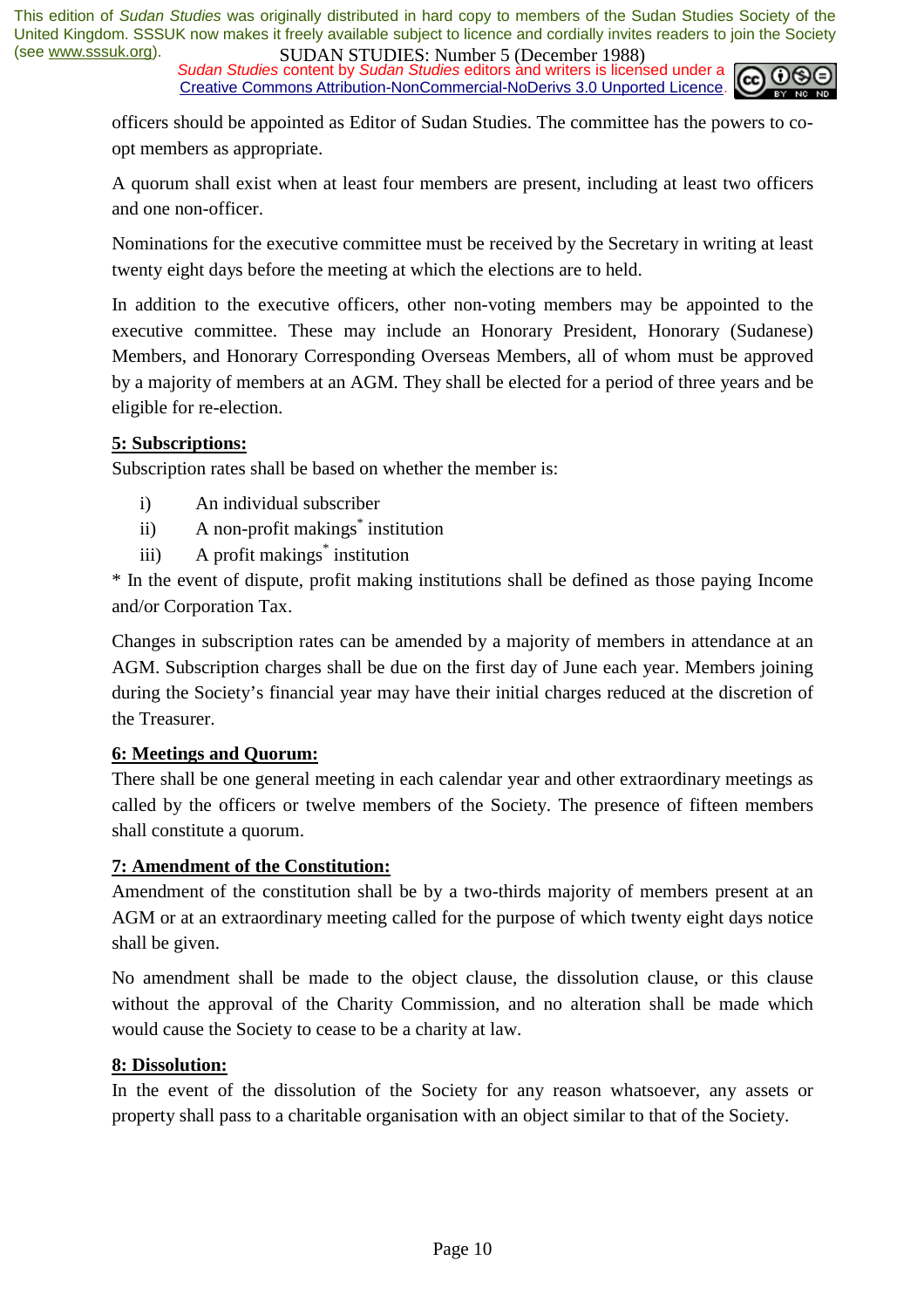*Sudan Studies content by Sudan Studies editors and writers is licensed under a* Creative Commons Attribution-NonCommercial-NoDerivs 3.0 Unported Licence.



## **THE POTENTIAL OF RURAL SMALL INDUSTRIES AND CRAFTS IN TIE SUDAN**

*Dirk Hansohm summarises work which he has been completing over the past year or so whilst working as a member of the Sudan Economy Research Group at Bremen (see Sudan Studies 2, page 18).* 

One of the measures proposed within a programme for economic reform is the promotion of small industries (including crafts). This sector seems to have a number of advantages with regard to economic and social development, low dependence on imports and infrastructure, high labour intensity, income generation, geographical dispersion, capability to increase the savings capacity, linkages to the agricultural sector (supply of agricultural inputs and consumer goods for the agricultural population, processing of agricultural products). These points are relevant for a strategy of structural adjustment which aims to attain a viable balance of payments position and, growth.

However, the data which are necessary to identify the sector's potentials, their constraints, and appropriate measures of promotion, are largely missing. Most of the enterprises are not recorded in the statistics. Still, the existing data on the small industry sector (enterprises with less than 25 employees) testify to its importance and positive performance.

This research project plans to contribute to the knowledge of small industries and crafts in Sudan. In order to assess their actual and potential role it is necessary to analyse both internal and external factors. Thus, in addition to the analysis at the micro-level, the macro framework has to be put into perspective.

The core of the analysis are small industrial enterprises and craft activities (size and continuity of production, technological level of processes and products, production organisation, structure of labour power, working conditions, property relations, sources of finance, legal status, access to infrastructure, sources of input supply, structure of demand). Because of the interest in development of rural areas, Darfur region was selected as being the most peripheral in the north. Within the region, Nyala, as the region's major centre, and Buram, as the secondary centre, were selected.

Besides the analysis of the enterprises and activities, information on the external constraints has to be obtained from other sources. Especially important are the supply markets as well as the demand. Both are influenced by the marketing structure. The actual and potential market is, furthermore, determined by the levels of consumption and income.

Supplementary to the case studies in Darfur, the existing programmes and institutions on the national level have to be considered. Lastly, the indirect effects of policies concerning industry, income, foreign trade/foreign exchange and other fields must be taken into account.

*Dirk Hansohm can be contacted at the Sudan Economy Research Group, FB7, University of Bremen, PO Box 330440, 2800 BREMEN 33, West Germany.*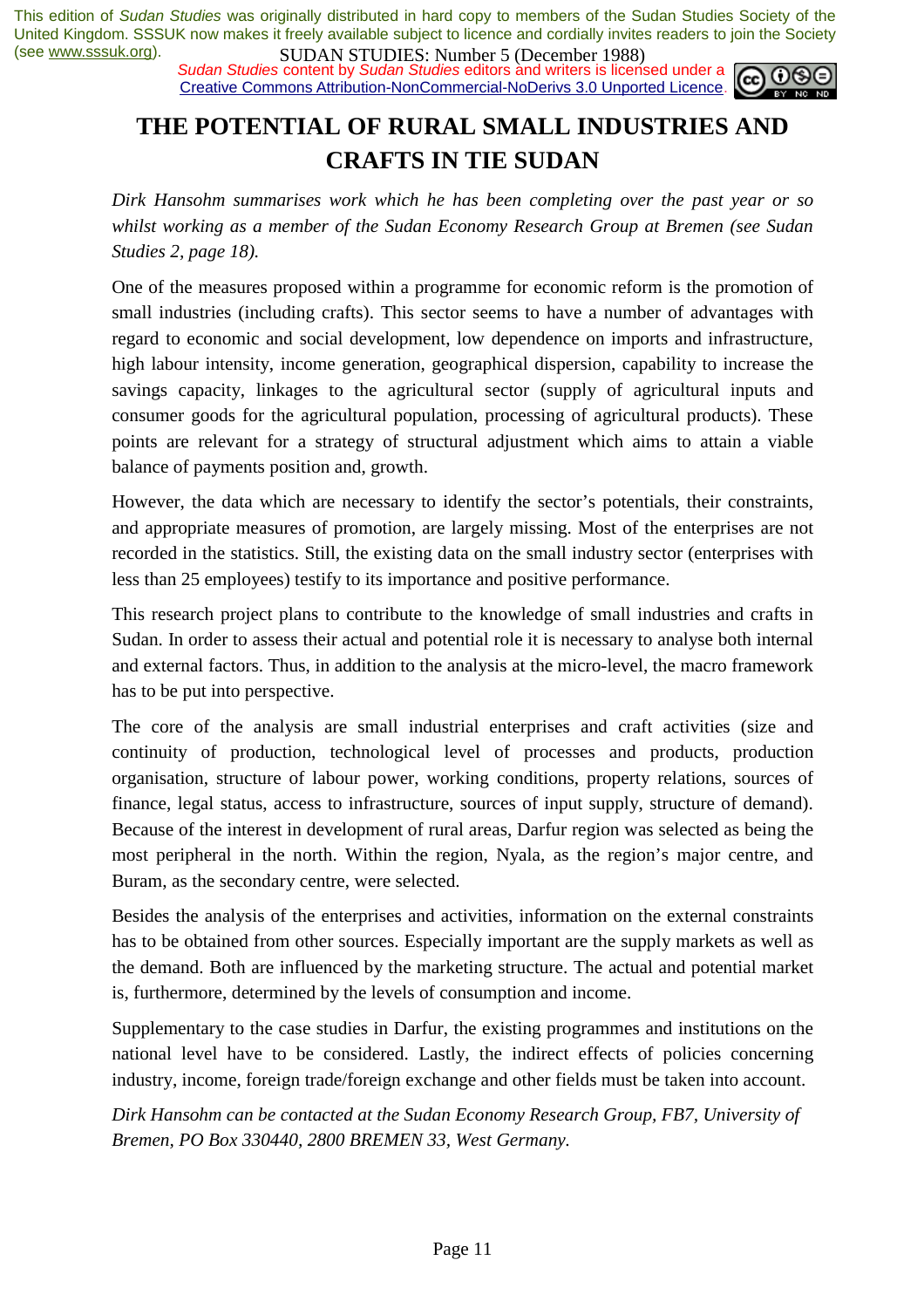*Sudan Studies content by Sudan Studies editors and writers is licensed under a* Creative Commons Attribution-NonCommercial-NoDerivs 3.0 Unported Licence.



## **THE CONTRIBUTION OF THE ZAR CULT IN AFRICAN TRADITIONAL MEDICINE**

*Albrecht Hofheinz presents some comments on the Zar workshop which was held in Khartoum in January.* 

The Zar workshop, organised jointly by the International African Institute (London) and the Traditional Medicine Institute (Khartoum), was part of an attempt by WHO to bring together indigenous healing traditions and orthodox medicine. Mutual understanding, it is hoped, will advance the readiness to learn from each other, and health care could benefit from this integrative effort not only in the developing world, but also in the industrialized countries.

No final recommendations were passed, but from the variety of contributions it became clear that the decolonization in medicine does not only mean to fight irresponsible marketing practices of certain pharmaceutical companies. It also requires regaining a holistic understanding of health which does not separate body and mind from their natural and social environment. During the meeting participants rather tended to argue along conventional lines. Is Zar a mental illness, an expression of protest, a product of gender discrimination or class conflict, an ancient pre-Islamic cult, or just an entertainment party. The great variety of forms was emphasized and it was described as a dynamic phenomenon. Its study requires a multidimensional approach, but many present a view which is too static.

Apparently Zar spread from Ethiopia during the second half of the nineteenth century, the original carriers being slaves. It quickly became adopted by many groups of women and when introduced to the Sudan (curiously via Egypt) it came across indigenous spirit cults from the south. In the Sudan, two distinct forms developed. Sari is the women's domain, whereas the hotter Tumbura is chiefly practiced by men, although this gender distinction is gradually becoming less clear. Tumbura also seems to be a specifically Sudanese phenomenon and Ahmad al-Safi has dated its origins back to the Funj period. Bori is undoubtedly more widespread and its clients are mainly middle-aged women, rather poor and without formal education. Sexual and social frustration seems to be the chief motive for the possession, manifested mainly in hysterical symptoms. In a 'parallel world', supported by the group and its leader, compensatory acts can be performed and (some) fantasies lived out which are normally sanctioned in everyday reality. Zar can help to prevent neuroses.

Despite the model image presented, there are many variations. Quite a few women seek entertainment and change (farah wa-tarab); they want to be told the future or try to extort a new dress from their husband. Nonetheless, even they act against a wider social background. There was general agreement during the workshop that Zar has something to do with oppression. Suhayr Mursi called for a political and economic macro-analysis to explain why, for example, the powerless brother of an established family head becomes possessed, while an influential mother of unmarried sons does not. Socio-economic variables have no influence on the choice of archetypes. Luliyya and Bashir, frivolous and emancipated, are the most popular spirits among rich and poor alike. It should be made clear that 'discrimination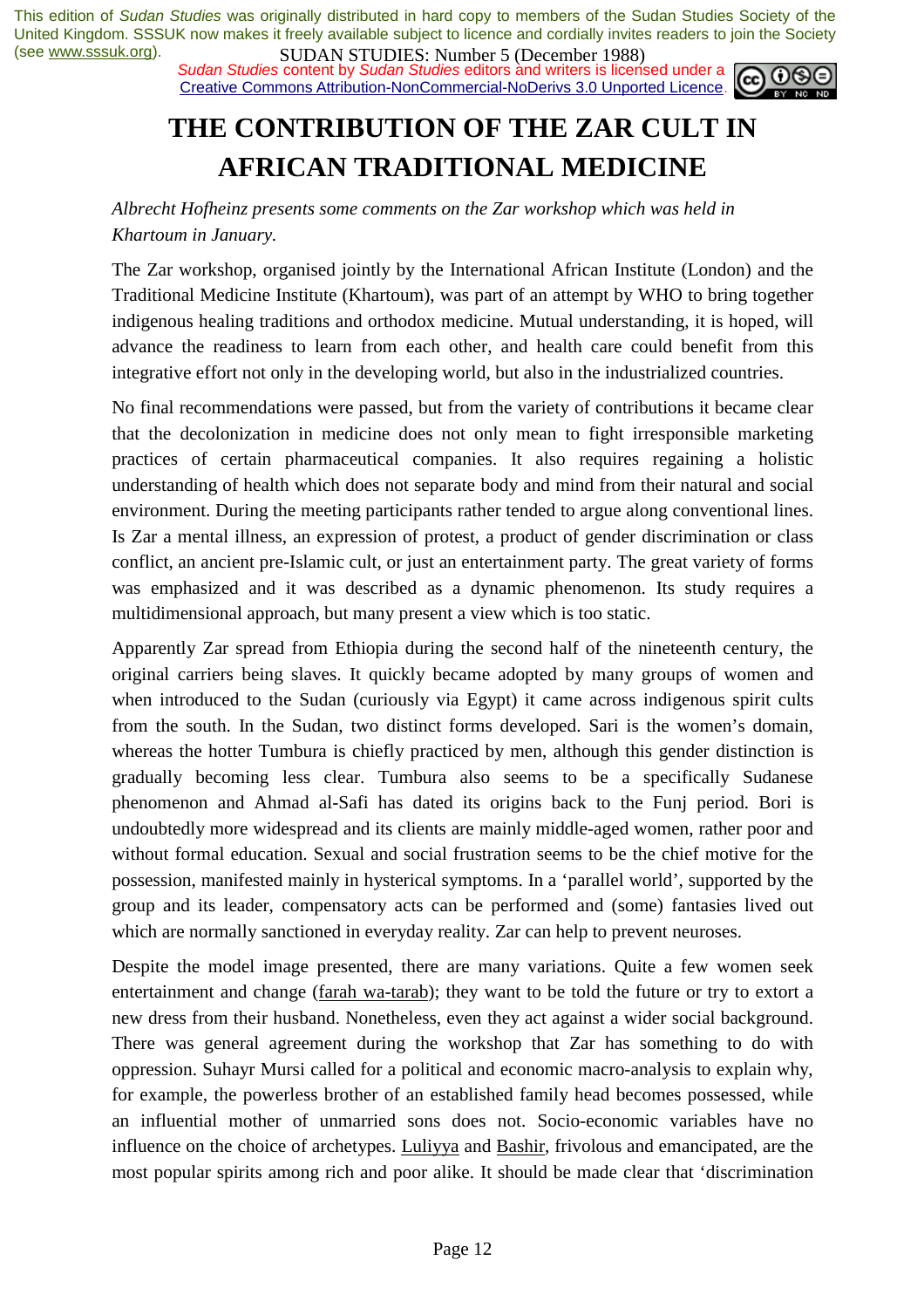*Sudan Studies content by Sudan Studies editors and writers is licensed under a* Creative Commons Attribution-NonCommercial-NoDerivs 3.0 Unported Licence.



against women' is to be seen in the context of 'female power versus male authority', describing the suppression of the female element in the public sphere. Interestingly, Ahmad al-Safi observed that most male Zar participants are either effeminate or homosexual.

Zar is changing. Born out of ancient African cults, it emerged during the turbulent days of the Turco—Egyptian Empire. The Bashawat and Khawajat are classes of spirits still bearing witness to the importance of new social groups of that time. In the last twenty years the Darawish representatives of Islam have gained prominence, at least nominally, since it is they who are now invoked at the beginning of a ceremony. More recently a new Khawaja has entered the stage: the mughtarib who earns plenty of money in the Gulf States.

From the beginning the ritual was influenced by patterns of the Sufi dhikr, seen by many as the male counterpart of a ceremony conducive to ecstasy. This trend has become more pronounced today in reaction to increasing pressure from Zar to prove its legitimacy within Islam and to be purified from 'excesses' like the use of alcohol and drugs. The state has also put its hand on Zar, sending it around the world on stage performed by the National Folklore Theatre. The trend from cult to club is best illustrated by the 'Association of Zar-Sheikhs in the Sudan', registered with the National Council for Arts and Letters with the aim of promoting theatrical activities. Of the 64 members 40 are men. The president of the Association, Muhammad wad Hulla, invited the members of the conference to his Zar in al-Kalakla, south of Khartoum. Violins, a synthesizer, and electric guitars were used in a spectacle best termed 'folklore disco'. This is paralleled by developments in the Sufi scene: the Burhaniyya dhikr is also referred to as 'disco' by young Sudanese. Of course, true Zar is still practiced, and we were given the opportunity to attend two more traditional sessions, but the overall trend seems to be towards an increasing desacralization.

Will Zar last as long as the situation of women does not change? -or will it disappear, leaving women to look for other ways to express themselves? Nobody knew. Its spirit, though, need not die. In a very stimulating contribution, Sulayman Ali Baldo explored the dramatic aspects of Zar. He called back to mind the links between the treatment of mania (enthusiasm for God), the cult of Dionysos and the origins of the Greek theatre. In the 1920s, Aristotle's concept of carthasis (the ecstatic encounter with the divine leading to purification and healing) was rediscovered for modern European theatre, giving it fresh inspiration and a new vigour. Baldo called upon playwrights and directors in his country to stop viewing Zar as just an element of folklore providing local colour. Instead, they should turn their attention to its performance structure and learn from its inherent dramatical experience. Therein lies hope for an organic integration of a people's heritage in the continuous movement towards modernity.

*Albrecht Hofheinz can be contacted at Bertholdstrasse 53, D-7630 Lahr/Schw, West Germany.*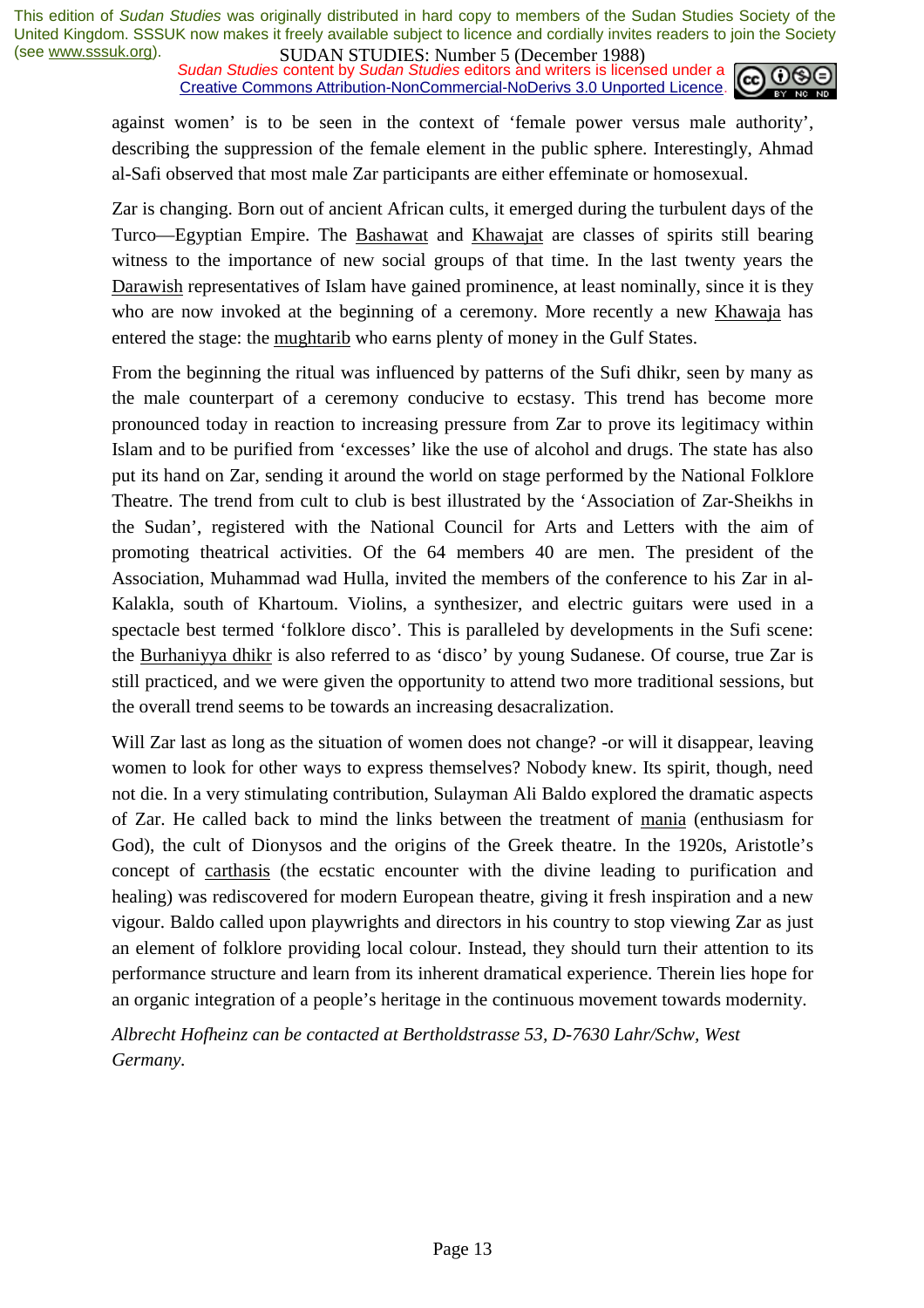*Sudan Studies* content by *Sudan Studies* editors and writers is licensed under a Creative Commons Attribution-NonCommercial-NoDerivs 3.0 Unported Licence.



## **THE TUMBURA CULT OF THE SUDAN**

#### *G. Makris introduces some aspects of spirit possession and social change associated with the Tumbura cult.*

Tumbura is a special kind of the normally female spirit possession Zar cult. However, it is often associated with men of the lower social classes, ex-slaves, and members of the black tribes of the Southern Sudan. Though the cult has been mentioned by early travellers, missionaries and anthropologists it has not yet properly been studied. My research aims to show how the cult can provide religious and folk medical solutions to the tensions and contradictions of modern urban life, as well as being in certain respects a vehicle for conceptual continuity. In that context I argue that Tumbura is a quite distinct phenomenon from Zar. A close analysis of the already existing material suggests that Tumbura can be directly associated with the ancestral cults of the Azande and other related peoples of the Bahr ml Shazal.

A vast number of slaves who were imported to the North during the second part of the 19th century carried with them their religious beliefs and practices. In the new environment and under the strong influence of Islam these ideas have been transformed in various ways. It is exactly in this situation that Tumbura made its appearance as a response to the new social conditions within which these people have found themselves. On the other hand, Zar was introduced to the Sudan around the same time by female slaves from Ethiopia. As a matter of fact the two cults have common elements, since they are employed by related categories of people within the same area. This however, doesn't mean that the one can be reduced to a variety of the other.

Considering the above factors, the study of the cult will help us to understand the actual processes of Arabisation and Islamisation of the non-Muslim ethnic minorities leading to a more complete and elaborate analysis of Islam in the Sudan. In relation to both social change and politics, the study of the cult will lead us to a deeper understanding of urbanisation processes, internal migration (especially that concerning ethnic groups), new ideological tendencies, and adaptation to recurrent social changes experienced by the people, namely in the big urban centres. It will also shed light on the internal characteristics of political and ideological tendencies in the recent history of the Sudan. As a whole, I hope that my research will reveal and analyse the ways in which the internal dynamics of a multinational society are reflected on its religious institutions.

*Mr Makris is conducting his research for a Ph.D. in social anthropology at the London School of Economics.*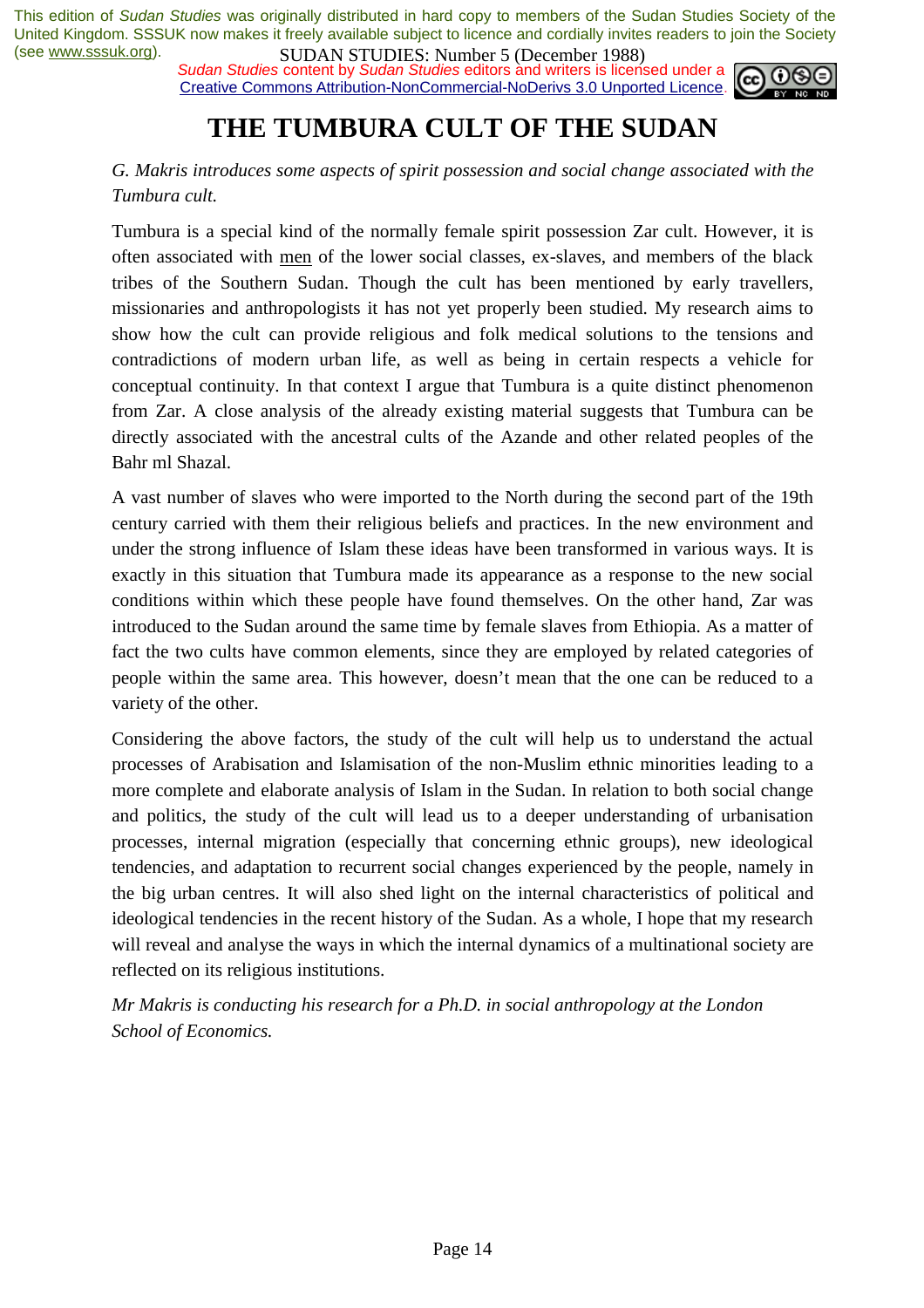*Sudan Studies content by Sudan Studies editors and writers is licensed under a* Creative Commons Attribution-NonCommercial-NoDerivs 3.0 Unported Licence.



## **CHRISTIANITY IN SUDAN: A PERSONAL VIEW**

*Elizabeth Charnley gives a personal view of some of the churches and church leaders she met whilst visiting the Sudan in 1984.* 

In Kosti I met quite a few Christians and was able to hand over letters and exchange news. I received in return, letters and present news of the situation in the Sudan and of the Church's position there. The first person I met was Mr Edward Biar, who is a very respected man in Kosti as he is the blood bank technician in Kosti Civil Hospital. He and his wife live in Kosti with their nine children. There are six girls and three boys, all of whom are strong Christians. Although Edward was very busy as he is regarded as a very clever and reliable man in his job and was in great demand, he did manage to find time for me, quietly at his home. And he had the following to say,

*"There exists a large group of Christians in Kosti and Kenana but unfortunately there exists no reverend or qualified preacher in Kosti. This is a great loss at the present time, but there is, however, a preacher in Kenana and bible readings do take place regularly."* 

*"Unfortunately there has never been a church built in Kosti. The building used now for the purpose of a congregation is in the old police building, which the Christians bought themselves. Obviously there are problems with this style of building - lack of room and no pictures or pulpit, but it is a place where they can all gather together in Kosti every Sunday or times in the week for evening song and prayers. The biggest problem is the shortage of books, which is great, and they really do need bibles and song books."* 

At this point Mr Biar broke off to stress how unsure the future was for thme and he stressed also how important it is to keep in touch with the parishes in England.

Talking in his home and seeing his family and friends, brought Edward to talk about South Sudan. Once a month in Juba there is a very large meeting and often in school holidays there are students who come to help and teach the people English and bible readings in the evenings, but there is still a material shortage for these students.

"Before the 1980s there were large groups of young people but since then the congregation has decreased, due to present authorities."

Edward lives near to the room or building used for the church and he and his wife attend every Sunday. The other fellow Christian who lives in the old police building and who takes care of the church is Mr Gorden, an evangelist, and his wife Priscilla. They too have a large family, all of whom believe strongly in the Christian faith.

While visiting Edward Biar's house, I met a young man called Majok Ajak and he talked about his interest in exchanges, especially youth groups visiting England and vice versa. He thought this might encourage more young people, because there was, or is, a problem with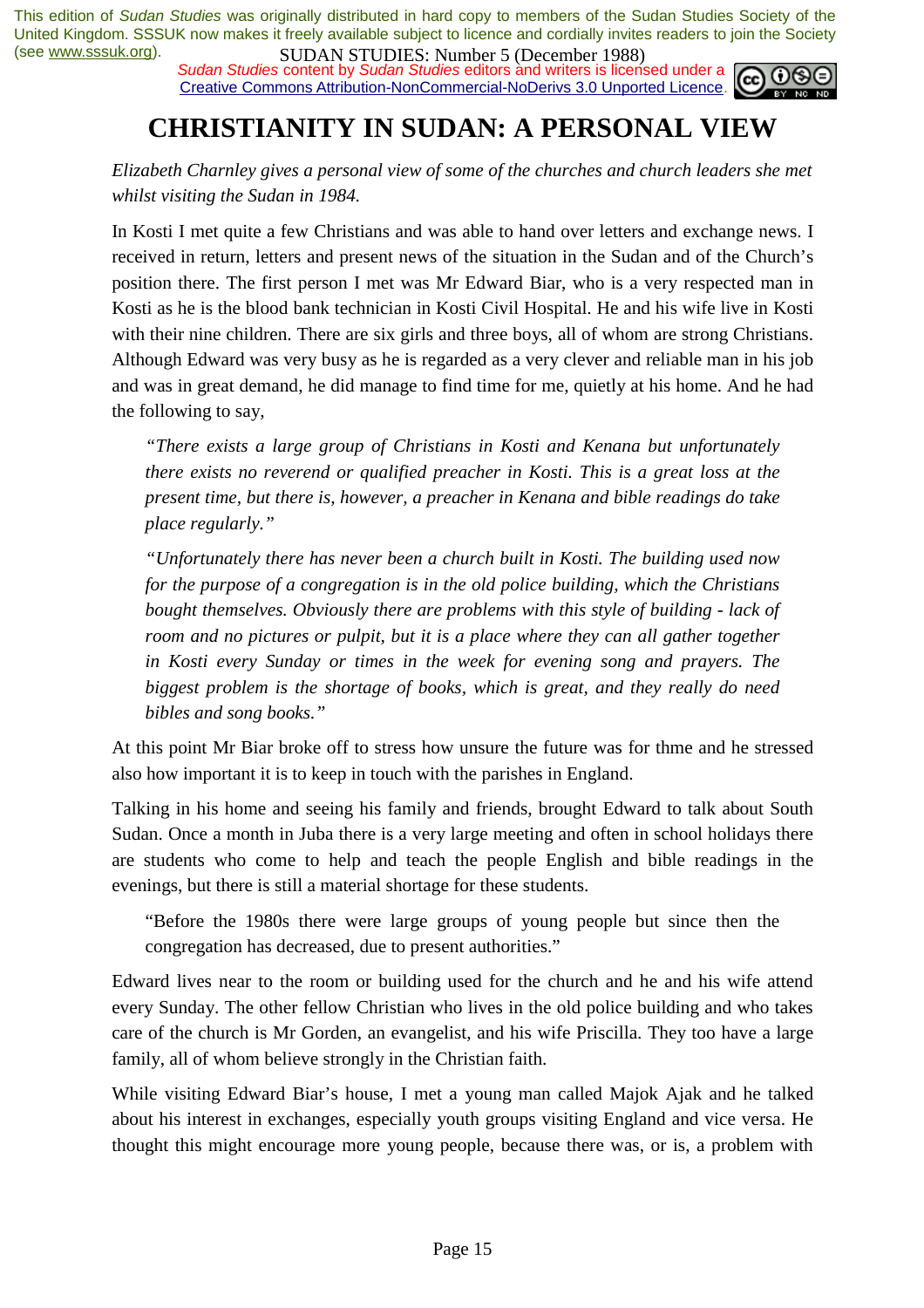*Sudan Studies content by Sudan Studies editors and writers is licensed under a* Creative Commons Attribution-NonCommercial-NoDerivs 3.0 Unported Licence.



the young people and he said the Gospel is not spreading sufficiently enough. This was due to influences at secondary school and other outside ideas.

While he was studying in Juba there was, and still is now, a large group of Christians who dance, pray and sing together and travel to Khartoum on a sort of pilgrimage going from house to house. There used to be a steamer which brought supplies - bibles, hymn books etcbut now it has stopped. There is no money for facilities and obviously it is important to keep links up with more prosperous parishes in England who may be able to help. But I stress that not once did these Christians mention financial help from Britain; they were very happy just to know we think about them and care. They did not ask for anything, but they do need everything we can give.

Finally, Edward enclosed a short prayer to the church of St Barnabas, at Heaton, and I found him and his family the nicest people one could meet. Even though I stayed with Muslims, my attitude towards the Christians in the Sudan never changed. I found them warm, patient and tolerant people. Edward ended by stressing that he would like to see Exchanges of the two parishes (Steeton and Kesti) in the near future.

#### **WAD MEDANI:**

I managed to visit St Paul's Church briefly at Wad Medani and although the Reverend Balus Idris was out, we did meet his son, Samir Bulus. He talked mainly of his father, who is the Archdeacon in the Northern Diocese. In Wad Medani there is a large congregation and also there are English lessons and frequent church meetings. The Archdeacon's son arranged to send someone to meet me in Khartoum and his father would probably have letters for parishes in England. After having a chat, and obviously the circumstances were a lot different here than in Kosti, I felt that St Paul's was surviving all right and that perhaps it was up to its congregation to help the Christian groups of Kosti.

#### **OMDURMAN:**

The church which we visited in Omdurman was called the United Church and the Bishop was Mr Butrus T. Shukai. We met him and another Christian who lived nearby. We spoke to Mr Shukai and he said he would arrange for someone to meet me and he would talk to the provost of Khartoum Cathedral and the Archdeacon, Hr Efraim and Mr Balus Idris.

The church itself was very nice inside and it hosted a large congregation. Later Mr Frederick Elvio met me in Khartoum and asked me to convey messages from Omdurman. Mr Elvio is a Catholic and works with the Catholic church and he plans to get married soon to Bishop Shukais daughter, so there will be a great ceremony between the Episcopal and the Catholic church. He went on to say that the situation regarding the Christians is not favourable and that there were threats from Nimeiri, who was President at that time. However, he was comforted that many of his Muslim friends also opposed the sharia laws.

#### **KHARTOUM:**

I attended an 11.00 service at the Cathedral on a Sunday morning. I arrived to a very full cathedral and, although I couldn't understand the sermon and the singing, I sensed a terrific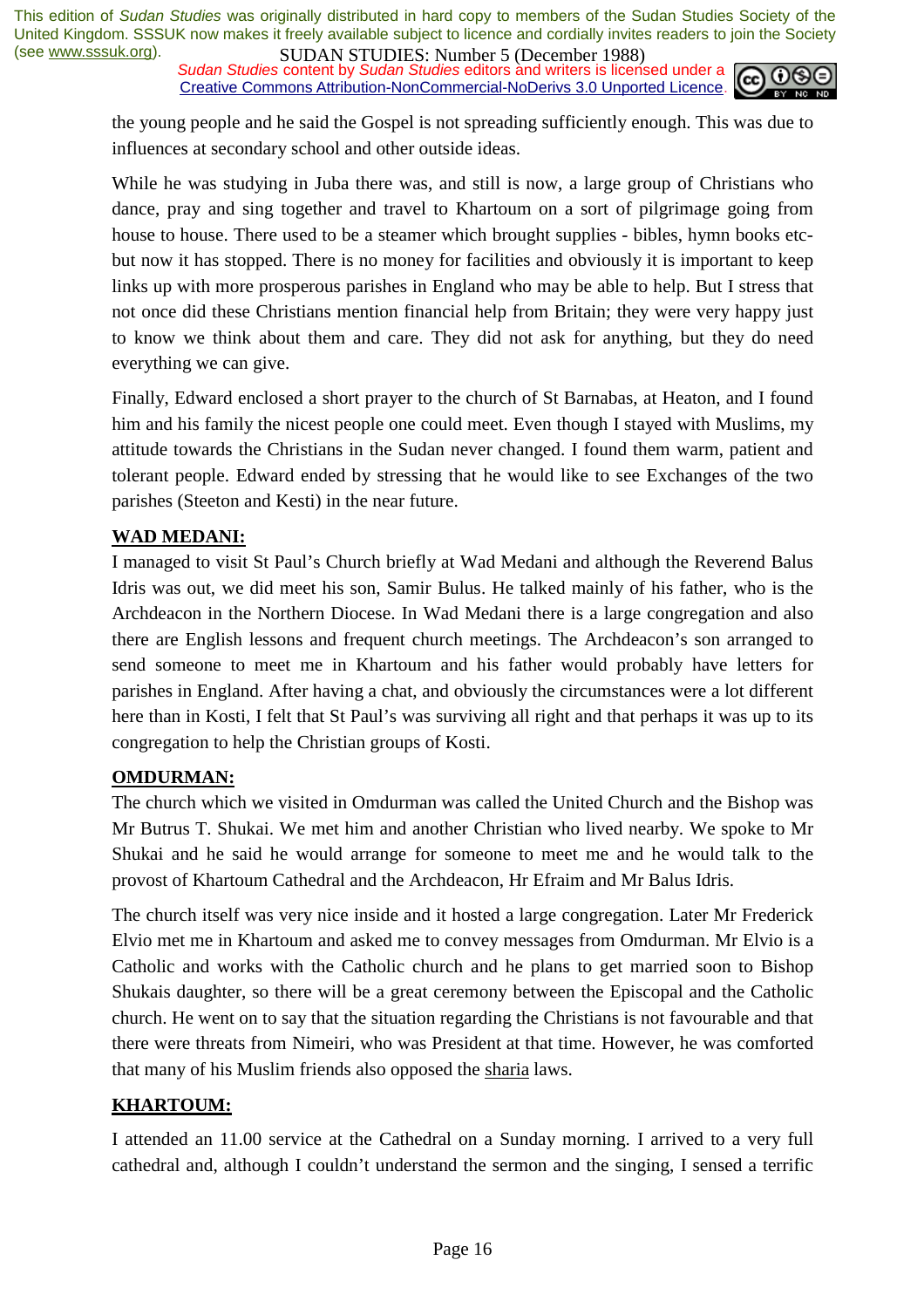*Sudan Studies content by Sudan Studies editors and writers is licensed under a* Creative Commons Attribution-NonCommercial-NoDerivs 3.0 Unported Licence.



atmosphere - that of life and strong faith. There was a group of singers in the corner at the front of the cathedral all dressed in purple. They were very jolly and good singers and I enjoyed listening to them. I asked if I could take pictures and the provost (Mr Efraim) was sent the message. He answered on the microphone with warm greetings to our parishes in English!

## BUILDING FOR LIFE

Building for Life is a two year project undertaken by All Saints joint Anglican/Methodist Church in Durham. It began in January 1988 as the church faced a £20,000 bill for improvements to its building. We decided to double our target, raising £20,000 too for development work in the Sudan. We are supporting the Sudan Council of Churches' projects at Raga (livestock), Atbara (forestry), and Muniki (water) through Christian Aid. An exciting programme of giving and fund-raising has already raised £9000 for the building and £9000 for the Sudan, with good TV, radio, and press coverage, drawing attention to the value of long-term planning for development in this troubled land.

Further details from, or donations to, All Saints Church (Building for Life), do Rev. Malcolm MacNaughton, 31 York Crescent, Newton Hall, Durham, DHl 5PT, UK.

## LETTER FROM AMERICA

Members of the Sudan Studies Association have announced that the 1989 SSA fleeting will be held at Rhode Island College (Providence) between 13th and 16th April. The theme of the meeting will be "Sudan Studies, the Role of the Intellectual: Sudanese Development". Anyone wishing to participate or present a paper should write to:

Dr Constance E. Berkley, Vassar College, Box 316, Poughkeepsie, New York 12601.

Abstracts of the 1988 meeting, held at Williamsburg (Virginia) last April, have been sent to the SSSUK Secretary. Anyone wishing to see them should write to him. The panel themes were: 'Sudan Ancient History', 'Historical Perspectives', 'Constitutional Framework: problems and possibilities', 'Dialectics of Politics', 'Agricultural Development', 'Literature and Literary Criticism', 'Identity, Law and Anthropological Studies', and 'Planning and Social Change'.

The 4th Nilo-Saharan Linguistics Colloquium will be held at Universität Bayreuth, Lehrstuhl Afrikanistik II, Postfach 101251, 8580 Bayreuth, West Germany. The meeting will be in August 1989, and anyone interested in participating should write to Drs Franz Rottland and Angelika Jakobi at the above address.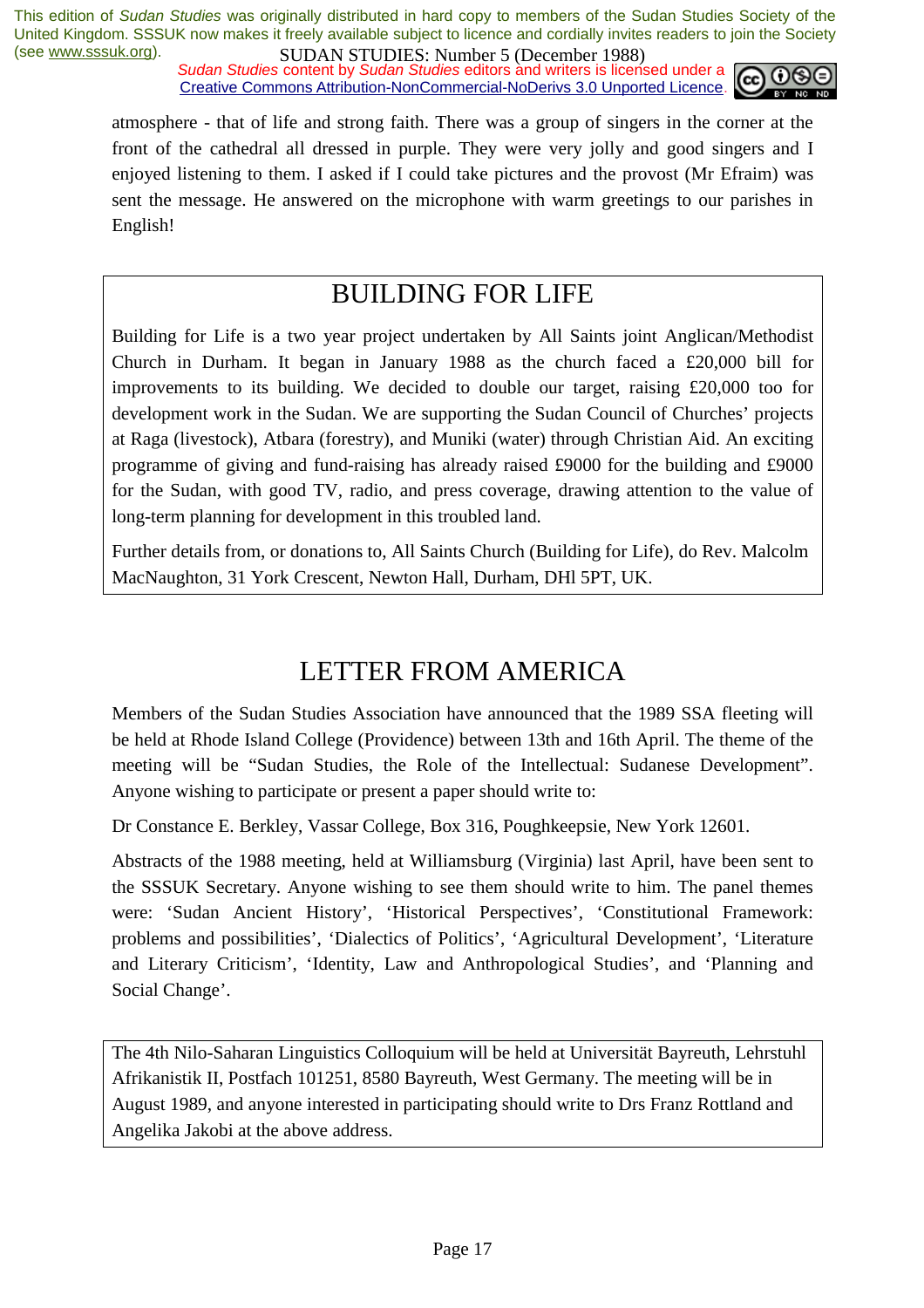*Sudan Studies content by Sudan Studies editors and writers is licensed under a* Creative Commons Attribution-NonCommercial-NoDerivs 3.0 Unported Licence.



## **A WALK IN JEBEL MARRA (Part Three)**

#### *David Else concludes his story of a walk in Jebel Marra in December 1984*.

The next morning Mohammed showed us the path out of the crater. It would have been very difficult to find without him; it was steep and rocky and very badly defined in places. We often had to use our hands and feet together as our legs were still a bit wobbly from yesterday's slog across the pumice stones. Having no breakfast didn't help! But the early start meant that we reached the rim of the crater and finished climbing before the sun got too high in the sky. The crater floor was now 500 feet below us, and towering above us was another 1000 feet of mountain -Jebel Gimbala - one of the highest peaks in the Jebel Marra massif. As active climbers we glanced wistfully towards the summit, but after one last look we set off at a comfortable pace along a well-worn path leaving the highest peaks and the crater behind us. Our spirits were high and the sacks felt light as we gradually curved round the outer edge of the crater wall, dropping all the time and getting nearer, we hoped, to the hot springs.

After walking for two sore hours the landscape became less rocky and more vegetated. There were trees again, and a few sheep on the mountain sides. Nearly there, we thought. But in the best fairy-tale tradition the path began to cross some stony ground and petered out into nothing leaving us only with the compass and the 1944 map to find our way. We followed bearings for another hour and so then came to a high ridge. As far as we could see there was no sign of habitation or water anywhere, only a series of dry gullies and small canyons running across our intended route.

Our water was low and to simply set out blindly would have been foolish. but the thought of having to climb back up to the crater, beautiful though it was, and retrace our entire route was soul-destroying. We sat under a tree, sipped some of the precious water and thought about our predicament. As we rested in the shade the faint sound of human voices drifted up towards us. There were people in the valley below, almost underneath us! Forgetting about being tired and thirsty we scampered down the mountainside towards them.

Sitting under a tree on a large blanket were three very distinguished-looking Fur gentlemen. Only just managing to conceal our impatience we greeted them cordially, going through the long rituals of salutation necessary even in these wild parts. The hot springs were less than a hundred yards away: these men and their families had come up from their village to take the waters. We left them as politely as we could and ran down to the springs. Some women and children were there, washing and drinking, and looked very surprised to see us, scantily dressed in shorts and tee-shirts, covered in smoke and dust and strangely decorated where the sweat had run down our faces. They made room for us though, and we also took the waters, but in a slightly more enthusiastic manner! After three days' hard walking on rationed water under the African sun, to have a bath, and to drink as much as we liked, was pure luxury.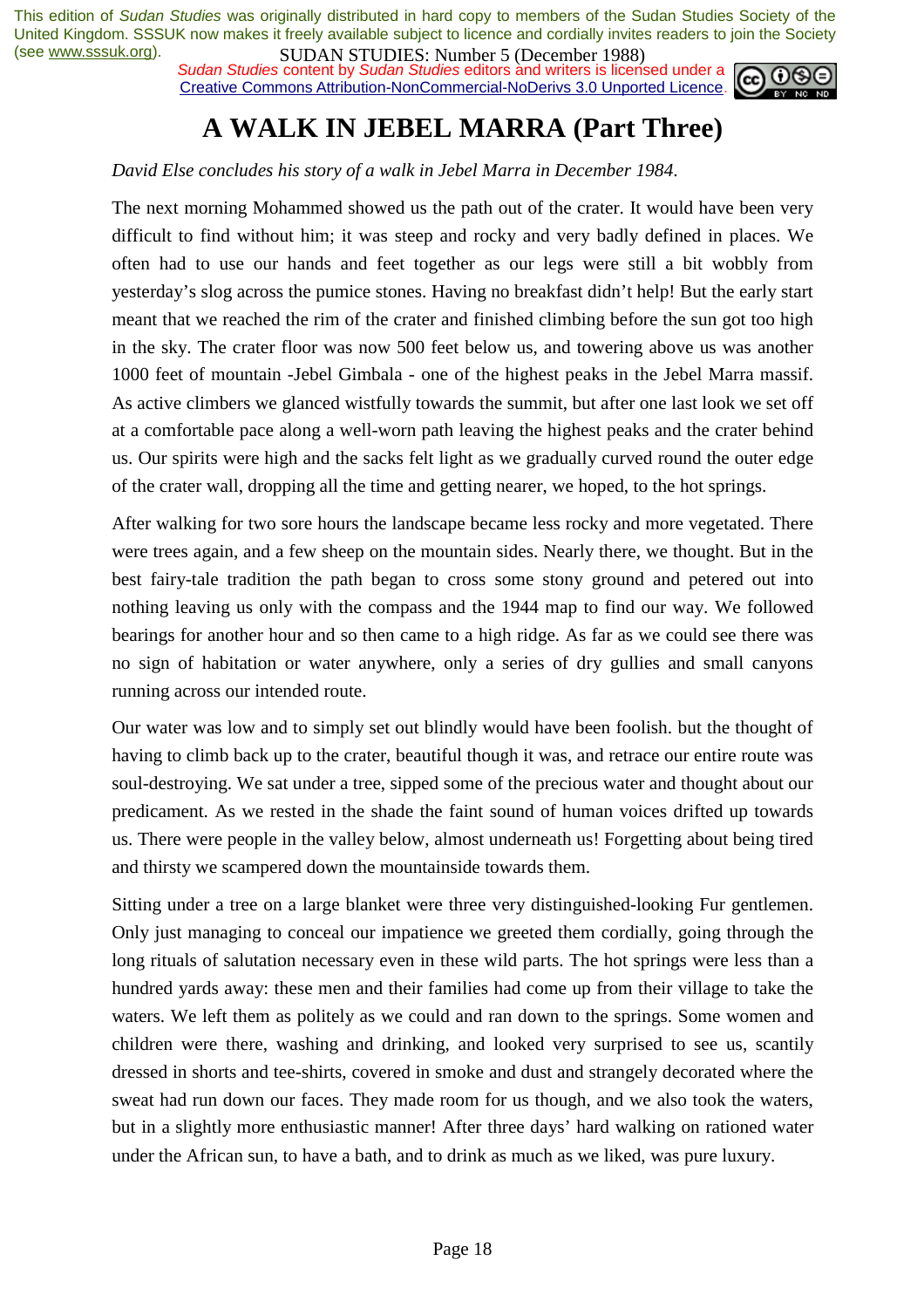*Sudan Studies content by Sudan Studies editors and writers is licensed under a* Creative Commons Attribution-NonCommercial-NoDerivs 3.0 Unported Licence.



We stayed at the hot springs for a few hours, resting, talking to the people and playing with their children. After that it was another eight miles down the valley to Quaila. The abundant water here meant the valley was an oasis hidden in the harsh barren landscape we'd seen earlier from the ridge, but because the water was hot an almost tropical micro-climate had been established with palm trees and cacti growing amongst the lush grass. The sulphurous chemicals in the water had covered the rocks with a white powder enhancing this exotic scene. It reminded us of the film The Land That Time Forgot, only this was for real and we would never forget it.

The walk down to Quaila only took a few hours (even with a stop for another swim) and we arrived just before dark. After asking the village head-man's permission, we cooked our evening meal in an unused grass hut in the centre of the village.

Then it was time to sleep again, happy in the thought of a relatively easy fifteen miles down to Neretiti the next day, but more importantly, happy in the knowledge of what we'd achieved: a long but incredibly rewarding hike through some of the most inhospitable but most magnificent landscape in this part of Africa.

*David Else is a former teacher of English in the Sudan and is author of the No Frills Buide to Sudan, published by Bradt.* 

## **CAN YOU HELP?**

Kurt Beck is looking for a photograph of Sheikh NIMR HASSAN KHALIFA, formerly Nazir of the Hawawir tribe in North Kordofan. If you have one which may be borrowed or consulted, could you please contact the SSSUK Secretary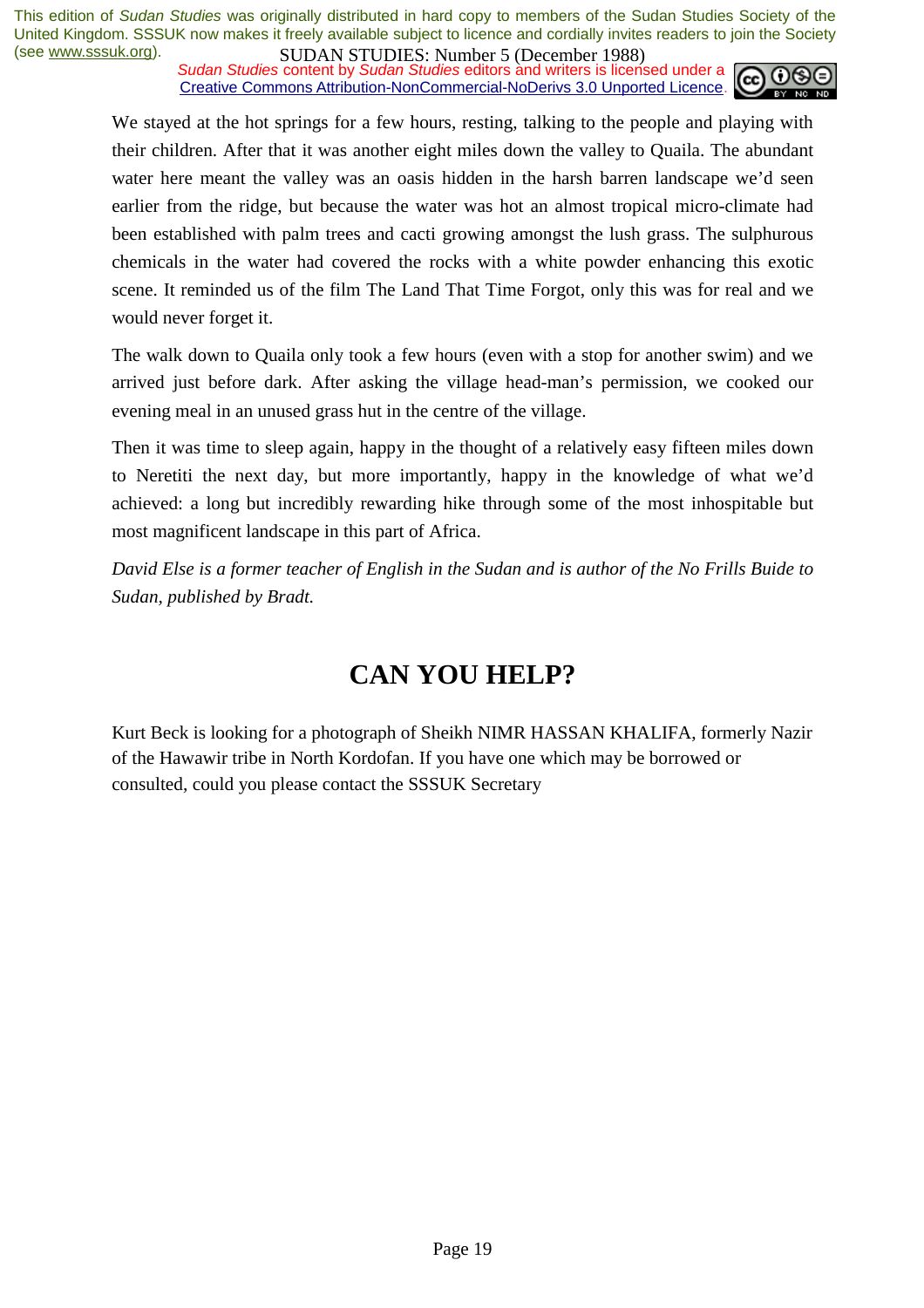*Sudan Studies content by Sudan Studies editors and writers is licensed under a* Creative Commons Attribution-NonCommercial-NoDerivs 3.0 Unported Licence.



## **ECOLOGY IN THE SUDAN**

*David Lindley contributes to the regular series of RESEARCH PROFILES. Here he outlines some of the work conducted by the Institute of Terrestrial Ecology (at Merlewood, Cumbria) in association with the Institute of Environmental Studies (Khartoum).* 

Eight years ago, the Institute of Terrestrial Ecology (ITE-Merlewood) first had contact with Sudanese ecologists when ten members of staff from the Institute of Environmental Studies (IES) of the University of Khartoum visited Grange for an intensive course on computing, biometrics and systems ecology. The following year, David Lindley and Philip Bacon visited IES under British Council sponsorship to help them set up a microcomputer unit.

Terry Callaghan joined the team two years later to review the alternative supplies of biomass in the Sudan, as fuel wood is being over-exploited at an excessive rate to provide 95% of the country's energy needs. Consequently, about 3.6% of the total forest cover is removed each year. Alternative forms of biomass, agricultural residues such as cotton stalks, natural vegetation such as water hyacinth and reeds, and new arid land-dedicated crops such as Calatropis procera could be utilized. These natural resources of the Sudan would be adequate to meet the present use of energy, but the current technology is not appropriate nor socially acceptable and implementation of alternative biomass could only make local contributions.

As a means of aiding the survival and growth of traditional fuel wood trees and other plants in the arid regions of the Sudan, a number of newly developed water-absorbing soil polymers were used under experimental conditions. A polyacrylamide and a polyviny-alcohol were tested on seeds and saplings of trees of economic importance experiencing water stress. Both polymers significantly increased the degree of establishment and period of tree survival, the greatest effect being a five-fold increase in survival in the most severe water stress treatment, using the polyvinyl-alcohol at only 0.05% volume/volume. The overall results indicated that water-absorbing polymers potentially have an important role to play in tree planting practices in both field and nursery in arid regions.

More recently, work has started on ways of rehabilitating degraded agricultural land in the Dali-Singa region of the Blue Nile Province. During the early 1960s, 1.5 million hectares of natural savanna and thornland were developed for agriculture by the Mechanised Farming Corporation. The traditional rotation system with nitrogen-fixing Acacia tree fallows was discontinued. With grain crops grown continuously for up to 17 years, soil fertility had dropped to such a low level that 11,330 hectares of land have been abandoned in one area alone. In order to investigate the processes and rates of restoration of soil fertilities by trees, and subsequent depletion of fertility by crops, a chronosequence of land management has been established from a series of sites with different histories. Soils have been sampled and it is planned to sample vegetation and to measure the biomass of the thorn trees and grain crops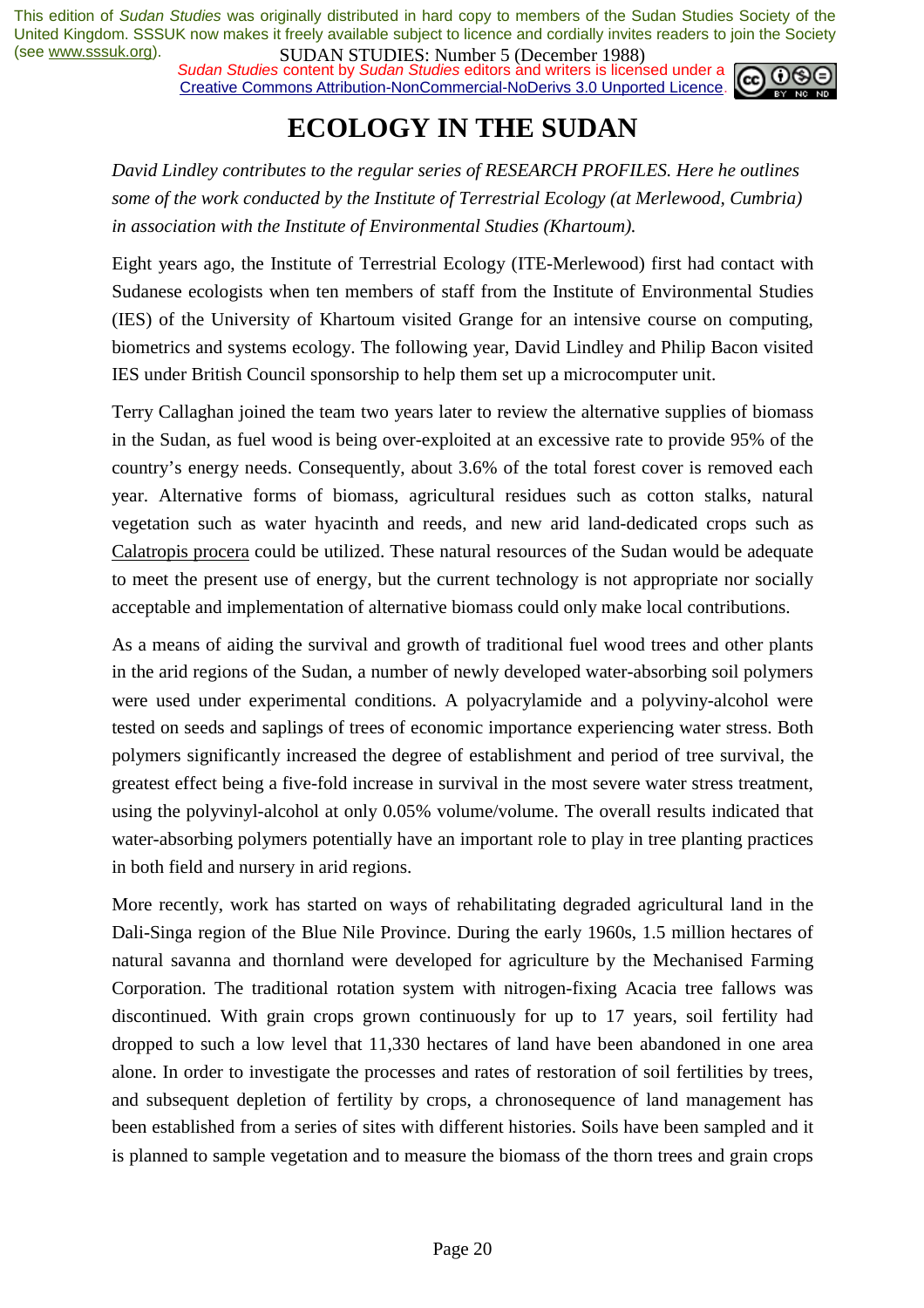*Sudan Studies content by Sudan Studies editors and writers is licensed under a* Creative Commons Attribution-NonCommercial-NoDerivs 3.0 Unported Licence.



at the end of the rainy season (October/November). From these observations, a nitrogen budget for the plant/soils system will be constructed throughout the different stages of the cycle in order to predict the optimum balance between the cropping and fallow periods so as to produce sustained production. Factors which would increase the efficiency of the tree fallows period, such as boosting the populations of the nitrogen-fixing bacteria, will also be investigated.

*Dr David Lindley is a Principal Scientific Officer at Merlewood Research Station (Grangeover-Sands), which is one of the six research stations forming the Institute of Terrestrial Ecology. He is also a member of the SSSUK committee.* 

## **SUDAN ART AID: AN EXHIBITION BY SUDANESE ARTISTS AND THEIR FRIENDS**

For two weeks in June 1988 Sudanese artists and their friends held an art exhibition in aid of Oxfam's work in the Sudan. The idea of this exhibition took shape more than two years ago when a group of artists were discussing the sad events in the Sudan as portrayed in the media. They decided to try to do something to help and at the same time to show that there is another side to the Sudan, one which rarely receives coverage in the newspapers and news bulletins of today.

There was a tremendous response to a request for donations of work both from the Sudan and from artist friends in Britain and abroad. The exhibition took two years to organise but the very hard work involved was more than worth it in the final handing over of a cheque for £10,000 to Oxfam at the beginning of July.

Those of you who were lucky enough to see the exhibition will have been delighted at the high standard of the exhibits. The exhibition was a great success financially and it certainly raised a new image of the Sudan.

One of the most rewarding aspects of the exhibition was the response of many people who had worked in the Sudan, young and old. Everyone who was asked to help gave willingly of their time and money. The atmosphere at the preview was one of happiness and pleasure as people who had lost sight of each other since their Sudan days renewed their friendship while recalling what everyone seemed to remember as their happy times in the Sudan.

*Suzanne A Karim*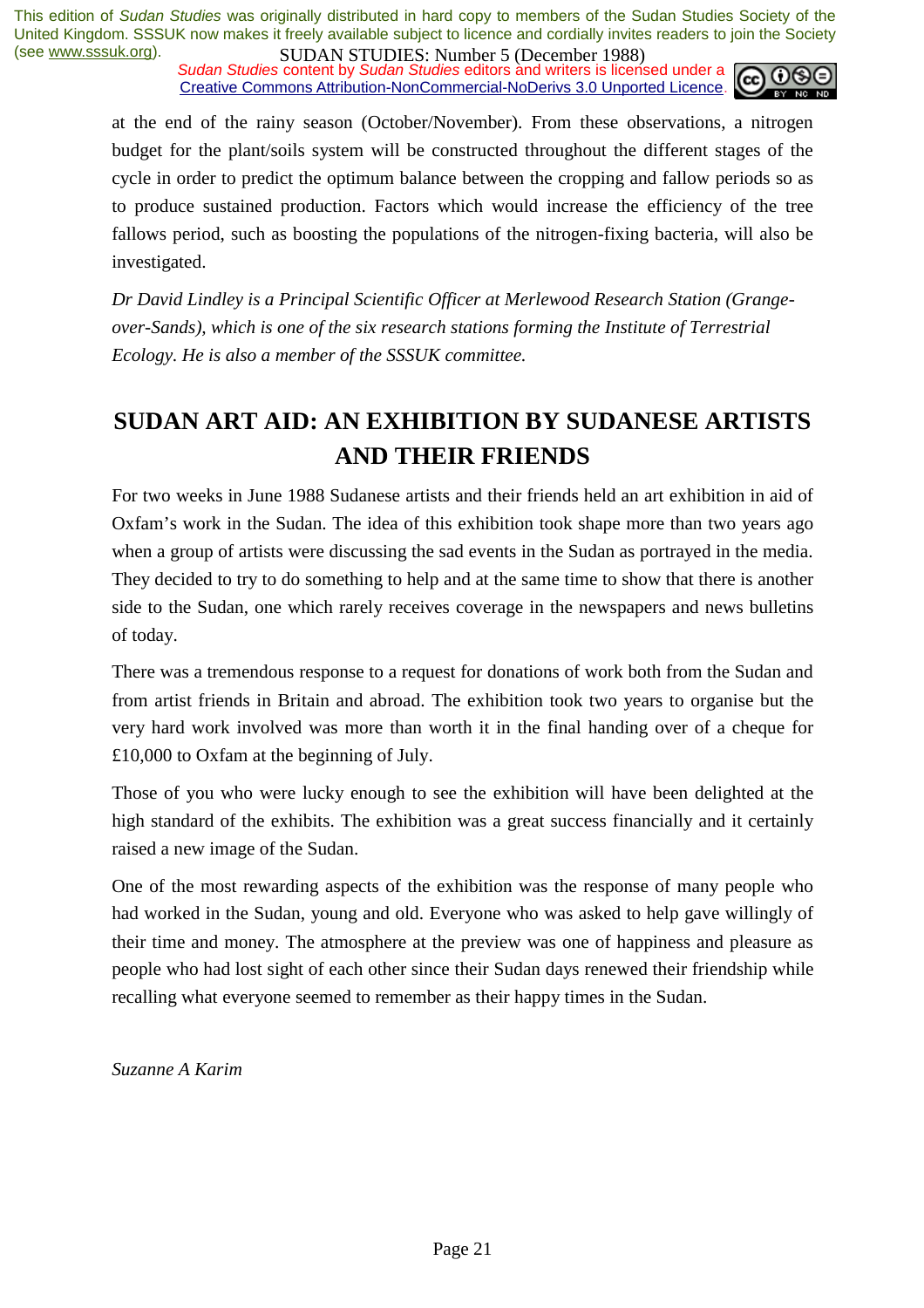**SUDAN STUDIES:** NUTTUP J (December 1700)<br>Sudan Studies content by Sudan Studies editors and writers is licensed under a Creative Commons Attribution-NonCommercial-NoDerivs 3.0 Unported Licence.



## **HALTING THE DESERT ADVANCE - USE THE SUN**

*John Wright makes some suggestions for easing deforestation by the development of new appropriate types of solar cookers.* 

All along the desert fringe, men and women are cutting down trees for fuel - trees which take years to replace - instead of using the sun, which shines there every day and whose energy is free. Current thinking is that solar cookers are too expensive and that people will not use them. I believe this is out of date. It used to be said, "Don't give people fishes, give them fish hooks", but now we say "Don't give them fish hooks, show them how to make them". It is my firm belief that conditions have changed so much in the last decade that the whole question needs looking at again. The sun's energy is abundant and available; the wood is scarce and soon there will be none. What can we, in the Western World, do to help?

This is a problem involving both engineering design and social economics, and of the two the second is probably the most important and difficult to solve. Solutions to the first are well known in theory and take two forms - fixed solar panels and steerable parabolic 'dishes'. The first use the 'greenhouse effect', mainly to heat water, and require glass or plastic panels, but the second are reflectors which concentrate the sun's rays onto a black cooking pot and can, I believe, be made almost entirely from local materials.

Metal or plastic barbecues had a considerable boom when oil prices soared, but interest waned when prices fell. For serious use in a developed economy they would require expensive automatic steering like that used in astronomical telescopes, but in underdeveloped countries this is not required. Compared with many routine tasks carried out by women and children, sitting in the shade of a solar dish and moving it every quarter of an hour to keep it pointing at the sun, would seem to be an attractive alternative.

The mathematical basis of a solar cooker is the parabola, because this has the property of concentrating parallel incoming rays to a point at its focus, as in satellite receivers and radio telescopes. The cooking paraboloid only has to be accurate enough to create a 'hot spot' no larger than the cooking pot, which then absorbs through its black surface all the energy received by the dish. This must not be too concave, or the ratio of energy received to the surface area (and thus the volume and cost) of the dish becomes uneconomic. It must also not be too flat, or the cooking pot will be too high up around midday for the cook to reach. However, once these points are settled, the design is based on a parabola of the most effective shape.

Thus the basis of a parabolic solar cooker is simply a correct shape, and any suitable material can be used. I myself have made a three foot dish out of cement, sand, wire netting, and kitchen foil, the latter to provide a good reflecting surface. The total cost of materials is about £2. Even in our poor summer conditions it produces over 200 watts, which is enough to fry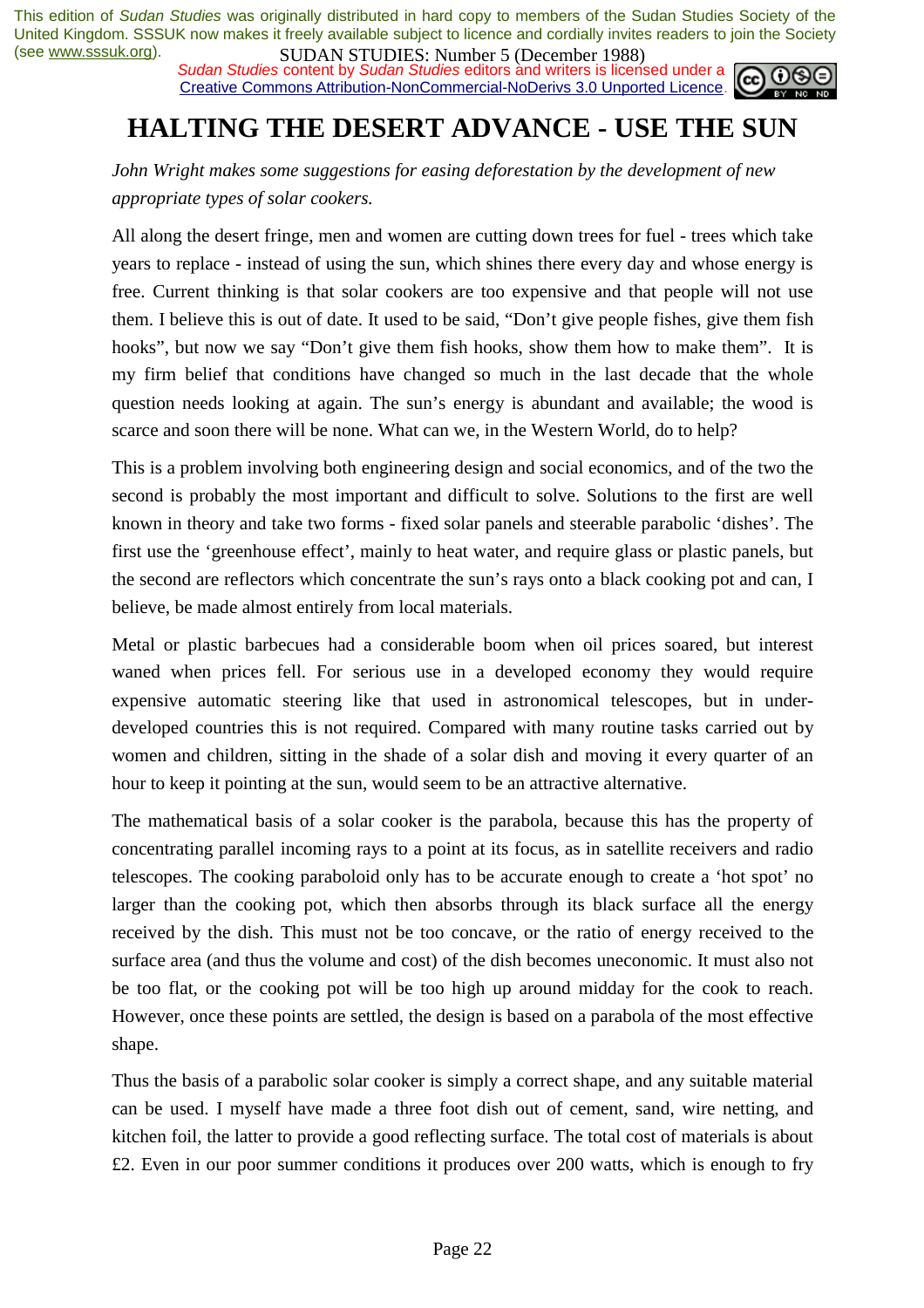*Sudan Studies content by Sudan Studies editors and writers is licensed under a* Creative Commons Attribution-NonCommercial-NoDerivs 3.0 Unported Licence.



eggs and meat and simmer (but not boil) potatoes and rice to normal standards - boiling is, in fact, not necessary. In a tropical sun, such as in Sudan, it should produce half a kilowatt.

Seeing the many different types of clay pots and dishes made by local craftsmen in semidesert countries, it is clear that, given a wooden or paper pattern for the parabola, they could use this, by rotating it, to create a dish from local materials, except for the foil. These could include clay reinforced by basket work, or (for nomads) tin from four gallon petrol containers, which would not rust in the desert. Research on these points could well be carried out in famine relief camps, with their large consumptions of wood and oil for fuel.

What is now required from the developed world is a stronger drive and more research (or funds for this) by organisations already working in developing countries like Sudan, and on alternative technology to develop the most suitable design for families living on the fringes of deserts everywhere and cutting down the trees for fuel. Points to be settled are the size, the appropriate parabola and supporting structure, and the appropriate local materials.

All this of course involves the socio-economic aspect, for the design has not only to be effective and cheap, but acceptable. The sun can never replace wood completely, for it has an awkward habit of not being strong enough when it is most required - in the early morning and when it's cold - but it could greatly reduce the use of wood as fuel. Much Third World cooking is simply to preserve food, and food cooked during the day can be kept warm in a hay box for evening consumption. All this requires a basic change in the habits of those doing the cooking - the women. But it is they who, at present, have to cut and fetch the wood; they may very well see the advantages of change.

People working in countries like Sudan are finding that it is not only the governments, but also the people, who are aware of the need to conserve resources; and also that women are realising their power as the principal producers of food. It is through the international women's organisations, like the Associated Country Women of the World, that the change will probably have to come. It will not be easy or quick; but the basic facts of the sun's free supply of energy, of the saving in human effort, of the scarcity of available wood, and the harm done by using it, are so strong that they are certain eventually to demand this change.

*This is the full text of an article which was published in an edited form in The Independent on Mrch 28th 1988. John Wright was formerly an eminent surveyor in the Sudan and now, in formal retirement, writes scientific articles for newspapers and periodicals. He is a member of the SSSUK committee.*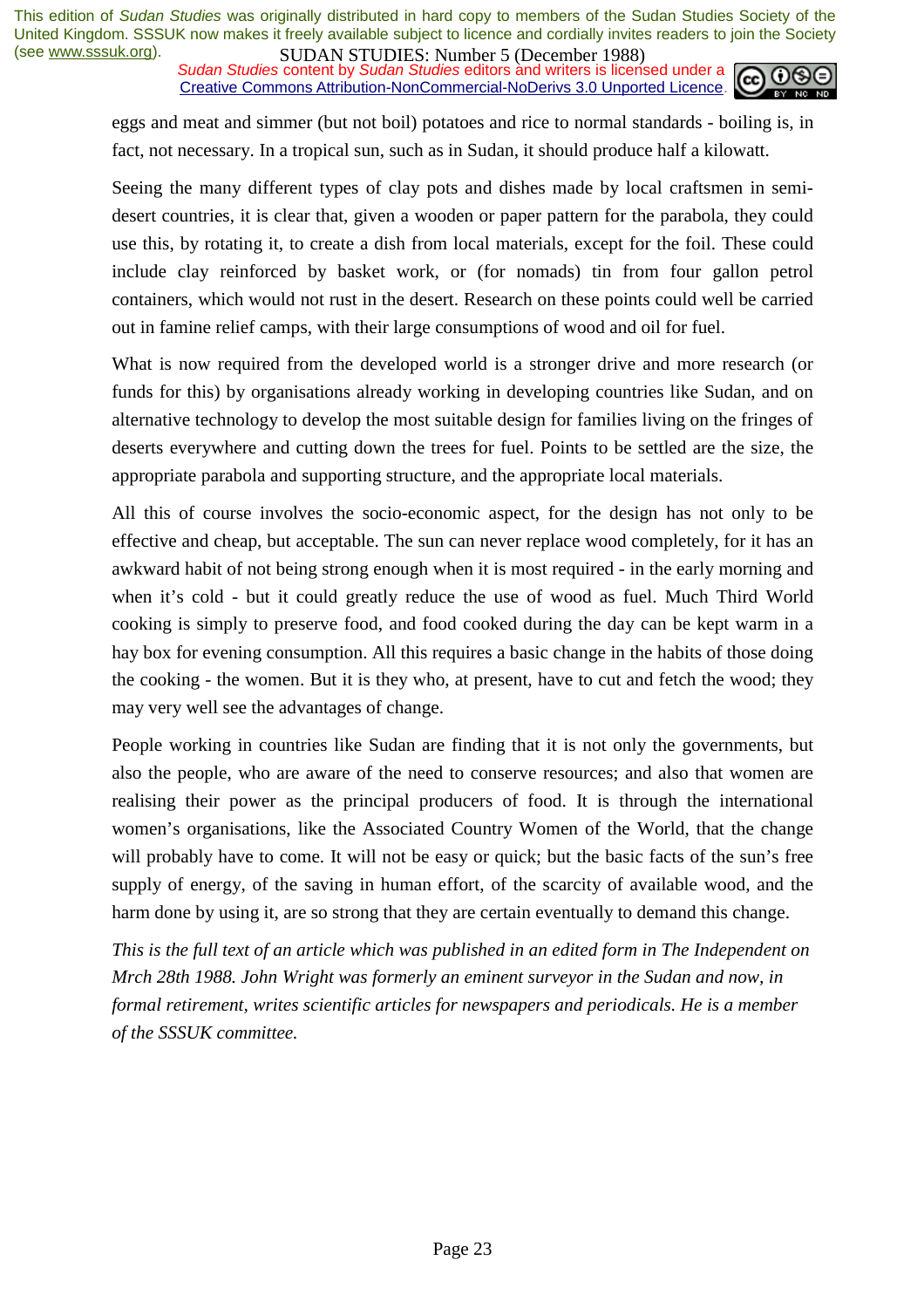*Sudan Studies content by Sudan Studies editors and writers is licensed under a* Creative Commons Attribution-NonCommercial-NoDerivs 3.0 Unported Licence.



## **SUDAN FROM DROUGHT TO DELUGE: A PRELIMINARY ASSESSMENT OF THE RAINS AND FLOOD DISASTER OF 1988**

*Dr Osman Mirghani Ali gives a personal account of Khartoum at the time of the floods in August.* 

The unprecedented rains that poured over Khartoum during last August must have come out of the blue! After a decade or more of below average rainfall (the average annual rainfall in Khartoum is 150mm), the least and last thing that the Capital was prepared for was a deluge. Between mid-July and early August it rained on three occasions giving a total of 290mm. This is compared with 231mm, being the highest amount of rain received in Khartoum during the period July - August 8th in the last thirty years. Seventy six per cent of that rain (221mm) came on the August 4th and in a few hours Khartoum was sitting in a huge tropical lake. In some of the University of Khartoum hostels (the Barracks) the students had to use sailing boats to move around, a scene somewhat reminiscent of Venice! What made things worse is that the Capital's drainage systems (both natural and constructed), which are inefficient had long been neglected, could not cope with such volumes of water in such a short time.

The impact of the rain was compounded with the flashfloods that followed shortly in its wake. Khors (small water courses) and wadis (seasonal stream beds), long forgotten during the drought era, suddenly sprang to life again and came rushing with tremendous vigour towards the Nile. Unfortunately, many of the new, legally established residential areas as well as the squatter houses were built in or near the natural drainage contours of these watercourses. Places like Umm Badda, Merzoug, Droshab, Haj Yousif, Meiyo and others were hard hit where hundreds of mud-built houses simply crumbled and dissolved as though their walls were made of biscuits. Many people had to swim for their lives, sacrificing their furniture and precious belongings. It is too soon to make a full assessment of the damage let alone the social and environmental consequences that would certainly result from these events. Nevertheless, it would be useful to present what the picture looked like in Khartoum Province on August 21st 1998.

- 120,740 homes destroyed
- 1,500,000 homeless
- 100 dead
- 210 injured
- 37 schools destroyed
- 139 schools about to collapse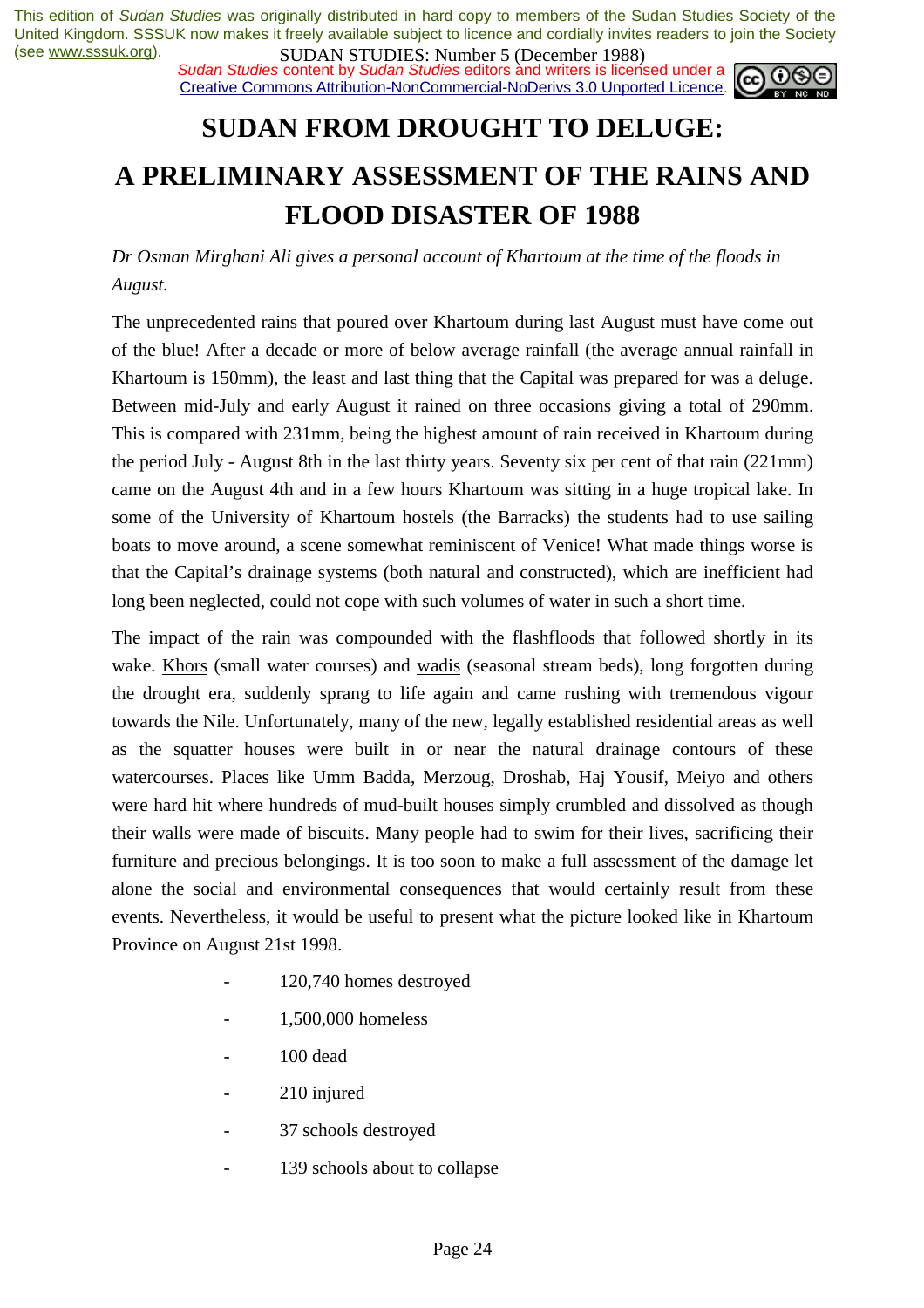*Sudan Studies content by Sudan Studies editors and writers is licensed under a* Creative Commons Attribution-NonCommercial-NoDerivs 3.0 Unported Licence.



It has been estimated that LS 75,227,000 (\$16,717,000)[before devaluation of the Sudanese pound – Ed] are needed just to rebuild the schools. In the Khartoum Polytechnic, brand new equipment and laboratory facilities worth five million dollars have been destroyed by rainwater. About 60% of the Capital's asphalt roads have been damaged resulting in traffic jams as many cars congested the remaining relatively good ones making it an ordeal driving to work. Telephones were not working, telex communications stopped and for more than a week thousands of house dwellers had to go without either electricity or water services.

The August rains were not confined to Khartoum; they also reached as far north as old Wadi Halfa. The rains of the Sudan are actually dominated by the Inter-Tropical Convergence Zone (ITCZ), which separates the dry northerly winds from the southerly moist ones. In a normal rainy season the ITCZ would only reach as far north as Atbara (300km north of Khartoum). In August this year, it was further north than Luxor in Egypt, which meant that all of Sudan and the southern parts of Egypt were actually under the influence of rain-bearing southerly winds. Reports arriving from the Northern Region claim that there were such flashfloods that people have witnessed nothing similar for half a century. Many villages and towns were threatened by the flashfloods and in Abri alone 40,000 people were rendered homeless. Kordofan and Darfur were also badly affected. In Hamrat el Wiz, in northern Kordofan, for example, more than 516 families lost their homes, three schools, nine shops and four stores (containing the Kharif sugar supply for the region) were destroyed. In Darfur a dam was breached threatening the lives of the many people and livestock that depended on it.

Before people could recover from the trauma of the rains, those living in islands or in towns and villages on the bank of the Nile were faced with another nightmare. The Nile flood was reaching the record levels of 1946. The flood of the Blue Nile is a direct response to the rains on the Ethiopian Plateau which have continued in one instance for fifty hours last August. On August 22nd flood levels exceeded the 16.73m recorded on the same day in 1946, the year of the famous flood. Abu Rouf and Beit al Mal in Omdurman, Tuti Island, and Shaggara and Lamab in Kahrtoum were under continuous threat and residents were trying desperately to stop the ever-rising water with futile means such as soil-filled sacks. One person in Lamab living near the White Nile had fishing boats actually docked inside his house!

The flood of 1988 was also characterised by the high silt content which reached levels twice as much as those usually encountered during previous seasons. This resulted in the disruption of hydroelectric power generation in Er Roseires as well as the water purification system in Khartoum to the extent that people were literally drinking muddy water through their taps.

In Kassala Province in Eastern Sudan, the seasonal River Gash burst its banks and drowned many residential areas in Kassala like El Mirghanya and Soreeba. The catastrophe was not so much that flood levels were higher than the previous years but to the fact that these levels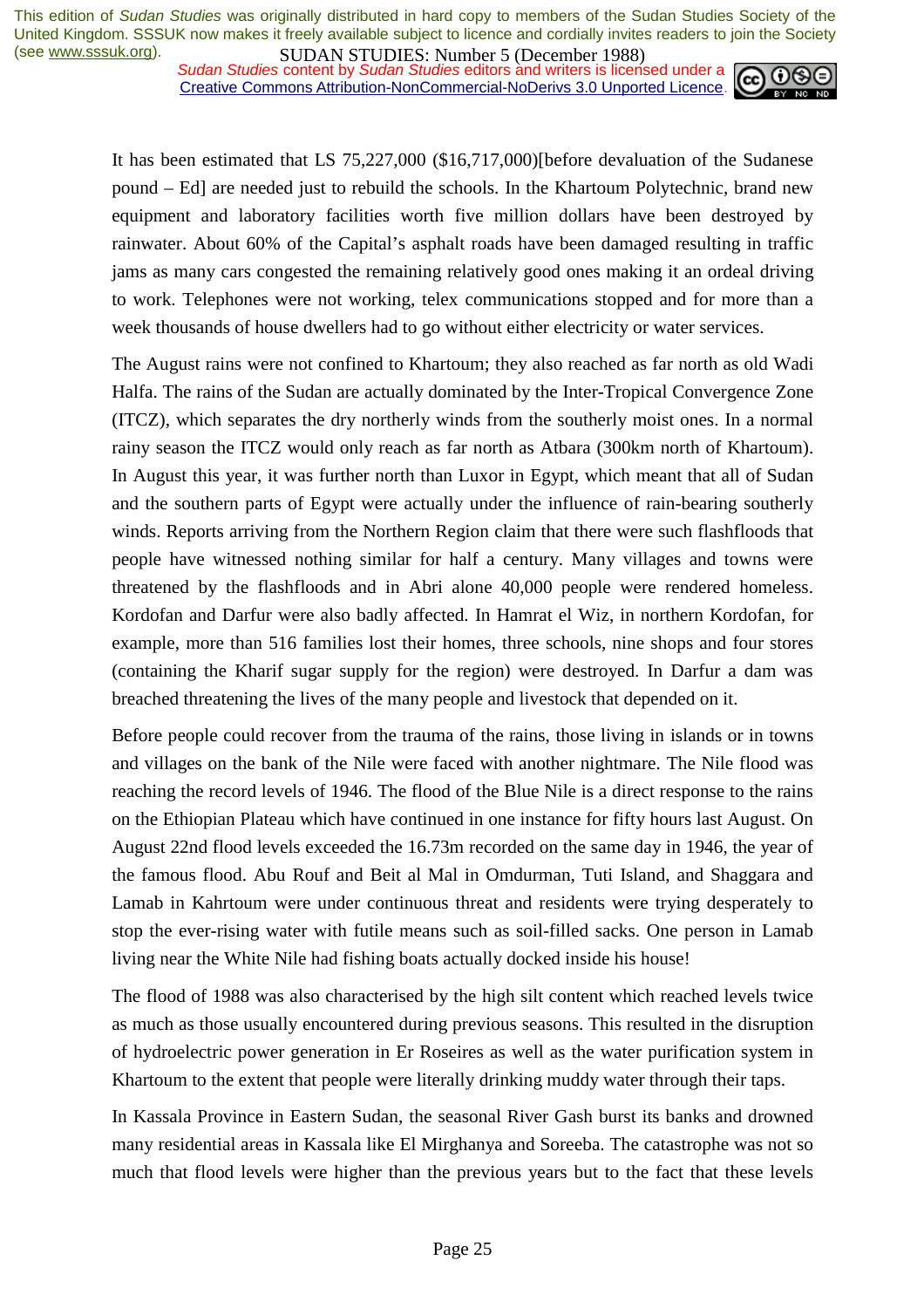**SUDAN STUDIES:** NUTTUP J (December 1700)<br>Sudan Studies content by Sudan Studies editors and writers is licensed under a Creative Commons Attribution-NonCommercial-NoDerivs 3.0 Unported Licence.



were maintained for 37 hours whereas they usually stay for only two hours during which the excess water could be diverged into the breathing ponds. This time the ponds were full and what was worse was that Khor Someit, the natural outlet of the Gash, had already been occupied by Saquias (the cultivation units in Kassala). Not only that, but the earth wall which was supposed to confine the young river in one course, not having been maintained for years, could not cope with such water pressure.

In the Northern Region the combined floods of the White and Blue Niles, Atbara River and many khors and wadis were having devastating effects. Deceived by an ever-receding Nile, and pressed by the ever increasing need for more houses and more farming land, the people were moving closer and closer to the banks and even went to live on the many small islands dotting the River Nile. Towns such as Karima and Merowe plus more than nine villages were flooded. Thousands of date palm, orange and lemon trees as well as many vegetable fields were damaged. The loss of the date palm trees was a real tragedy for those people who cherish these trees as a symbol of their heritage and cultural pride. Island dwellers were besieged and on one island, Badeen, 50,000 people were threatened with extermination, with no method of crossing the spating river (the wooden boats, feluccas*,* are just too dangerous in such circumstances).

This article is not meant to address itself to the political situation in the Sudan, nor does it attempt to analyses how the government has (or has not) coped with the situation. Nevertheless, it has been demonstrated clearly that most of the damage could have easily been averted if there had been proper planning and stronger administration. The poorly maintained sewage and drainage systems, the bumpy roads, the ill-planned residential areas that have mushroomed in khors and water courses during the last decade are but a few examples. The lesson which the Sudanese have paid heavily to learn and should not forget, is that the catastrophe that has befallen them is the outcome of short-sightedness rather than the heavy rains and above average floods. The Thames Barrier, built in 1982 at the cost of millions of pounds for the sole aim of protecting London from the Thames floods (an event that could cause real threat only every 1800 years!), could be taken as an example of beready-for-the-worse planning.

The story of August 1998 is not all that gloomy. In the aftermath of the rains and floods, the prospect for agriculture (despite the threat of locust invasion) is promising. There will be an immense increase in the rain fed cultivated areas. It will be expected that some of the desertified land could come to life again. Perhaps the far extreme of this could be encountered in Wadi Howar in Northern Darfur where it has been reported that the floods have washed away the accumulated sands revealing the original soil. Gerf cultivation (the practice of cultivating the highly silted, highly moistened bank soil) along all the stretches of the Nile systems could be increased tremendously as the flood gradually subsides.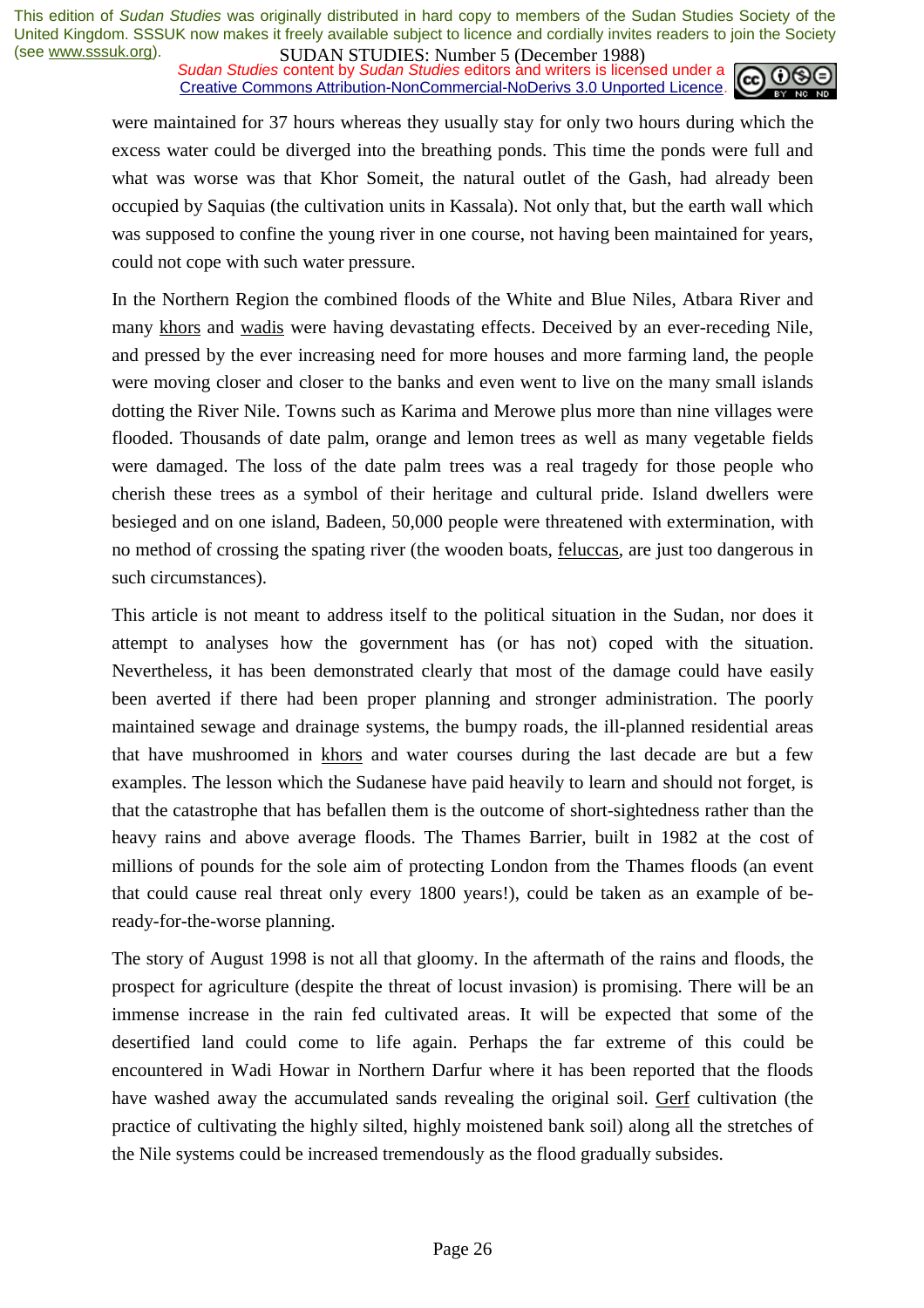*Sudan Studies content by Sudan Studies editors and writers is licensed under a* Creative Commons Attribution-NonCommercial-NoDerivs 3.0 Unported Licence.



After-cropping of dura might be possible if the areas receiving good rains have been cultivated just at the beginning of the season. The prospect for livestock is also promising, as more pastoral land will be expected. This could be augmented by aerial seeding. The recharging of the aquifers and the raising of the water table is yet another benefit. This could have been very much enhanced had not the soil cover been so drastically degraded. Whether the Kharif of 1988 is part of the short-term fluctuation of the semi-arid rainfall, or is a heraldic omen of the end of the Sahelian drought and the beginning of wetter climates, this is the time for the Sudan government to press on with an ambitious afforestation campaign, especially in the watershed areas.

*Dr Osman Ali is on the staff at the Institute of Environmental Studies at the University of Khartoum.* 

## **CURRENT AFFAIRS IN SUDAN**

*Charles Gurdon continues his series on contemporary political and economic issues in the Sudan. The column is based on reports prepared for the Economist Intelligence Unit (EIU), but the author stresses that this column presents a personal viewpoint and does not necessarily reflect the views of the EIU, SSSUK or anyone else.* 

#### THE POLITICAL SCENE

The 1980s have been very cruel to Sudan. It suffered the increasing autocratic and despotic rule of former president Nimieri, whose policies were partially, but not totally, responsible for the appalling debt crisis. After the revolution in April 1985 it was hoped that a new era had dawned and that Sudan's problems were over. The reality is that they have got a lot worse. The civilian coalition government seems incapable of resolving any of the country's problems and is becoming increasingly incompetent. Unfortunately there are also reports of increasing levels of corruption and nepotism amongst government ministers and officials. Many are feathering their nests and grabbing what they can while they are still in office.

The government has failed to resolve any of the Sudan's problems. Indeed the civil war in the south has become even more brutal and the government appears to believe, incorrectly, that it can win an outright military victory against the rebel Sudanese Peoples' Liberation Army (SPLA). The army has been engaged in a campaign which can only be said to be verging on genocide against the Dinka of northern Bahr el Ghazal. This campaign of murder, torture and the accompanying scorched earth policy has left thousands of civilians dead and injured, and hundreds of thousands homeless and destitute. There is simply no excuse for such actions and, given the fact that the Sudanese people have overthrown semi-dictatorships and have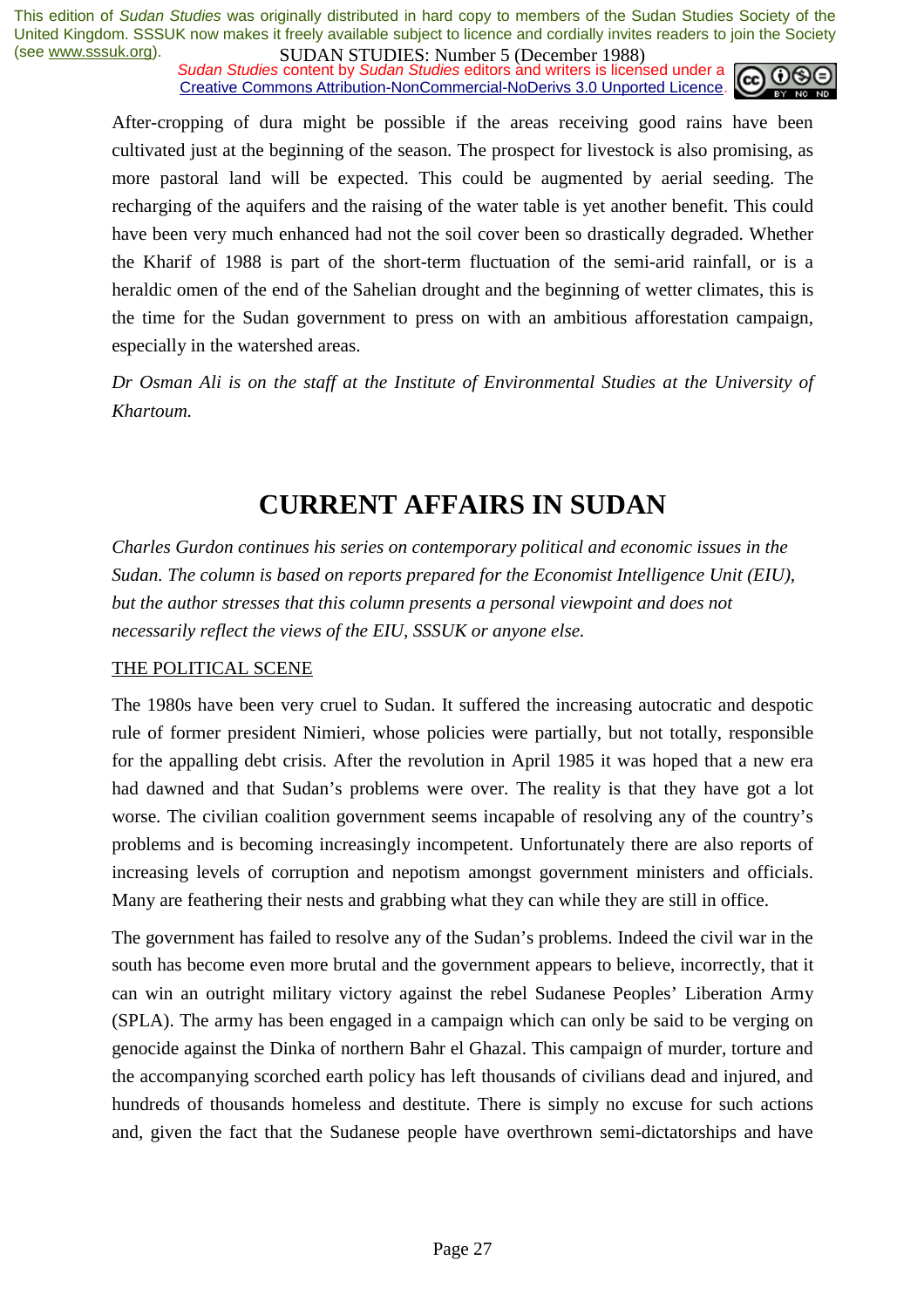**SUDAN STUDIES:** NUTTER JUNCTER SURVISION 1700,<br>Sudan Studies content by Sudan Studies editors and writers is licensed under a Creative Commons Attribution-NonCommercial-NoDerivs 3.0 Unported Licence.



installed multi-party democracies in both 1964 and 1985, it is totally out of character in the normally tolerant Sudan.

The dispute over the role of Islamic Sharia law in Sudan's heterogeneous society is the principal obstacle to a peaceful resolution of the war. Unfortunately the government seems intent on introducing a new Islamic Sharia legal code which will be applied to all Muslims in northern Sudan. This is despite the growing chorus of complaints and warnings that it will be discriminatory and will only exacerbate the ethnic and religious divisions and thereby make it even more difficult to restore national unity.

#### THE ECONOMY

On top of the multitude of political and economic problems have come the widespread flooding which has already had a devastating effect on the country. It could not have come at a worse time and there must be serious doubts about the country's ability to recover. Certainly without massive international assistance Sudan's problems will only deteriorate and this could lead to political instability.

However, unless Sudan's crushing debt burden is significantly reduced, or preferably written off, then the country will never again be a stable and relatively prosperous democracy.

The human and economic effects of the flood are likely to be devastating during the next few months. Huge areas of the Nile flood plain have been submerged under water and this has had horrible results and the incidence of disease has increased in both the long and short term. The government has been unable to cope with this or the multitude of other problems. Although shantytowns will soon spring up, hundreds of thousands of Sudanese will remain homeless for months if not years to come. If the floods have indeed damaged the food crops than there is likely to be malnutrition and possibly famine in certain areas of the country.

Besides the human cost, the floods will also have enormous economic implications. The repair of the infrastructure alone will probably take years to complete and hundreds of millions of dollars to finance. Outside the urban areas there will be major problems in the vitally important agricultural sector which provides Sudan with over 85 per cent of its export revenues. This will affect Sudan's balance of trade, balance of payments and all the other economic indicators. It will also make the debt crisis even more impossible to resolve.

As it has been seen in other countries, as well as in Sudan during the 1984/85 drought, the poor performance of a government during an emergency can frequently result in its rapid overthrow. While people generally do not have a very high opinion or expectations of the current government, they would not tolerate a situation where the government and army were not seen to be doing their limited best to improve the situation. For civilians who are waist deep in water they are not interested in excuses and they expect government action or at least co-operation.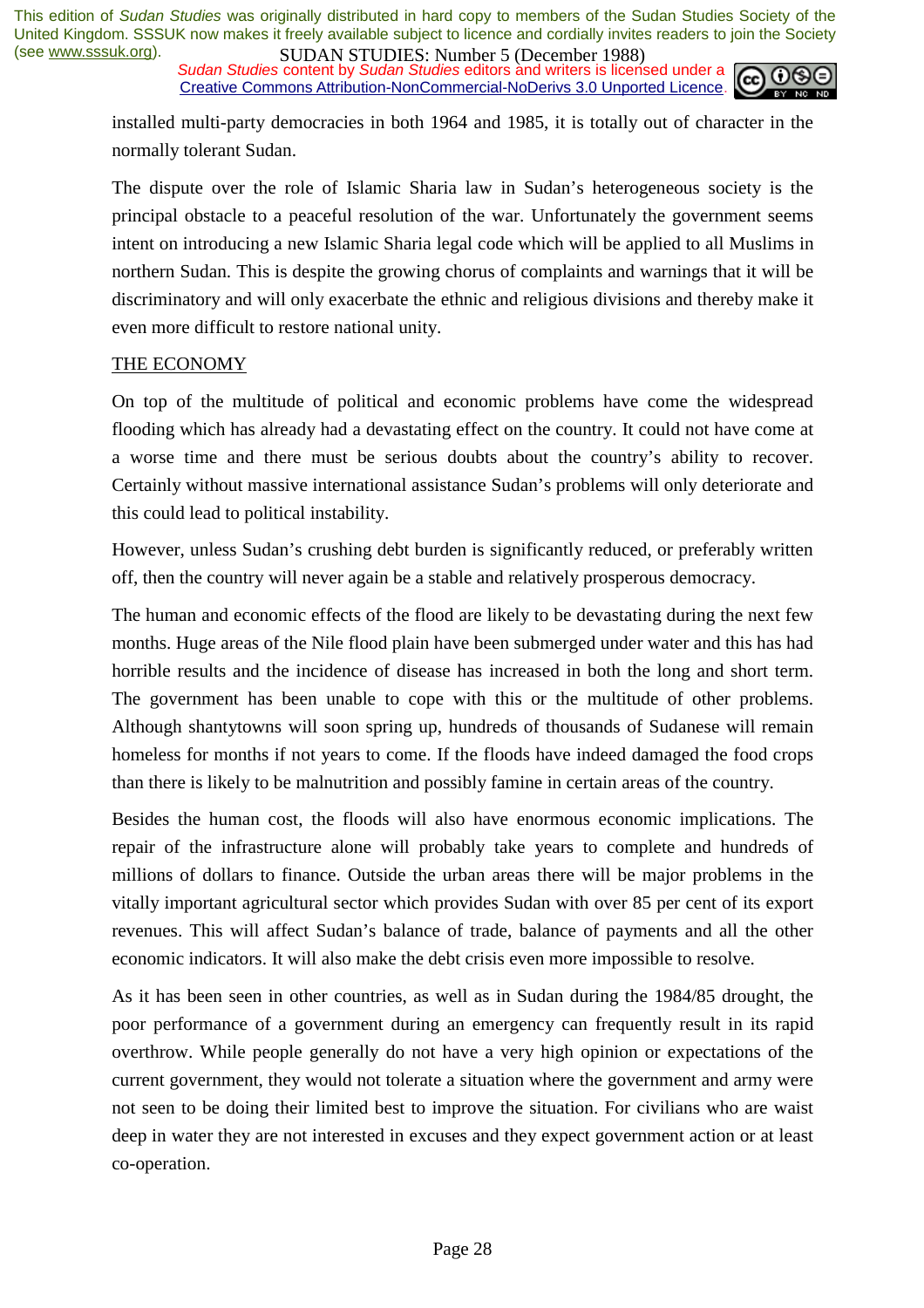*Sudan Studies content by Sudan Studies editors and writers is licensed under a* Creative Commons Attribution-NonCommercial-NoDerivs 3.0 Unported Licence.



#### OUTLOOK

Sadiq el Mahdi's government could stand or fall as a result of this emergency. It is possible that it could bind the Sudanese people together in the spirit of national unity as they overcome common adversity. Unfortunately it is just as likely to exacerbate the divisions because the government has shown signs of discrimination against non-Muslims in the recovery programme. The government's ability to do its job will be largely determined by the continuing generosity of the international community. This, in turn, will be determined by the government's ability to show aid donors that it deserves the help that it is seeking.

If the government fails to cope with this latest emergency, it could be overthrown in one of two possible ways. The people could rise as they did in October 1964 and April 1985 and demand a change of government through a series of riots and demonstrations. Alternatively the army could step in and remove an incompetent and divisive civilian government as it did in May 1969. Given the fact that the Sudanese people only removed the Nimieri regime three years ago, it is unlikely that they would want another military government. In addition, Sudan is in such a mess that only a mad-man would want to take on the problems currently facing the country. It is therefore more likely that Sadiq el Mahdi will remain in office, at least until a more suitable leader emerges.

Recognising the political dangers which it is facing the government will take as few major decisions as possible. It will continue to concentrate its relief efforts on those groups which always determine who holds power in the country - the Muslim northerners who are living in the urban areas in general, and in the capital in particular, while the rest will take second place.

One of the few good things about the floods are that they will keep the army occupied and therefore it will not be able to prosecute the war in the south with the same degree of ferocity. Similarly the flooding in the south should diminish the SPLA's ability to continue to fight the war. It is therefore likely that the war will have to be scaled down until both sides either have the ability to fight again or they finally realise that it is unwinnable and they come to the negotiating table.

The government will also delay the introduction of the new Islamic sharia legal code which is supposed to replace former President Nimieri's so-called 'September Laws' which were introduced in 1983.

Since this is the single most contentious issue facing the country at the moment this should help reduce the political tension which was building up before the floods. However, until the government accepts that any religious-based legal code is simply unacceptable and unworkable in such a heterogeneous society as Sudan, national unity will continue to disintegrate. Sudan is almost reaching breaking point and unless both the government and SPLA start acting in the interests of the country it will simply break apart and it will be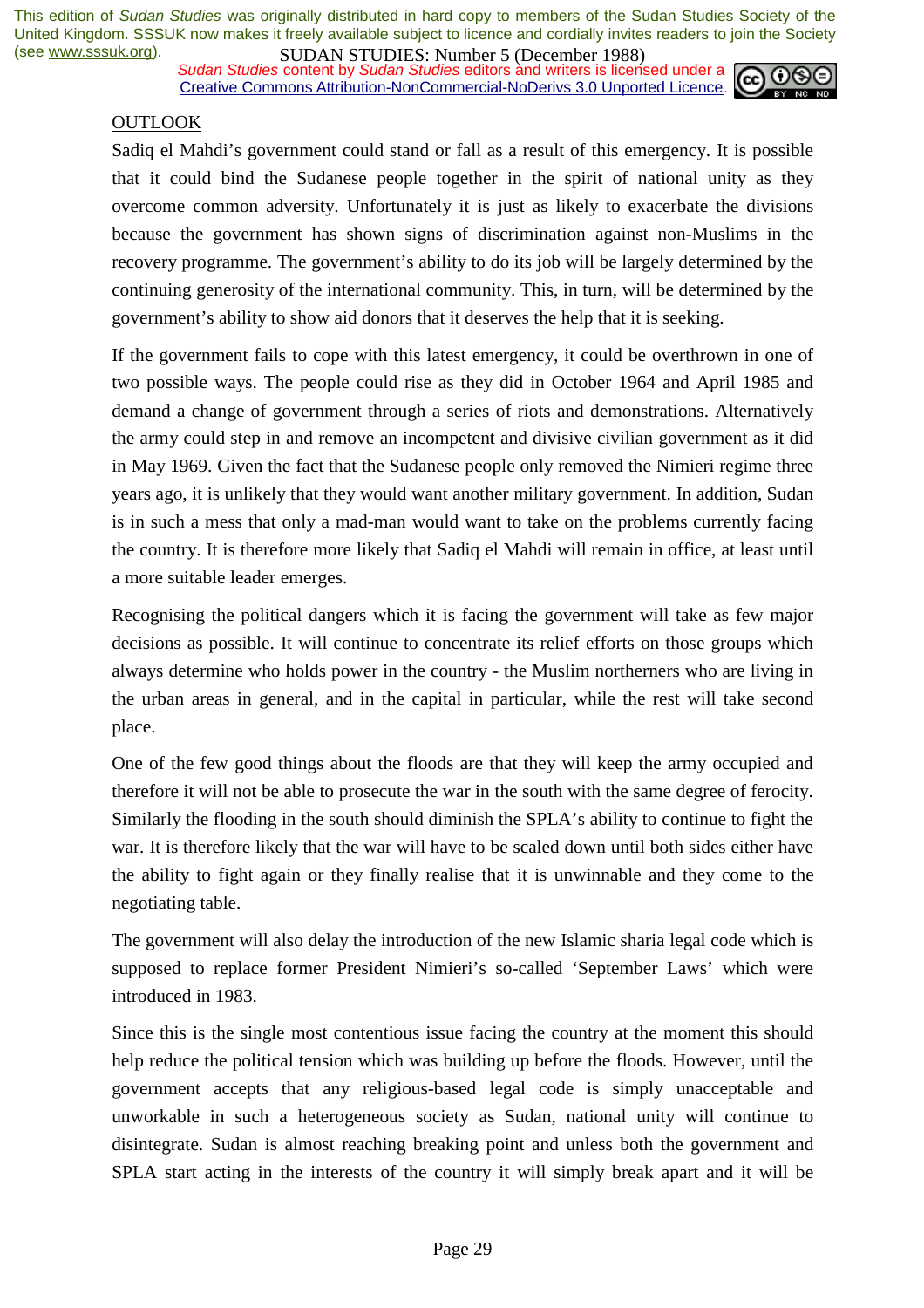*Sudan Studies content by Sudan Studies editors and writers is licensed under a* Creative Commons Attribution-NonCommercial-NoDerivs 3.0 Unported Licence.



impossible to stick it back together again. Although it might seem impossible, Sudan's economic problems are going to get much worse as a result of the effects of the flood. The full implications are simply impossible to calculate because of the lack of sufficient data and any figures would be little more than wild guesses. However, it is known that vast areas of prime agricultural land have been flooded. The plague of locusts which have enjoyed ideal breeding conditions in the flooded areas could take years to totally eradicate and are likely to have a devastating effect on this years crops. Together with the flood damage to the export crops this could more than halve export revenues in 1998/99. At the same time, food and other imports will probably have to be increased significantly and this will simply widen the trade gap. In 1987 this was US\$140 million and it could exceed US\$200 million this year and be much higher in 1989. This in turn will probably return the current account to a deficit of over US\$50 million.

The major economic implication for Sudan's creditors will be that its ability to repay its enormous foreign debt will be even more remote. The government is obviously in no position to implement a major economic austerity programme at a time when it is trying to cope with the worst natural disaster for more than a century. Since this is demanded by the IMF it is unlikely that any resolution of the problem of Sudan's arrears to the IMF can be achieved in the near future. Sudan, with arrears of almost US\$1,000 million, currently accounts for almost half of all the arrears owed to the IMF. These inevitable delays can only postpone the resolution of Sudan's bilateral and commercial debt crisis.

The creditors and the rest of the international financial community must be made to realise that Sudan will never be able to repay its outstanding debts. To try and force it to do so can only lead to political and economic instability for decades to come. The devastation which has and will be caused by the floods and their after-effect provide a perfect excuse for the creditors to make a special case of the country and write off its debts. Any alternative can only provide a short-term solution which will not last and it is about time the creditors realised this fact. Until Sudan's debt burden is significantly reduced or is entirely removed it will never be able to stand on its feet and it will become totally aid-dependent and politically very unstable.

*Charles Gurdon is a researcher in geography at the School of Oriental and African Studies (SOAS) of the University of London. He also prepares quarterly political and economic reports on Sudan for the Economist Intelligence Unit.*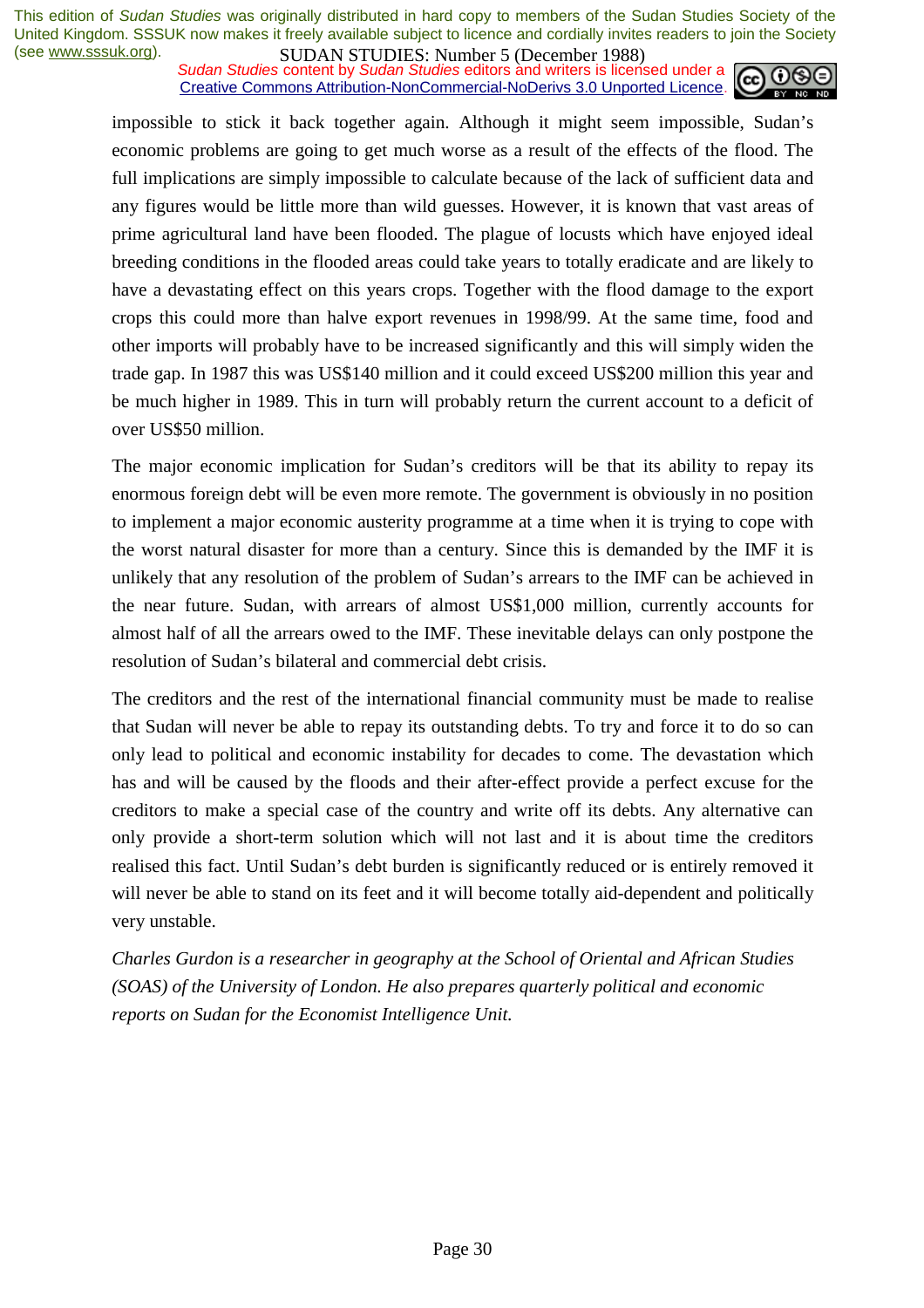*Sudan Studies content by Sudan Studies editors and writers is licensed under a* Creative Commons Attribution-NonCommercial-NoDerivs 3.0 Unported Licence.



## **DID THE KUSHITES FLEE TO THE WEST?**

*Peter Shinnie offers some comments to confirm modern understanding of the debate about the possible westward movement of the Kushites.* 

In Sudan Studies (3) there was a review of the 'No Frills Guide to the Sudan' generally commending the booklet but drawing attention to some omissions and a few mistakes.

What is particularly unfortunate in a work which may well be used by many visitors to the Sudan is the misleading historical section. Here, in the second paragraph, the totally unsubstantiated statement that after the fall of Meroe to the Christian Axumites "the rulers and people fled to the west of the Sudan … and from here Egyptian influences are thought to have spread all over Africa". It should be said straightaway that there is no shred of evidence for such a suggestion and no traces of Kushite (Meroitic) influence are to be found west of the Nile. Not a single artefact which can be identified as Meroitic has been found and no details are available as to what happened after the collapse of the Meroitic kingdom. Certainly the Meroitic state and presumably the rulers who were buried under pyramids firstly at Kurru and Nuri and later (from about 3003C) at Meroe itself ceased to exist. The evidence for this is to be seen at the site of Meroe where archaeological work suggests that occupation ceased some time after the middle of the fourth century AD and the last identifiable burial of a ruler was at that time. It seems that the Axumites were to some extent responsible, the inscription of Aezanes at Axum certainly indicates a campaign into the Butana and perhaps to Meroe and two fragmentary Axumite inscriptions have been found at the site together with one Axumite coin.

That the Meroitic state came to an end is certain, what is not certain is what happened then the most economical explanation is to suppose that whatever the political rule may have been, and of that we know nothing, the majority of the inhabitants remained in the ruins of the town and in villages along the Nile to become at least in part the ancestors of the present day Ja'aliyin inhabitants of the area.

The suggestion that the Meroitic people trekked off to the west in the middle of the fourth century AD or thereabouts stems primarily from A J Arkell who from his earlier career as a political officer in Darfur developed a great affection for the area as well as a great deal of knowledge about it. This interest and affection however led him into exaggerated views as to the participation of the west in the history of the Sudan and to a wish to see it involved in many important historical events. The best comment on the far-fetched claim of Meroitic influence in the west is in the book by W.Y. Adams 'Nubia - Corridor to Africa', by far the fullest and most accurate history that we have of ancient Sudan. In this book (page 323), Adams says "To the west, the evidence which has been adduced for Meroitic influence in the steppelands of Kordofan and Darfur is of such a speculative nature that it probably should not be taken too seriously." I entirely concur in this and find the evidence which has been proposed, when it is not purely invented, to be either fictitious or highly imaginary. One example is the suggestion made by Arkell (1961; p.174) that the Kagiddi (or Shelkota) of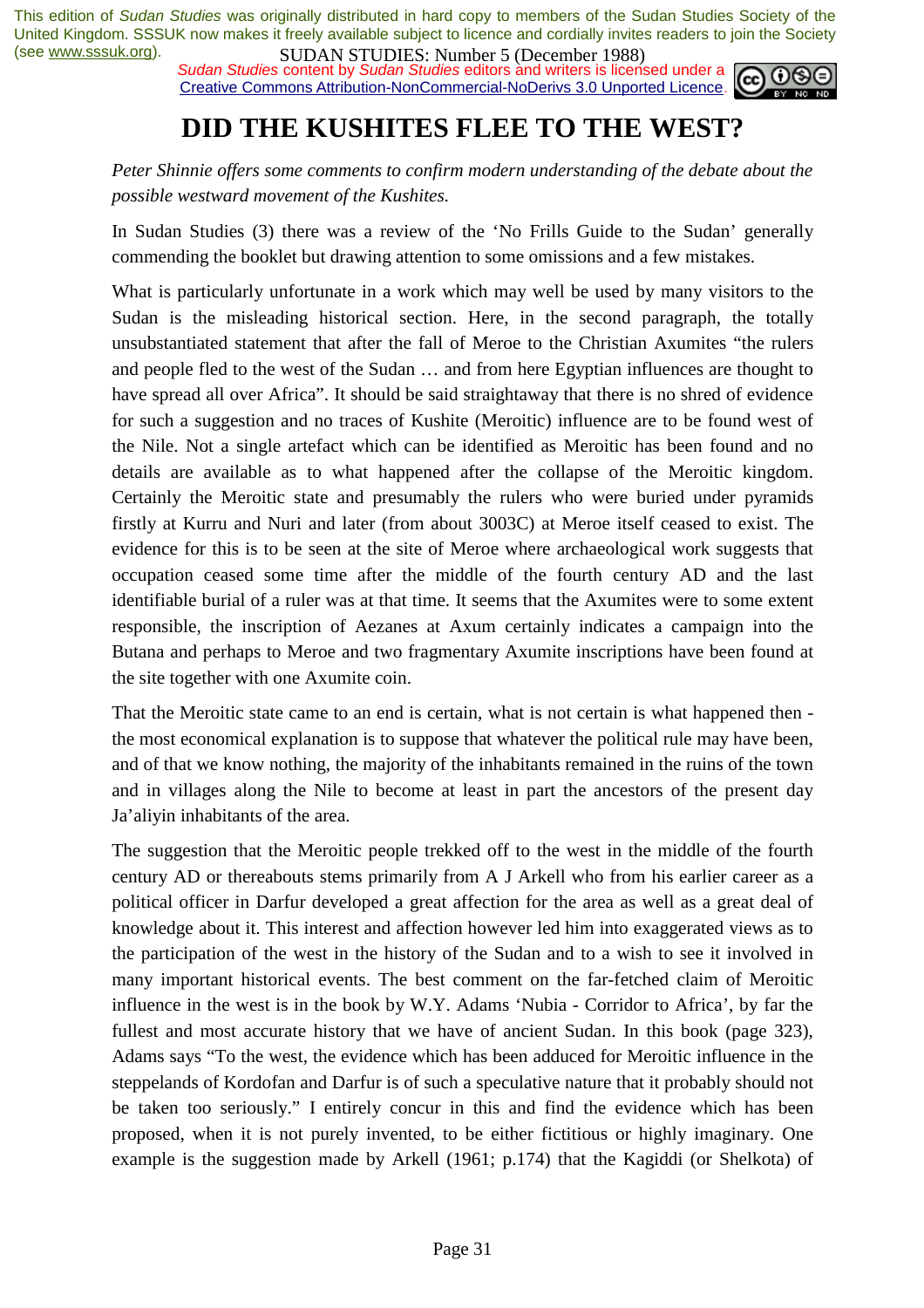*Sudan Studies content by Sudan Studies editors and writers is licensed under a* Creative Commons Attribution-NonCommercial-NoDerivs 3.0 Unported Licence.



Southern Darfur all retain in a slightly altered form the name of the people of Kush. No linguistic evidence is provided for this suggestion which resembles very old fashioned attempts to link many rather, but never very, similar names and words with others which are claimed to be similar. The word for donkey in Mahas Nubian is kaj - should we suggest that those in the west with similar names were the donkey people? To draw linguistic theories from what may well be chance resemblances has led to many fantastic arguments for far ranging contacts.

The facts of the matters are that there is no concrete evidence for such a westward move by the people of Kush and those who wish to support such a view, and I wonder if any now do, will have to produce some concrete evidence.

The 'No Frills Guide' then goes on to a further geographical leap and suggests that 'from here (i.e. Darfur) Egyptian influences are thought to have spread all over Africa.' It is not said by whom it is thought - I fancy by very few. Certainly much ideas have been current; the first to express them was probably T.H. Bowdich (1821) who had the distinction of being the first Englishman to visit Kumasi, in present day Ghana in 1817, and to leave an excellent description of it (1819). Since his time there have been many publications trying on the evidence of slight resemblances to claim Pharaonic Egyptian influences in sub-Saharan Africa. None of these suggestions have stood up to firm scrutiny and even in cases where the resemblances seem close there is no way of knowing in which direction the influence went that Egypt, in itself by definition an African state, was influenced from further south may well be so. The claim that influences always went one way is a hang over from the days when it was thought that 'black' Africa could not have had any serious cultural development of its own and that whenever high quality artistic products were found, as for example at Ife, they must be due to outside influence, either Egyptian or in some of the wilder flights of fancy Classical Greek.

It seems that these fanciful views should no longer be stated as fact, as the 'No Frills Guide' does, and that authors of general books should check their sources more carefully.

#### **References**

Adams, W.V. (1977), Nubia: Corridor to Africa (London).

Arkell, A. J. (1961), A History of the Sudan, (London).

Bowdich, T. H. (1819), Mission from Cape Coast Castle to Ashantee, (London).

Bowdich, T.H. (1821), An Essay on the Superstitions, Customs and Arts, common to the Ancient Egyptians, Abyssinians and Ashantees, (Paris).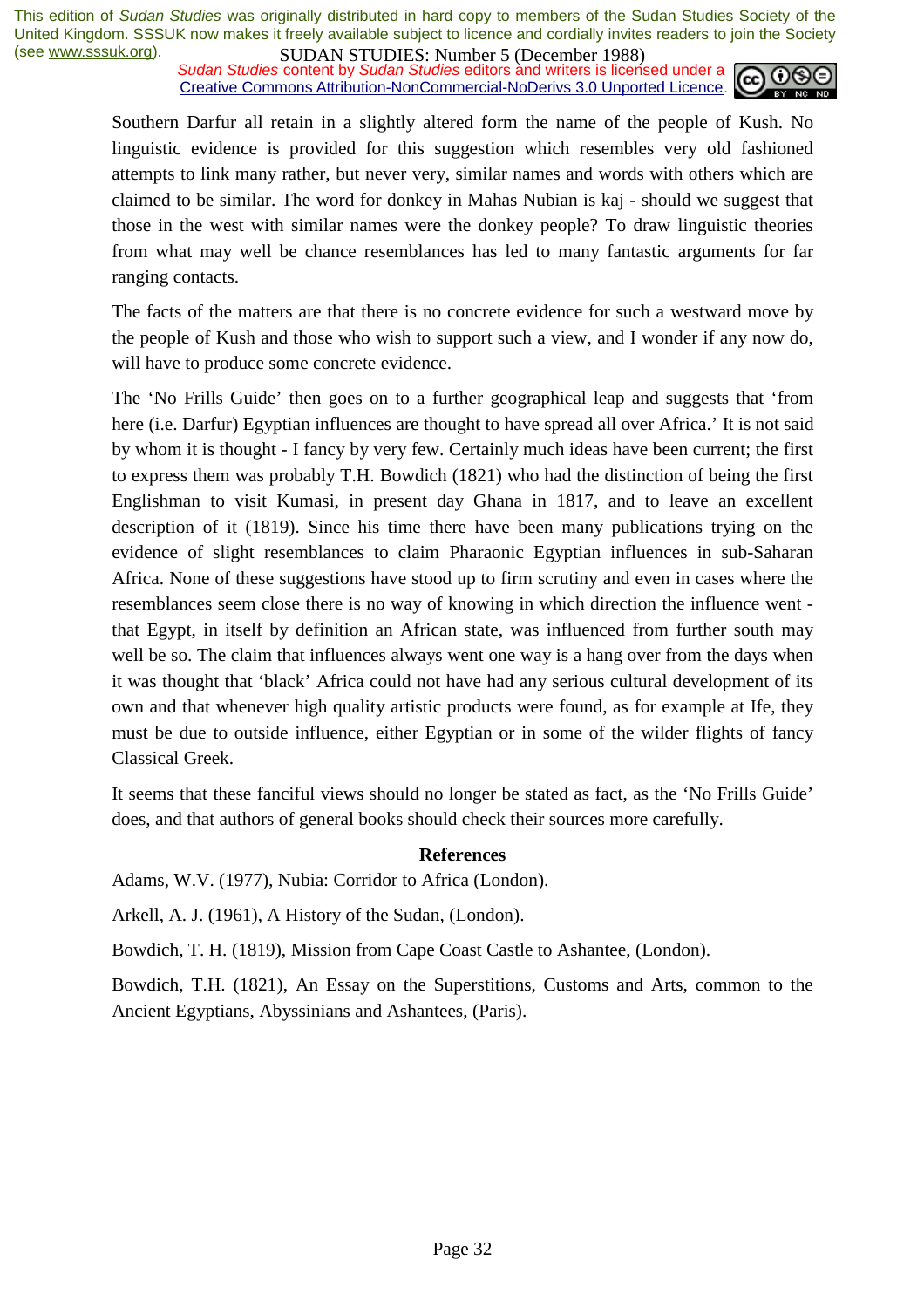*Sudan Studies content by Sudan Studies editors and writers is licensed under a* Creative Commons Attribution-NonCommercial-NoDerivs 3.0 Unported Licence.



### VOICES FROM THE SUDANESE PAST

*Lidwien Kapteijns offers a flavour of her new book with Jay Spaulding*.

*"The reason for this is in regard to my female relatives, for the plaints of their mothers give me no respite. When my letter arrives, counsel them. If they want to come to their mothers, send them to us. If they refuse, your land and mine are the same; leave them as they are, for you have been good to them. But do send my sister Zahra to her mother, who has given us no rest from her crying! As for my daughter Raqiya, her mother misses her; send her with the kamkolak, and she will assuage this yearning and return to her grandmother. This, and farewell."* 

This was the content of a letter which Sultan Bakhit Abu Risha, the last sultan of independent Dar Sila, wrote to his north-eastern neighbour, Ali Dinar of Dar Fur, on January 15<sup>th</sup> 1915. The letter is one of 119 Arabic documents (with English translations) which make up a new book by Lidwien Kapteijns and Jay Spaulding, called "After the Millenium: Diplomatic Correspondence from Wadai and Dar Fur on the Eve of Colonial Conquest, 1885-1916' (East Lansing, 1989).

The period covered by the documents was a dramatic one in the history of the region, which first witnessed a general revolt against the expansionist policies of the Mahdist state (1885- 1898), and then the struggle of the kingdoms against colonial conquest by the French (from the west) and the British (from the east). Eventually the fate of the kingdoms was decided on the battlefield, as row after row of noble horsemen were mowed down by European machine guns. The correspondence presented in this book offers a glimpse of the world of the kings before their demise. It shows them involved in their customary activities such as arranging diplomatic marriages, forging political alliances, administering foreign trade, demanding tribute from weaker neighbours, and quarrelling about the control of border communities. It also shows them, however, desperately struggling with the unfamiliar rules and unrealistic demands of the new European overlords.

The majority of the letters were written by the rulers of Wadai, Dar Zaghawa, Dar Teem, Dar Qimr, Dar Masalit, Dar Fur, the Bani Husayn and Bani Halba, Dar Kuti and Dar Gila to each other; seven letters were addressed to officials of the Mahdist state and twenty to representatives of the French and British colonial governments. Only two letters were written by a woman: Habboba Kubra, the queen mother of Dar Fur. Most letters are couched in colloquial Sudanese Arabic - very colloquial Arabic! This is one of the fascinating and moving aspects of this correspondence, which gives these voices of the Sudanese past a directness and a ring of authenticity equalled only by oral history and folklore.

The correspondence documents the end of an era. On the one hand it offers glimpses of an old order whose paragons confidently carry on their customary business of government. On the other hand it conveys the gradually more anxious voices of men who began to realise that the world they had known was passing away.

The book is available form the Publications Desk, African Studies Center, Michigan State University, MI 48824-1035, USA. The price is \$12.50 for Africa, \$30 for Europe, \$25 for USA; add \$2 for surface mail.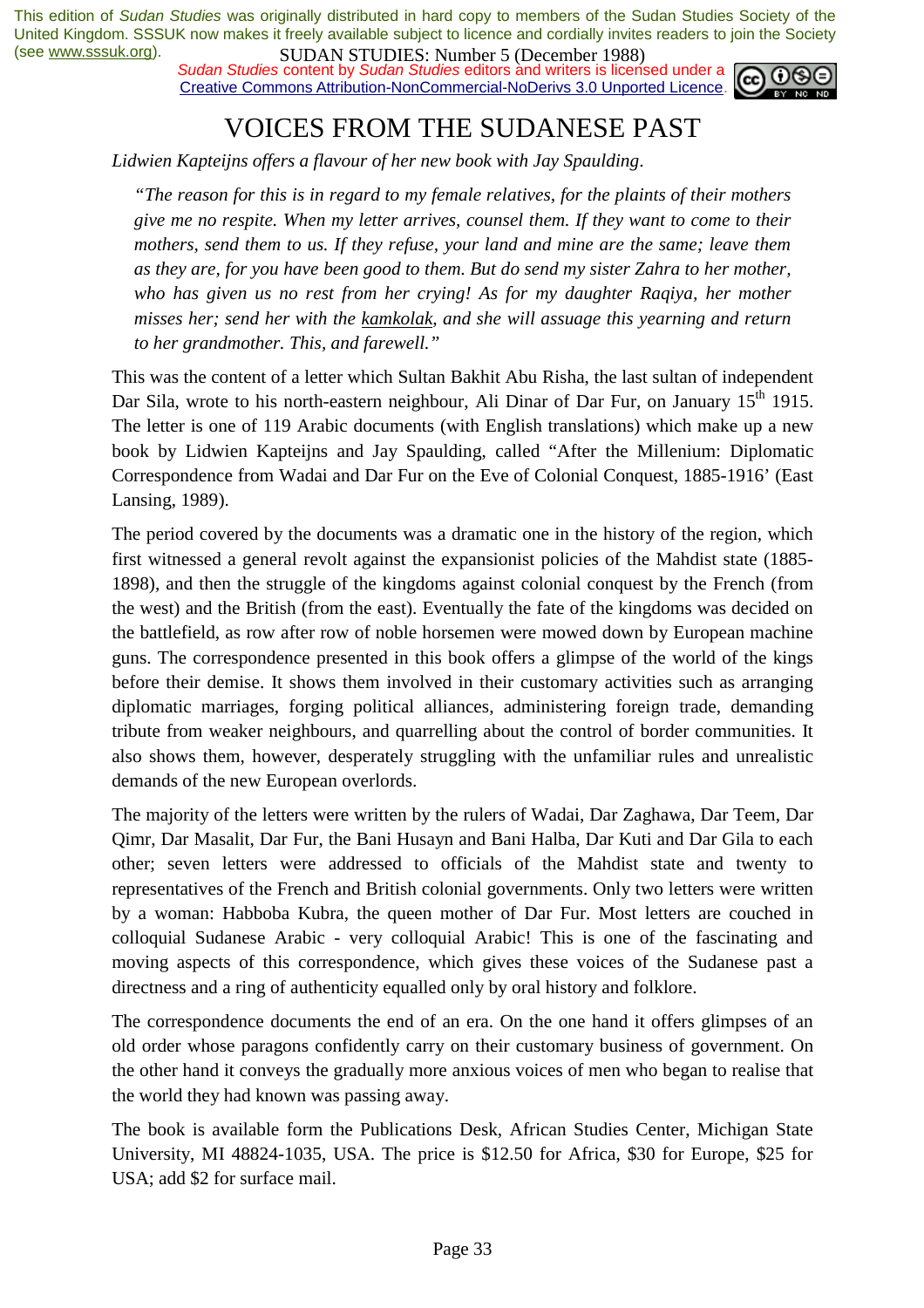*Sudan Studies content by Sudan Studies editors and writers is licensed under a* Creative Commons Attribution-NonCommercial-NoDerivs 3.0 Unported Licence.



## **NATIONAL INTEGRATION AND LOCAL INTEGRITY**

*Jörg Adelberger reviews: NATIONAL INTEGRATION AND LOCAL INTEGRITY- THE MIRI OF THE NUBA MOUNTAINS IN THE SUDAN, by G Baumann, Clarendon Press, Oxford (1987), 225pp. £25.* 

Gerd Baumann's book is concerned with the Miri, an ethnic group in the south western Nuba Mountains of South Kordofan, and their place within, and in relation to, the wider framework of the Republic of the Sudan. It is based on a wide variety of sources: published literature, archival sources, unpublished theses and manuscripts, and his own field research among the Miri which equalled 18 months between 1976 and 1979. During this time he gained an intimate knowledge of the culture of the Miri which, combined with his access to written sources, allowed him to write this remarkable work.

In the Sudan we can observe a tendency - be it conscious or unconscious - to unify the various sub-cultures within its boundaries in its effort of nation-building. The most obvious expression of this tendency is the rapid spread of a northern Sudanese urban culture and lifestyle on local cultures. It is a process observable by anyone concerned with the Sudan and has been termed by Doornbos and Lionel Bender (1983) 'Sudanization'. It is the special relationship between the Miri as a Nuba-group and the provincial and national network within which they live, the identity they maintain and their attitudes towards this framework that are the main themes of Baumann's book. The reader can find information on the various aspects and institutions of the Miri society such as economic activities, political and ritual experts, kinship and descent. Special attention is given to music and dance, which is a vital part of the culture of the Miri and does not only symbolize or reflect other institutions, but is a social fact in its own right (p.27). Unlike in a 'traditional' ethnography the Miri culture is not treated institution by institution, but the reader is presented with a stringent and enviably structured argument which shows in detail how the Miri became integrated in the national economy and the effects this had on their culture. Was the policy during the Condominium to preserve the Nuba communities and try to prevent them from being arabicized and islamized? The developments since independence have shown that - at least in the case of the Miri - they maintained an identity of their own, despite taking over and integrating cultural institutions of Arabic or northern Sudanese origin.

This book is a remarkable piece of scholarly work and a major contribution to the social anthropology and (local) history of the Sudan. It is of interest for everyone engaged in Sudanese studies, or having a regional interest in the Sudan, in ethnic identity or the relationship between centre and periphery in the process of nation-building in general.

#### **Reference**

Doornbos, P. and Lionel Bender, H. (1983), Languages of Wadai - Darfur, in Lionel Bender, M. (ed), NILO-SAHARAN LANGUAGE STUDIES, Committee of Northeast African Studies Monograph No.13, East Lansing, pp.44-5.

*Jörg Adelberger can be contacted at the Institute of Historical Ethnology at the Johann Wolfgang Goethe University, FRANKFURT, West Germany.*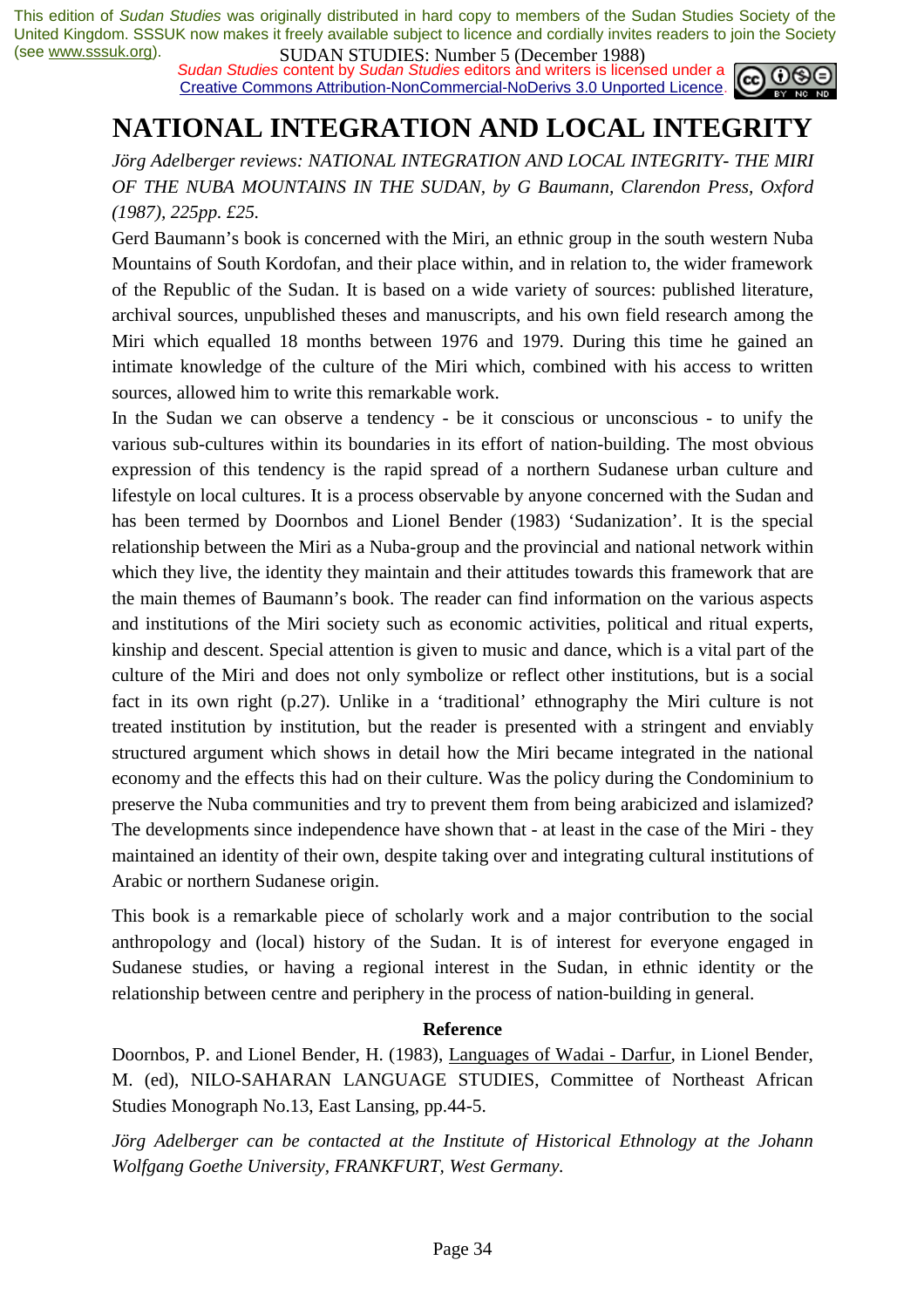*Sudan Studies content by Sudan Studies editors and writers is licensed under a* Creative Commons Attribution-NonCommercial-NoDerivs 3.0 Unported Licence.



## **ECOLOGY OF SURVIVAL**

*Tony Trilsbach reviews: THE ECOLOGY OF SURVIVAL: CASE STUDIES FROM N0RTHEAST AFRICAN HISTORY, by Johnson, D.H. and Anderson, D. (eds.), Lester Crook Academic Publishing, London (1988), 339pp. - hardback. ISBN 1-870915-00-3 or 0-8133- 0727-9 - for Westview Press, £19.95.* 

This is an excellent new addition to the literature on famine, ecological adjustment and social change in north east Africa.

Although the book is about north east Africa in general, it does have a major Sudanese input. Sudan features prominently in the first two chapters on 'Human Adaptation and Long-Term Climatic Change in Northeast Africa. An Archaeological Perspective" (by J.A. J. Gowlett) and 'The Great Drought and Famine of 1888-92 in Northeast Africa' (by R. Pankhurst and D.H. Johnson). Later chapters deal specifically with Sudanese case studies - 'Primary Export Crop Production and the Origins of the Ecological Crisis in Kordofan: the case of Dar Hamar' (by M. B. Ahmed), "Cultivation as a Long-Term Strategy of Survival: the Berti of Darfur' (by L. Holy), "Traders, Farmers and Pastoralists: Economic Adaptions and Environmental Problems in the Southern Nuba Mountains Area of Sudan" (by L.O. Manger), and "Adaptation to Floods in the Jonglei Area of the Sudan: An Historical Analysis" (by D.H. Johnson). Other chapters deal with Uganda, Kenya and Ethiopia.

In recent years many publications have appeared discussing the causes and consequences of famines, droughts and social and economic adaptions, but this book manages to find a new perspective on this by now well-worn topic. Most contributors are not specialist ecologists or environmental scientists, but historians, anthropologists and archaeologists. Their approach reminds us that recent and ongoing events are not new but part of a long-term cycle of ecological/environmental disasters, a point made with a convincingly forceful argument, particularly with reference to the ecological stresses of the 1880s and 1890s. Another important point which emerges is the cycle of response to disaster;

*'The historical experience of the more distant past illustrates the c ways in which disasters of similar magnitude have resulted in the subsequent reconstitution of rural life, new networks being gradually constructed to replace those shattered by drought, famine or epidemic." (p.24)* 

The argument is also used as a commentary on present day remedies,

*"In the wake of the 1980s famine 'crisis management' has encouraged the quest for 'Quick Fixes' - immediate remedies to alleviate the ills of rural life, based upon a superficial analysis of the present 'crisis', and in ignorance of the complex set of responses societies have been able to invoke in past periods of ecological stress, we think it unlikely that such prescriptions will be effective. But the greater danger is that 'crisis management' will itself further erode the capacity of the societies of northeast Africa to rebuild their own strategies of survival." (p.24)*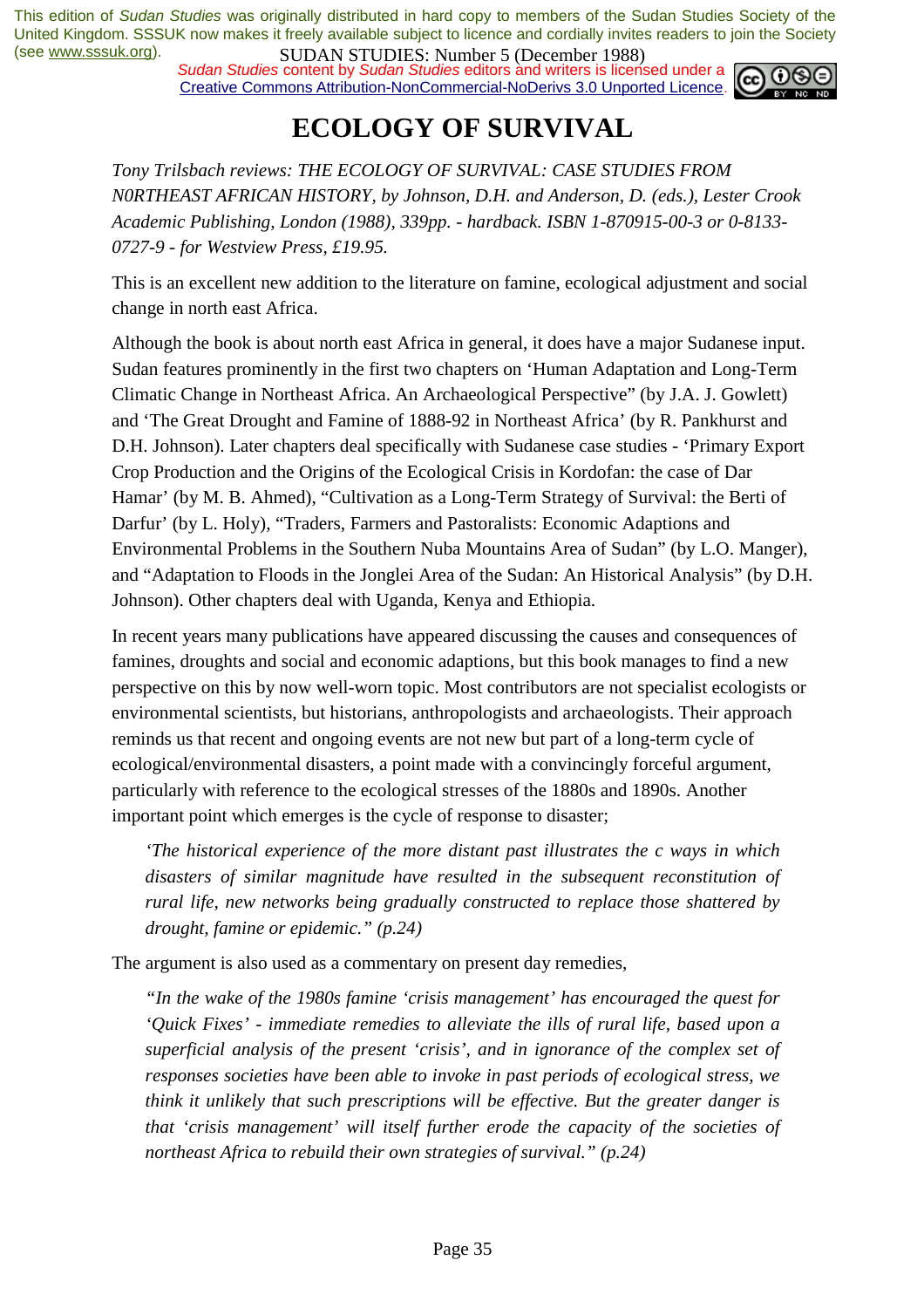**Sudan Studies content by Sudan Studies editors and writers is licensed under a** Creative Commons Attribution-NonCommercial-NoDerivs 3.0 Unported Licence.



The message is clearly powerful and relevant to today's circumstances.

The case study chapters give ample supporting evidence to the general theme of the book and in most cases the reader is presented with a history of ecological change and adaptation over several decades. In general, the arguments are convincing and encourage the reader interested in this broad area of ecological change to read sore widely in historical material and to see the present from afar.

Overall, the book is well written and presented in a neat and attractive form. Like all multiauthored works it has elements of disjointing, but even here the whole is more integrated than is often the case with books of this type. My one 'grouse' is that there have been occasional lapses in proof-reading, but even here the cases are few in number.

To summarise, this is an excellent book and I can strongly recommend it to ecologists, anthropologists, geographers, historians and the like. It is a valuable contribution to an important topic, and its approach is refreshingly original.

*In addition to being the SSSUK Secretary and Editor of SUDAN STUDIES, Dr Tony Trilsbach is Temporary Lecturer in Geography at the University of Durham.* 

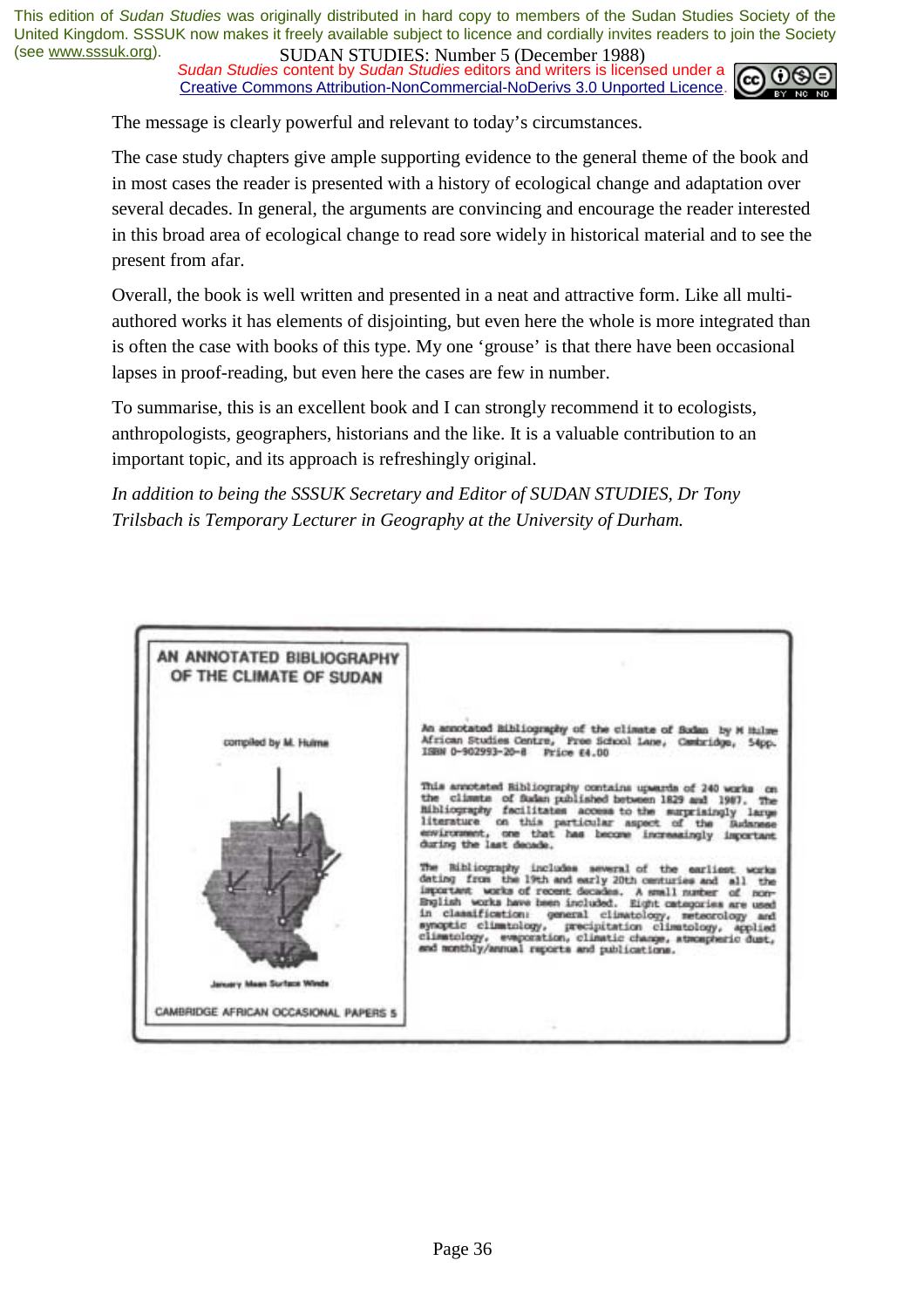*Sudan Studies content by Sudan Studies editors and writers is licensed under a* Creative Commons Attribution-NonCommercial-NoDerivs 3.0 Unported Licence.



### RECENT PUBLICATIONS

Ahlcrona, E. (1988), The Impact of Climate and Man on Land Transformation in Central Sudan (Meddelanden Fran Lunds Universitets Geografiska Institutioner No.103, Lund University Press).

Ahmed, M. B. (1988), 'Primary Export Crop Production and the Origins of the Ecological Crisis in Kordofan: The Case of Dar Hamar *,* ln Johnson, D.H. and Anderson, D.A. (eds.), The Ecology of Survivals Case Studies from Northeast African History, (Lester Crook), pp.115-34.

Allen, T. (1987), 'Kwete and Kweri: Acholi Farm Work Groups in Southern Sudan', Manchester Papers on Development, Vol .3, pp.60-92.

Amnesty International (1988), Sudan: Human Rights Developments since 1985, (A.I. 1 Easton Street, London, WClX 8DJ - released *28/7/88).* 

Anon (1988), 'Eritrea-Sudanese Relations', Adulis, Vol. 5, p9.

Anon (1988), 'The British Infantry at Omdurman', Military Illustrated, (Issue M1/3 - back issues available from 169 Seven Sisters Rd, London, N4 3N5 for £2.50).

Anon (1988), 'Sudan's Head under Water', The Economist, 20/8/88, p.58.

Barnett, A. (1988), Sudan: State, Capital and Transformation, (Croom Helm, Beckenham), 213pp.

Baumann, G. (1987), National Integration and Local Integrity - The Miri of the Nuba Mountains in the Sudan, (Clarendon Press, Oxford), 225pp.

Beck, K. (1984), 'Vom Gallabi zum Tagir - Der Strukturwandel im Verhältnis zwischen Nomaden und Kaufleuten in Nordkordofan', Paideuma, Vol.30, pp. 49-58.

Bedding, J*.* (1988), 'Coming to Terms with Sudan's Regular Beating', New Scientist, Vol.119, p. 46.

Bennett, J. (1987), 'Sudan: Fortunes and Famine', in Bennett, J. The Hunger Machine, (Polity, Cambridge), pp.45-78.

Burleigh, B. (1884 - 1988 reprint), Desert Warfare: Being the Chronicle of the Eastern Sudan Campaign, (Ken Trotman Ltd - Unit 11, 135 Ditton Walk, Cambridge CBS BQD), 320pp.

Bush, S. (1988), 'Sudan Railways Strive for Survival', Modern Railways, Vol.45, p. 359

Callaghan, T.V., Abdelnour, H. and Lindley, D.K. (1988), 'The Environmental Crisis in the Sudan: the Effect of Water-Absorbing Synthetic Polymers on Tree Germination and Early Survival', Journal of Arid Environments, Vol.14, pp. 301-17.

Donawitz, I. and Elbadawi, I. (1987), 'An Error-Correction Approach to Money Demand: The Case of Sudan', Journal of Development Economics, Vol.26, pp. 257-75.

Eldredge, E, et al. (1988), 'Changing Rainfall Patterns in Western Sudan', Journal of Climatology, Vol.8, pp.45-54.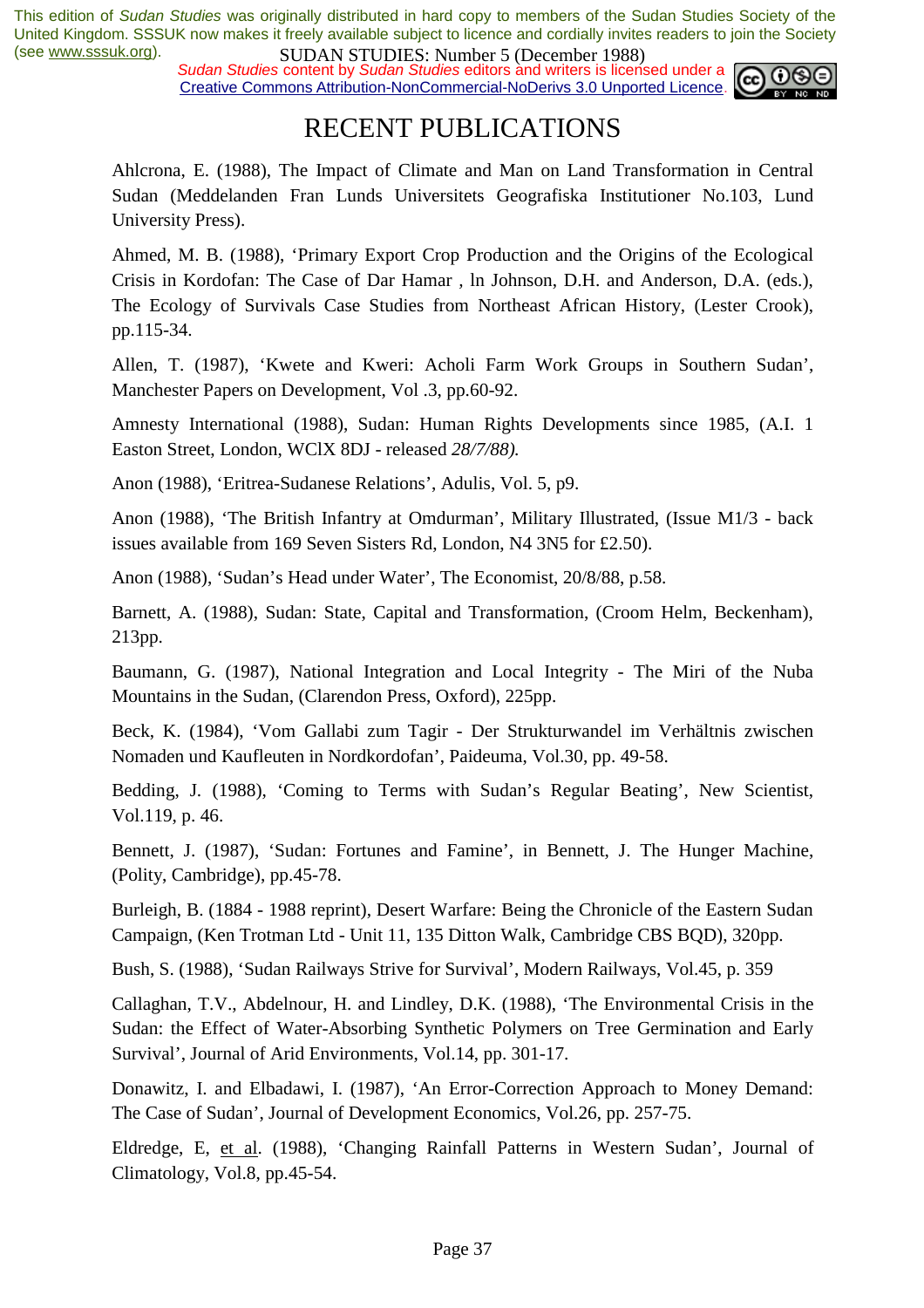*Sudan Studies content by Sudan Studies editors and writers is licensed under a* Creative Commons Attribution-NonCommercial-NoDerivs 3.0 Unported Licence.



Flohn, H. (1987), 'Rainfall Teleconnections in Northern and Northeastern Africa', Theoretical and Applied Climatology, Vol.38, pp.191-7.

Gowlett, J.A.J. (1988), 'Human Adaptation and Long-Term Climatic Change in Northeast Africa: An Archaeological Perspective', in Johnson, D.H. and Anderson, D.A. (eds.), The Ecology of Survival: Case Studies from Northeast African History, (Lester Crook), pp.27-46.

Hannan, L., (1987), 'Khartoum's Thriving Nuclear Black Market', Africa Concord, (26 November issue), pp.20-1.

Hansohm, D. (1986), 'The "Success" of IMF/World Bank Policies in Sudan', in Lawrence, P. (ed), The World Recession and the Food Crisis in Africa, (James Currey).

Hansohm, D. and Wohlmuth, K. (1987), 'Promotion of Rural Handicrafts as a Means of Structural Adjustment in Sudan', Scandinavian Journal of Development Alternatives, Vol.4.

Holy, L. (1988), 'Cultivation as a Long-Term Strategy of Survival: the Berti of Darfur', in Johnson, D.H. and Anderson, D.A. (eds.), The Ecology of Survival: Case Studies from Northeast African History, (Lester Crook), pp.135-54.

House, W.J. (1987), 'Labor Market Differentiation in a Developing Economy: An Example from Urban Juba, Southern Sudan', World Development, Vol.15, pp.877-97.

Howell, P.P. (1988), The Jonglei Canal: Impact and Opportunity, (Cambridge University Press), 520pp.

Hulme, M. (1987), 'Some Hydrological Consequences of Secular Climatic Change in White Nile Province, Central Sudan', African Resources, Vol.1 - monitoring and appraisal (Reading Geographical Papers No.96), pp.35-46.

Hulme, M. (1988), Return Period Analysis for Daily Rainfalls in the Khartoum Region, Sudan, 1900-86: the Heavy Storm of 4/5 August 1988, Report for the Department of Meteorology, University of Reading, 11pp.

James, W. (1988), The Listening Ebony: Moral Knowledge*,* Religion, and Power among the Uduk of Sudan, (Clarendon Press, Oxford), 39lpp.

Johnson, D.H. (1988), The Southern Sudan, (Minority Rights Group - Report No 78), 11 pp.

Johnson, D.H. (1988), 'Adaptation to Floods in the Jonglei Area of the Sudan: An Historical Analysis', in Johnson, D.H. and Anderson, D.A. (eds.), The Ecology of Survival: Case Studies from Northeast African History, (Lester Crook), pp.173-92.

Johnson, D.H. and Anderson, D.A. (1988), The Ecology of Survival: Case Studies from Northeast African History, (Lester Crook), 339pp.

Kapteijns, L. and Spaulding, J. (1988), After the Millenium: Diplomatic Correspondence from Wadal and Dar Fur on the Eve of Colonial Conquest, 1885-1916, (Michigan State University - Program of African Studies, East Lansing).

Kenyon, S. (ed) (1987), The Sudanese Woman, (Graduate College, Khartoum), 2Oepp.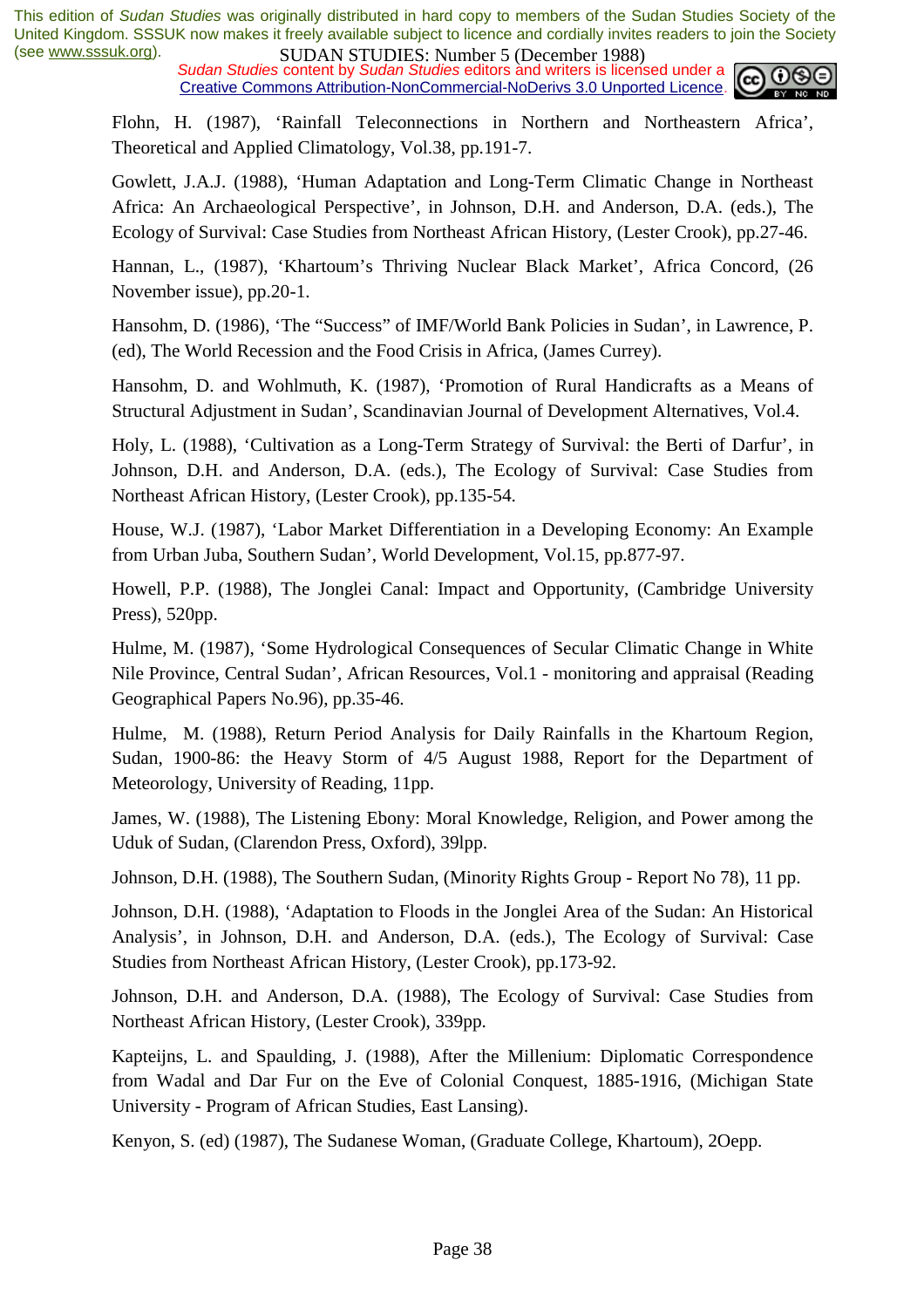*Sudan Studies content by Sudan Studies editors and writers is licensed under a* Creative Commons Attribution-NonCommercial-NoDerivs 3.0 Unported Licence.



Khayar, 1.H., Roth, A and Tubiana, J et M.J. (1984), Faki Adam Ab-Tisheka. Autobiographie (Soudan), (Librairie Orientaliste Paul Geuthner, Paris).

Lavergne, M. and Gheeraert, F. (1986), 'La Colonisation Agricole dans la Région de Damazin (Province du Nil Bleu, Soudan)', Bulletin du CEDEJ, Vol.19, pp. 119-132.

Lavergne, M. (1987), 'Exode Rural et Croissance Urbaine au Soudan', Bulletin du CEDEJ, Vol.22, pp.123-142.

Lavergne, N. (1988), 'Villes et Regions au Soudan ou les Difficultes de l'Integration Nationale', Les Cahiers d'Urbama, Vol.1, pp.25-44.

Lewis, D.L. (1988), The Race to Fashoda. European Colonialism and African Resistance in the Scramble for Africa, (Weidenfeld and Nicholson).

Makec, J.W. (1988), The Customary Law of the Dinka People of Sudan: In Comparison with Aspects of Western and Islamic Laws, (Afroworld Publishing Co.).

Makinda, S.M. (1987), 'Sudan: Old Wine in New Bottles', Orbis, Vol.31, 217-28.

Manger, L.O. (1988), 'Traders, Farmers and Pastoralists: Economic Adaptions and Environmental Problems in the Southern Nuba Mountains of the Sudan', in Johnson, D.H. and Anderson, D.A. (eds.), The Ecology of Survival: Case Studies from Northeast African History, (Lester Crook), pp.155-72.

McEwan, D. (1987), A Catholic Sudan, (Stabilimento Tipografico Jula, s.r.l., Rome).

O'Brien, J*.* (1987), 'The Calculus of Profit and Labour Time in Sudanese Peasant Agriculture', Journal of Peasant Studies, Vol.14, pp.454-68.

Ottaway, M. (1987), 'Post-Numeiri Sudan: One Year On', Third World Quarterly, Vol.9, pp.891-905.

Pankhurst, R. and Johnson, D.H. (1988), 'The Great Drought and Famine of 1888-92 in Northeast Africa', in Johnson, D.H. and Anderson, D.A. (eds.), The Ecology of Survival: Case Studies from Northeast African History, (Lester Crook), pp.47-72.

Safwat, S. (1988), 'Islamic Laws in theSudan', in Al-Azmeh, A. (ed), Islamic Law, Social and Historical Contexts, (Routledge), pp.231-49.

Shepherd, A. (1988), 'Case Studies of Famine: Sudan', in Curtis, O., Hubbard, M. and Shepherd, A. (eds.), Preventing Famine: Policies and Prospects for Africa, (Routledge), pp.28-72.

Walsh, R.P.D., Hulme, M. and Campbell, M. (1988), 'Recent Rainfall Changes and their Impact on the Hydrology and Water Supply in the Semi-Arid Zone of Sudan', Geographical Journal, Vol.154, pp.181-97.

Wright, M. (1988), 'Mixed Blessings of the Flooding in Sudan', New Scientist, Vol.119, pp.44-7.